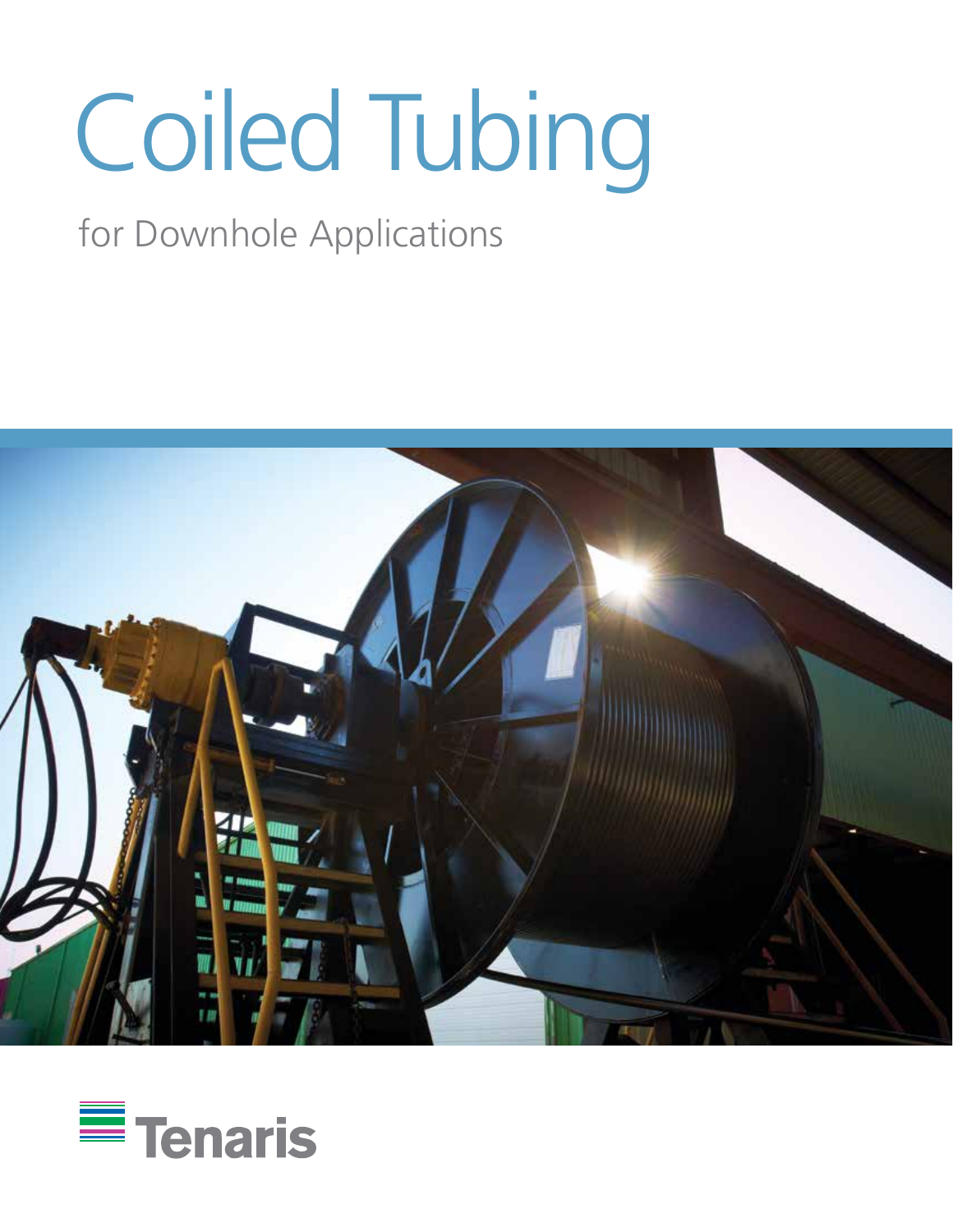## **Tenaris**

Tenaris is a leading supplier of tubes and related services for the world's energy industry and certain other industrial applications. Our mission is to deliver value to our customers through product development, manufacturing excellence, and supply chain management. We seek to minimize risk for our customers and help them reduce costs, increase flexibility and improve time-tomarket. Tenaris employees around the world are committed to continuous improvement by sharing knowledge across a single global organization.

Tenaris offers a range of coiled tubing products tailored to the specific demands of an expanding spectrum of downhole applications. From standard well workover and hang-off strings to logging, drilling and special application strings with factory installed wireline, capillary tubes, or integral tools, Tenaris designs and manufactures the coiled tubing string best suited to each project.

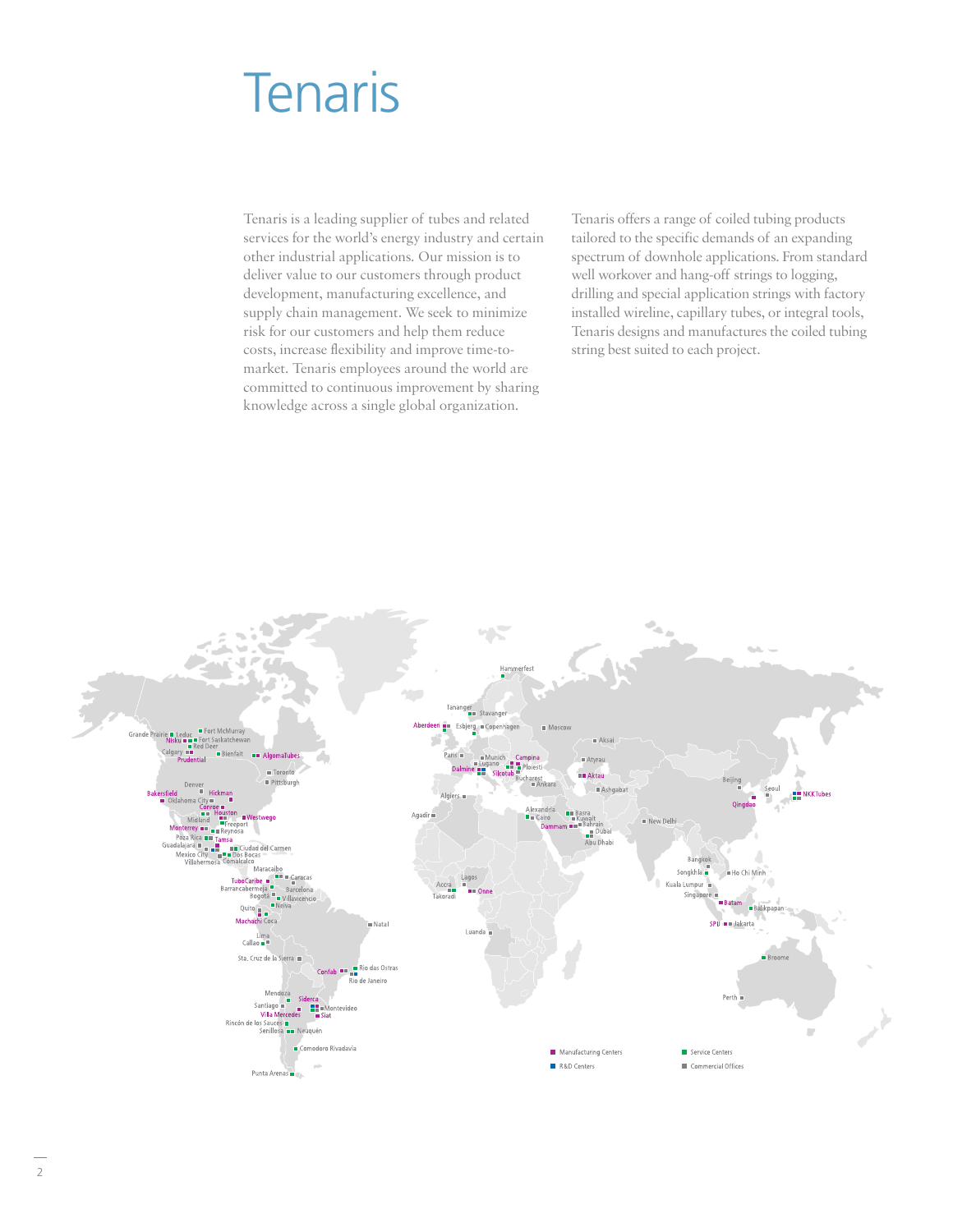## Setting Industry Standards

Tenaris manufactures coiled tubing products that meet the highest industry specifications.

Tenaris is the first API 5ST certified coiled tubing manufacturer in the world, setting a new standard for manufacturing and testing of coiled tubing in the industry.

Today's oil and gas industry requires products that meet stringent specifications to promote reliability in the field. We have a company-wide Quality Management System, which includes ISO-9001, making Tenaris the only coiled tubing producer in the industry to hold this certification. The coiled tubing produced by Tenaris is high frequency induction welded while stainless steel products are laser welded to ensure maximum precision and durability.

Tenaris has a history of industry milestones, including one of the longest coiled tubing workstrings, stretching 36,430 ft, of 2" HS-80 and one of the world's heaviest coiled tubing workstrings, weighing 122,000 lbs, of 2 7/8" HS-80.



Tenaris leads the industry in innovative coiled tubing technologies.





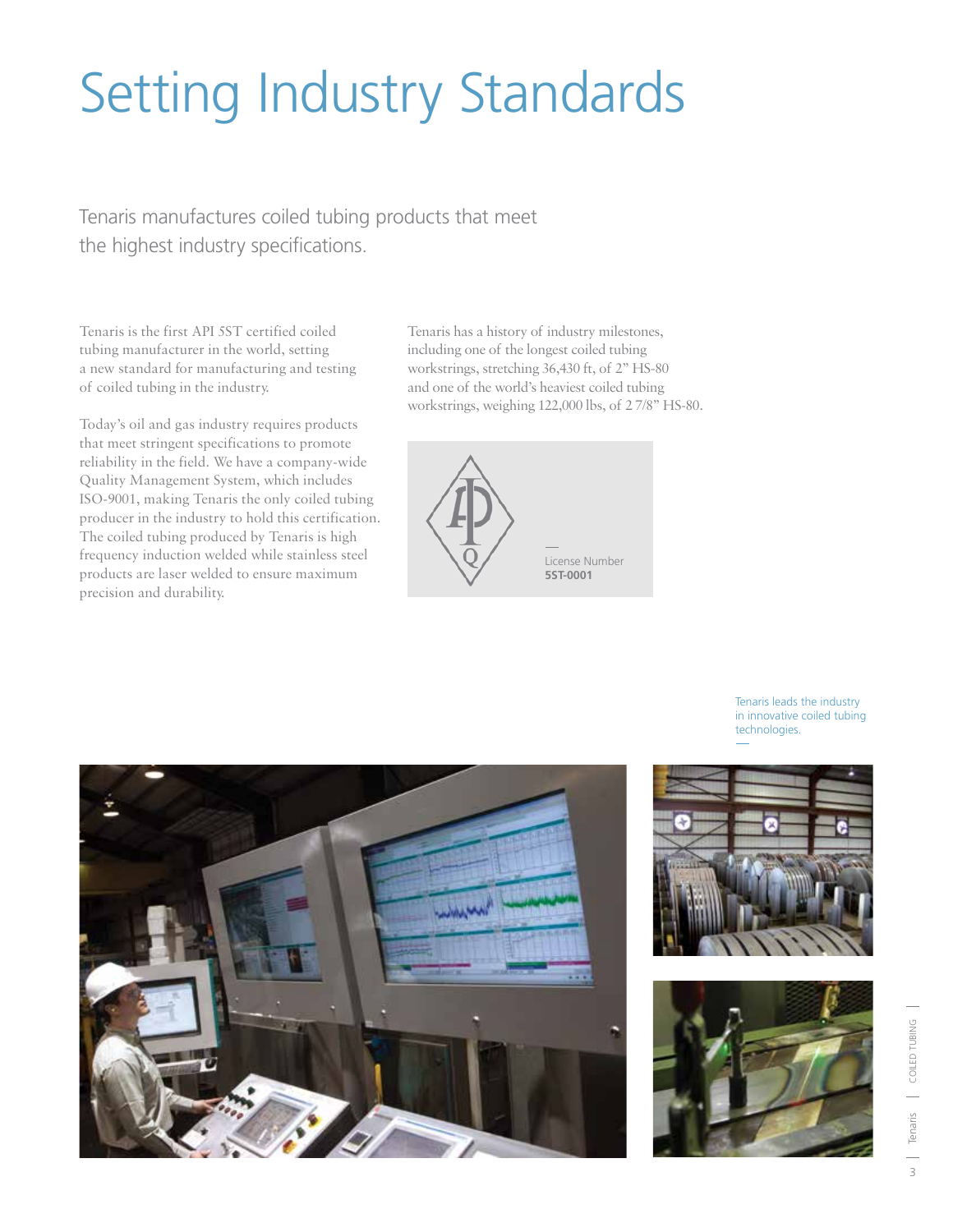## Downhole Applications

The use of coiled tubing for oil and gas well service operations has increased significantly over the past 10 years for applications such as shales, tight gas and tight oil. Tenaris manufactures products for the following applications:

#### DRILLING

Coiled tubing has achieved great success performing reentry drilling, where a horizontal lateral is drilled in an existing well with a coiled tubing conveyed mud motor and bit. Coiled tubing reentry drilling can be performed through the existing production casing and in an underbalanced condition. Drilling new wells from the surface with larger 3-1/2" and 4-1/2" coiled tubing has been successful in certain markets, especially shallow gas wells in Canada.

#### LOGGING/PERFORATING

Wireline cables installed inside coiled tubing allows the deployment of logging or perforating tools in highly deviated wells. Coiled tubing offers several advantages over traditional wireline methods, including enduring greater tensile and compressive forces and the ability to work in live wells.

#### FRACTURING

Coiled tubing has advantages over traditional methods when fracturing relatively shallow wells multiple zone completions. Coiled tubing can convey zonal isolation tools to pinpoint the fracture treatment and then the coiled tubing is used as the conduit for the fracturing fluid. The fracturing process can be repeated multiple times on a single coiled tubing run.

#### MILLING FRAC PLUGS

The large multistage fracture treatments that are common in horizontal shale gas completions require setting multiple frac plugs for zonal isolation. Coiled tubing, in conjunction with mud motor and bit assembly is then used to mill out the frac plugs and clean the wellbore.

Tenaris's coiled tubing is designed to provide a reliable solution to customers' demanding operations.

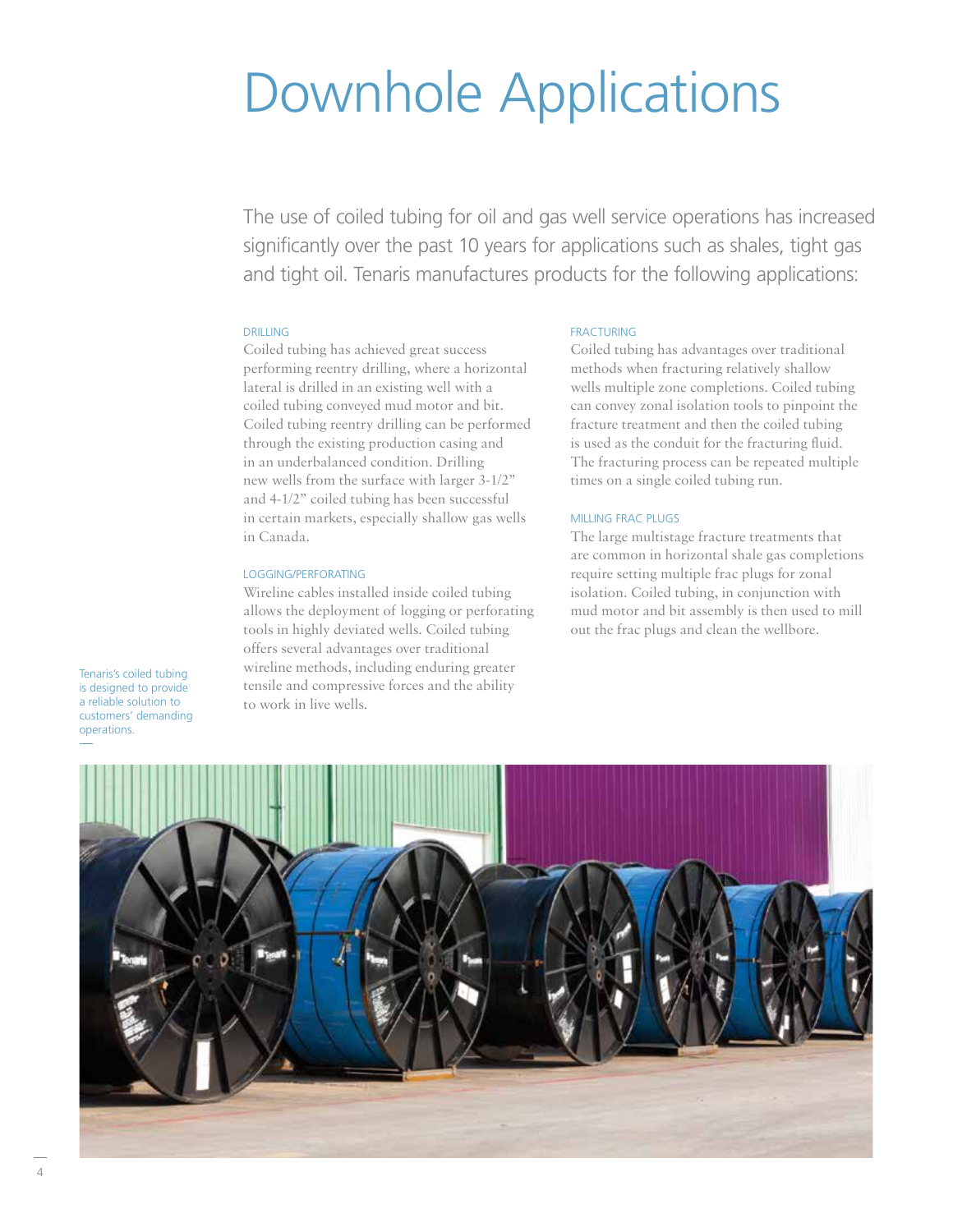#### **CLEANOUTS**

Coiled tubing can be used to remove scale, produced sand, frac sand and debris from the wellbore. Coiled tubing is run into the wellbore, fluid is pumped down the coiled tubing and returns are circulated through the annulus. Coiled tubing can rig up and get to depth quickly without killing the well or pull the production tubing.

#### NITROGEN INJECTION

Coiled tubing allows the injection of nitrogen at depth into a dead wellbore to displace the wellbore fluid with nitrogen. This lowers the bottom hole pressure and allows the well to resume flowing.

#### STIMULATION

Coiled tubing matrix stimulation treatments are designed to restore the natural permeability of the near-wellbore formation by injecting treatment fluids into the formation. Coiled tubing stimulation can be performed on live wells and combined with other operations such as nitrogen injection.

#### VELOCITY STRINGS

Coiled tubing is run into an existing producing well to reduce the effective flow area to allow the natural reservoir pressure to lift water from the reservoir, allowing natural pressure to sustain production in mature producing wells.

#### ELECTRICAL SUBMERSIBLE PUMP (ESP) INSTALLATION

An ESP cable can be installed into the coiled tubing prior to deployment, enabling the coiled tubing to support the ESP cable, and facilitate the rapid deployment and retrieval of ESPs.

> Tenaris's products are used in a variety of environments around the globe.





PHOTO COURTESY OF XTREME COIL DRILLING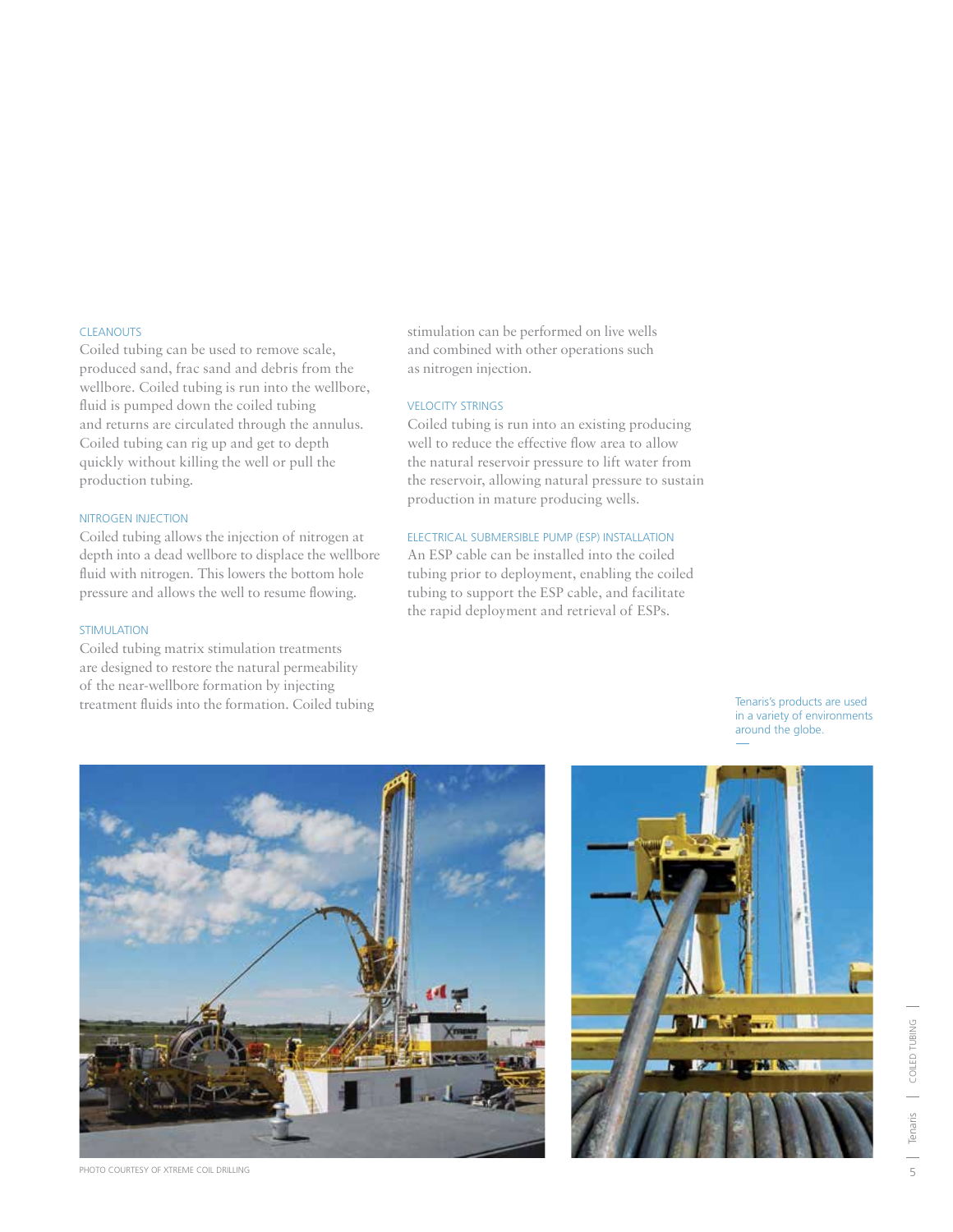## Material Specifications

#### Chemical Requirements (mass percent)

| <b>GRADE</b>    | <b>CARBON</b> | MANGANESE  | <b>PHOSPHORUS</b> | <b>SULFUR</b> | <b>SILICON</b> |
|-----------------|---------------|------------|-------------------|---------------|----------------|
|                 | <b>MAX</b>    | <b>MAX</b> | <b>MAX</b>        | <b>MAX</b>    | <b>MAX</b>     |
| HV-70™ (CT70)   | 0.16          | 1.20       | 0.020             | 0.005         | 0.50           |
| HS-70™ (CT70)   | 0.16          | 1.20       | 0.020             | 0.005         | 0.50           |
| HS-80™ (CT80)   | 0.16          | 1.20       | 0.020             | 0.005         | 0.50           |
| HS-90™ (CT90)   | 0.16          | 1.20       | 0.020             | 0.005         | 0.50           |
| HS-100™ (CT100) | 0.16          | 1.65       | 0.020             | 0.005         | 0.50           |
| HS-110™ (CT110) | 0.16          | 1.65       | 0.020             | 0.005         | 0.50           |
| HS-80 CRA™      | 0.03          | 6.00       | 0.040             | 0.030         | 1.00           |

#### Tensile Requirements

| <b>GRADE</b>    |         | <b>YIELD</b><br><b>STRENGTH</b> |         | <b>YIELD</b><br><b>STRENGTH</b> | <b>TENSILE</b><br><b>STRENGTH</b> |            | <b>HARDNESS</b><br><b>MAXIMUM</b> |
|-----------------|---------|---------------------------------|---------|---------------------------------|-----------------------------------|------------|-----------------------------------|
|                 |         | <b>MIN</b>                      |         | <b>MAX</b>                      |                                   | <b>MIN</b> | <b>BODY AND WELD</b>              |
|                 | psi     | <b>MPa</b>                      | psi     | MPa                             | psi                               | <b>MPa</b> | <b>HRC</b>                        |
| HV-70™ (CT70)   | 70,000  | 483                             | 80,000  | 552                             | 80,000                            | 552        | 22                                |
| HS-70™ (CT70)   | 70,000  | 483                             | 80,000  | 552                             | 80,000                            | 552        | 22                                |
| HS-80™ (CT80)   | 80,000  | 552                             | 90,000  | 621                             | 88,000                            | 607        | 22                                |
| HS-90™ (CT90)   | 90,000  | 621                             | 100,000 | 689                             | 97,000                            | 669        | 22                                |
| HS-100™ (CT100) | 100,000 | 689                             |         |                                 | 108,000                           | 758        | 28                                |
| HS-110™ (CT110) | 110,000 | 758                             |         |                                 | 115,000                           | 793        | 30                                |
| HS-80 CRA™      | 80,000  | 552                             |         |                                 | 100,000                           | 689        | 30                                |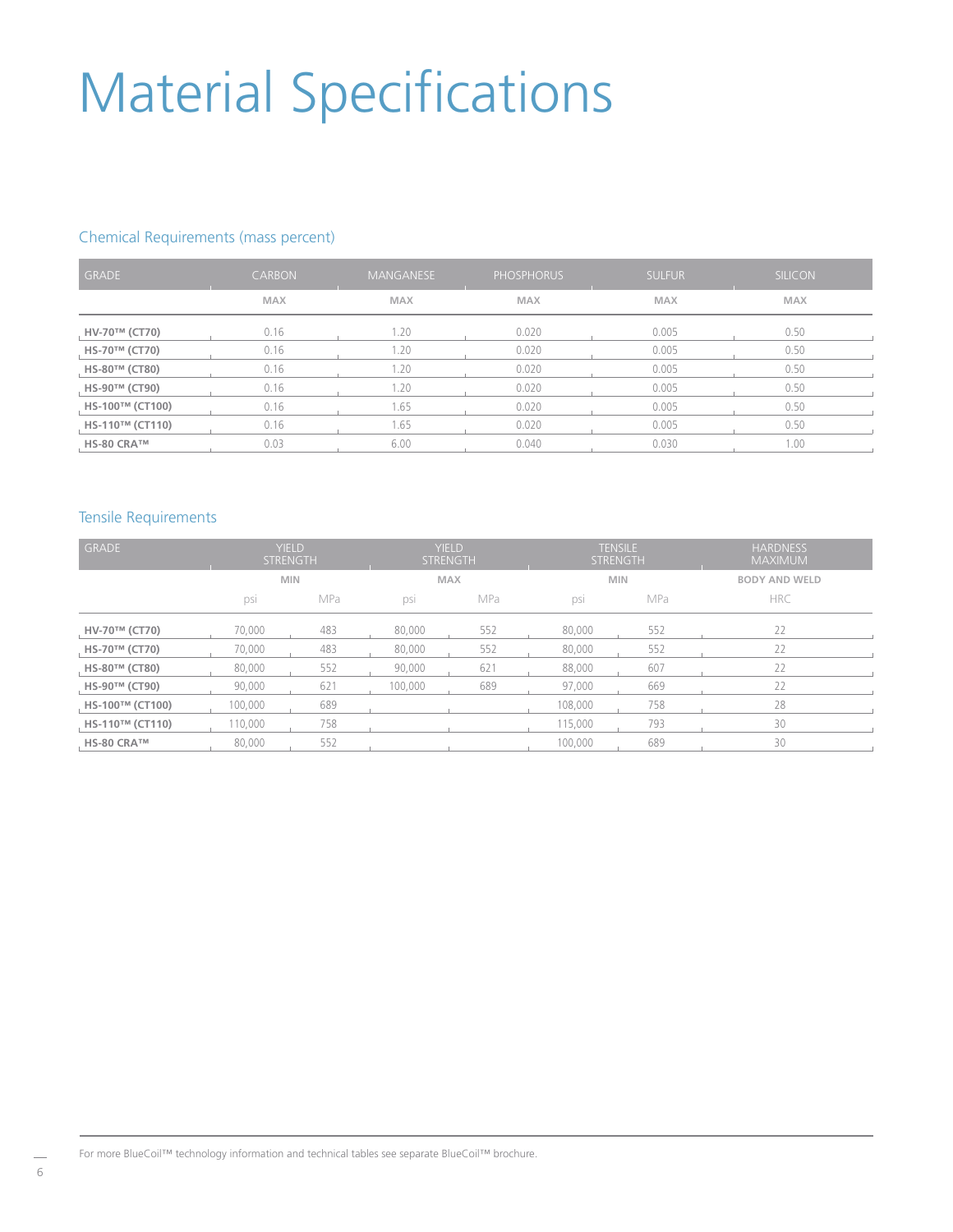## HV-70™ (CT70) | 1.000" TO 2.000"

|                               |                   | <b>DIMENSIONS</b> |                  | <b>NOMINAL</b><br><b>WEIGHT</b> |                                | <b>TUBE LOAD BODY</b>            |                               | <b>INTERNAL PRESSURE</b>                |
|-------------------------------|-------------------|-------------------|------------------|---------------------------------|--------------------------------|----------------------------------|-------------------------------|-----------------------------------------|
| <b>Specified</b><br><b>OD</b> | Specified<br>Wall | Wall<br>Minimum   | ID<br>Calculated |                                 | <b>Yield</b><br><b>Minimum</b> | <b>Tensile</b><br><b>Minimum</b> | <b>Hydro Test</b><br>Pressure | <b>Internal Yield</b><br><b>Minimum</b> |
| in.                           | in.               | in                | in.              | I <sub>b</sub> /ft              | $\mathsf{lb}$                  | $\mathbf{I}$                     | psi                           | psi                                     |
| 1.000                         | 0.095             | 0.090             | 0.810            | 0.920                           | 18,900                         | 21,600                           | 9.800                         | 12,300                                  |
|                               | 0.109             | 0.104             | 0.782            | 1.040                           | 21,400                         | 24,400                           | 11,400                        | 14,200                                  |
|                               | 0.125             | 0.117             | 0.750            | 1.171                           | 24,100                         | 27,500                           | 12,600                        | 15,800                                  |
| 1.250                         | 0.095             | 0.090             | 1.060            | 1.175                           | 24,100                         | 27,600                           | 7,900                         | 9,900                                   |
|                               | 0.109             | 0.104             | 1.032            | 1.332                           | 27,400                         | 31,300                           | 9,100                         | 11,400                                  |
|                               | 0.125             | 0.117             | 1.000            | 1.506                           | 30,900                         | 35,300                           | 10.200                        | 12,800                                  |
| 1.500                         | 0.109             | 0.104             | 1.282            | 1.623                           | 33,300                         | 38,100                           | 7.700                         | 9,600                                   |
|                               | 0.125             | 0.117             | 1.250            | .840                            | 37,800                         | 43,200                           | 8.600                         | 10,800                                  |
| 1.750                         | 0.109             | 0.104             | 1.532            | 1.915                           | 39,300                         | 45,000                           | 6,600                         | 8,200                                   |
|                               | 0.125             | 0.117             | 1.500            | 2.175                           | 44,700                         | 51,100                           | 7,400                         | 9,300                                   |
| 2.000                         | 0.109             | 0.104             | 1.782            | 2.207                           | 45,300                         | 51,800                           | 5,600                         | 7,200                                   |
|                               | 0.125             | 0.117             | 1.750            | 2.509                           | 51,500                         | 58,900                           | 6,500                         | 8,100                                   |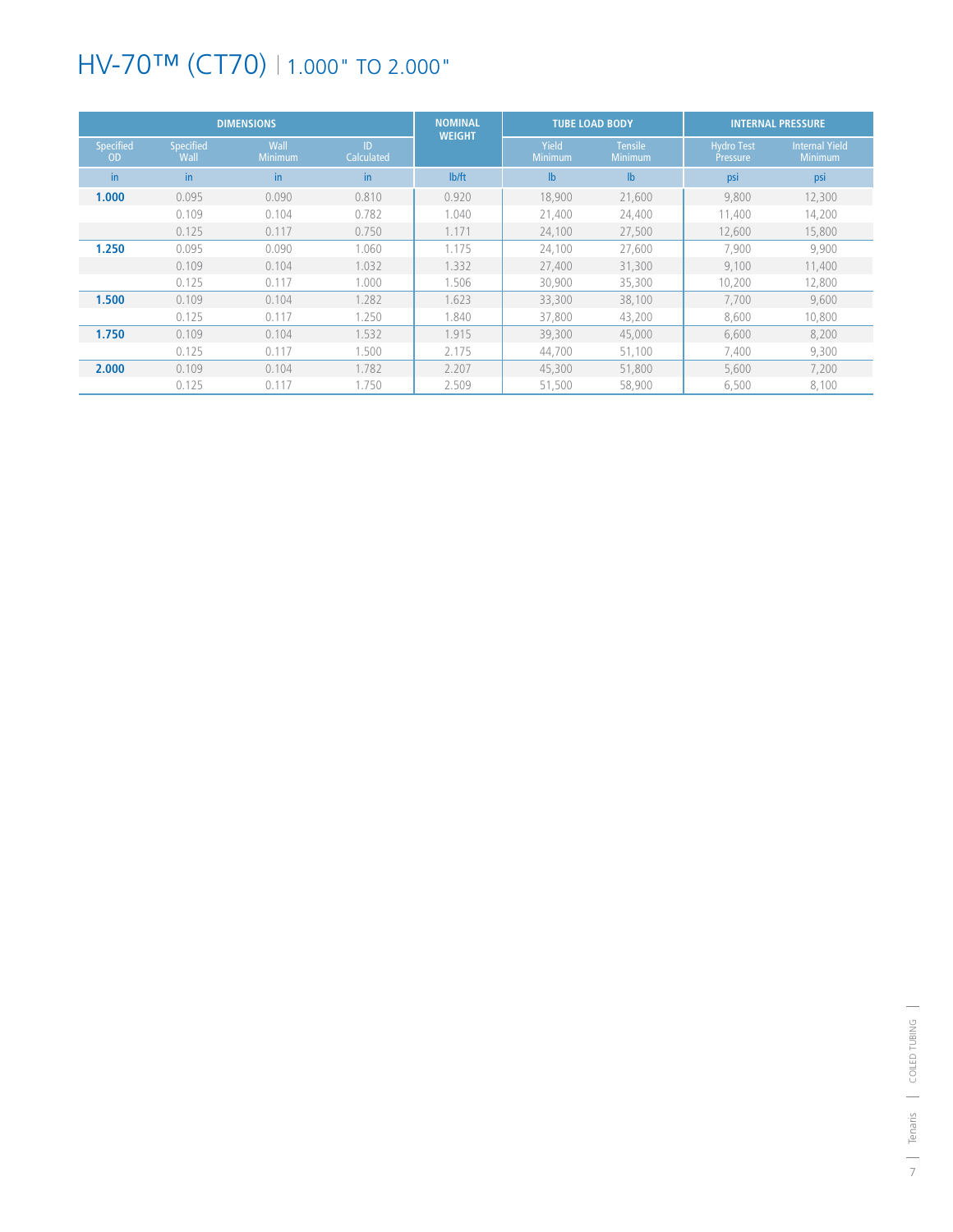## HS-70™ (CT70) | 1.000" TO 1.750"

|                               |                          | <b>DIMENSIONS</b> |                  | <b>NOMINAL</b><br><b>WEIGHT</b> |                         | <b>TUBE LOAD BODY</b>            |                               | <b>INTERNAL PRESSURE</b>                |
|-------------------------------|--------------------------|-------------------|------------------|---------------------------------|-------------------------|----------------------------------|-------------------------------|-----------------------------------------|
| <b>Specified</b><br><b>OD</b> | <b>Specified</b><br>Wall | Wall<br>Minimum   | ID<br>Calculated |                                 | <b>Yield</b><br>Minimum | <b>Tensile</b><br><b>Minimum</b> | <b>Hydro Test</b><br>Pressure | <b>Internal Yield</b><br><b>Minimum</b> |
| in                            | in                       | in.               | in.              | I <sub>b</sub> /ft              | $\mathsf{lb}$           | $\mathbf{I}$                     | psi                           | psi                                     |
| 1.000                         | 0.080                    | 0.075             | 0.840            | 0.788                           | 16,200                  | 18,500                           | 9,400                         | 10,400                                  |
|                               | 0.087                    | 0.082             | 0.826            | 0.850                           | 17,500                  | 20,000                           | 10,200                        | 11,300                                  |
|                               | 0.095                    | 0.090             | 0.810            | 0.920                           | 18,900                  | 21,600                           | 11,100                        | 12,300                                  |
|                               | 0.102                    | 0.097             | 0.796            | 0.981                           | 20,100                  | 23,000                           | 12,000                        | 13,300                                  |
|                               | 0.109                    | 0.104             | 0.782            | 1.040                           | 21,400                  | 24,400                           | 12,800                        | 14,200                                  |
|                               | 0.116                    | 0.108             | 0.768            | 1.098                           | 22,600                  | 25,800                           | 13,200                        | 14,700                                  |
|                               | 0.125                    | 0.117             | 0.750            | 1.171                           | 24,100                  | 27,500                           | 14,200                        | 15,800                                  |
|                               | 0.134                    | 0.126             | 0.732            | 1.242                           | 25,500                  | 29,200                           | 15,200                        | 16,900                                  |
| 1.250                         | 0.080                    | 0.075             | 1.090            | 1.002                           | 20,600                  | 23,500                           | 7,500                         | 8,300                                   |
|                               | 0.087                    | 0.082             | 1.076            | 1.083                           | 22,300                  | 25,400                           | 8,200                         | 9,100                                   |
|                               | 0.095                    | 0.090             | 1.060            | 1.175                           | 24,100                  | 27,600                           | 8,900                         | 9,900                                   |
|                               | 0.102                    | 0.097             | 1.046            | 1.254                           | 25,800                  | 29,400                           | 9,600                         | 10,700                                  |
|                               | 0.109                    | 0.104             | 1.032            | 1.332                           | 27,400                  | 31,300                           | 10,300                        | 11,400                                  |
|                               | 0.116                    | 0.108             | 1.018            | 1.408                           | 28,900                  | 33,100                           | 10,700                        | 11,900                                  |
|                               | 0.125                    | 0.117             | 1.000            | 1.506                           | 30,900                  | 35,300                           | 11,500                        | 12,800                                  |
|                               | 0.134                    | 0.126             | 0.982            | 1.601                           | 32,900                  | 37,600                           | 12,400                        | 13,800                                  |
|                               | 0.145                    | 0.137             | 0.960            | 1.715                           | 35,200                  | 40,300                           | 13,400                        | 14,900                                  |
|                               | 0.156                    | 0.148             | 0.938            | 1.827                           | 37,500                  | 42,900                           | 14,400                        | 16,000                                  |
|                               | 0.165                    | 0.157             | 0.920            | 1.917                           | 39,400                  | 45,000                           | 15,200                        | 16,900                                  |
|                               | 0.175                    | 0.167             | 0.900            | 2.014                           | 41,400                  | 47,300                           | 16,100                        | 17,900                                  |
| 1.500                         | 0.080                    | 0.075             | 1.340            | 1.216                           | 25,000                  | 28,600                           | 6,300                         | 7,000                                   |
|                               | 0.087                    | 0.082             | 1.326            | 1.316                           | 27,000                  | 30,900                           | 6,800                         | 7,600                                   |
|                               | 0.095                    | 0.090             | 1.310            | 1.429                           | 29,400                  | 33,500                           | 7,500                         | 8,300                                   |
|                               | 0.102                    | 0.097             | 1.296            | 1.527                           | 31,400                  | 35,800                           | 8,100                         | 9,000                                   |
|                               | 0.109                    | 0.104             | 1.282            | 1.623                           | 33,300                  | 38,100                           | 8,600                         | 9,600                                   |
|                               | 0.116                    | 0.108             | 1.268            | 1.719                           | 35,300                  | 40,300                           | 8,900                         | 9,900                                   |
|                               | 0.125                    | 0.117             | 1.250            | 1.840                           | 37,800                  | 43,200                           | 9,700                         | 10,800                                  |
|                               | 0.134<br>0.145           | 0.126<br>0.137    | 1.232<br>1.210   | 1.960<br>2.104                  | 40,300                  | 46,000                           | 10,400                        | 11,600                                  |
|                               | 0.156                    | 0.148             | 1.188            | 2.245                           | 43,200                  | 49,400                           | 11,300                        | 12,500                                  |
|                               | 0.165                    | 0.157             | 1.170            | 2.358                           | 46,100<br>48,400        | 52,700<br>55,400                 | 12,200<br>12,800              | 13,500<br>14,200                        |
|                               | 0.175                    | 0.167             | 1.150            | 2.483                           | 51,000                  | 58,300                           | 13,600                        | 15,100                                  |
|                               | 0.190                    | 0.178             | 1.120            | 2.665                           | 54,700                  | 62,600                           | 14,400                        | 16,000                                  |
|                               | 0.204                    | 0.192             | 1.092            | 2.831                           | 58,100                  | 66,400                           | 15,500                        | 17,200                                  |
| 1.750                         | 0.087                    | 0.082             | 1.576            | 1.549                           | 31,800                  | 36,400                           | 5,900                         | 6,500                                   |
|                               | 0.095                    | 0.090             | 1.560            | 1.683                           | 34,600                  | 39,500                           | 6,500                         | 7,200                                   |
|                               | 0.102                    | 0.097             | 1.546            | 1.800                           | 37,000                  | 42,200                           | 6,900                         | 7,700                                   |
|                               | 0.109                    | 0.104             | 1.532            | 1.915                           | 39,300                  | 45,000                           | 7,400                         | 8,200                                   |
|                               | 0.116                    | 0.108             | 1.518            | 2.029                           | 41,700                  | 47,600                           | 7,700                         | 8,600                                   |
|                               | 0.125                    | 0.117             | 1.500            | 2.175                           | 44,700                  | 51,100                           | 8,400                         | 9,300                                   |
|                               | 0.134                    | 0.126             | 1.482            | 2.318                           | 47,600                  | 54,400                           | 8,900                         | 9,900                                   |
|                               | 0.145                    | 0.137             | 1.460            | 2.492                           | 51,200                  | 58,500                           | 9,700                         | 10,800                                  |
|                               | 0.156                    | 0.148             | 1.438            | 2.662                           | 54,700                  | 62,500                           | 10,400                        | 11,600                                  |
|                               | 0.165                    | 0.157             | 1.420            | 2.800                           | 57,500                  | 65,700                           | 11,100                        | 12,300                                  |
|                               | 0.175                    | 0.167             | 1.400            | 2.951                           | 60,600                  | 69,300                           | 11,800                        | 13,100                                  |
|                               | 0.190                    | 0.178             | 1.370            | 3.173                           | 65,200                  | 74,500                           | 12,500                        | 13,900                                  |
|                               | 0.204                    | 0.192             | 1.342            | 3.377                           | 69,400                  | 79,300                           | 13,400                        | 14,900                                  |
|                               | 0.224                    | 0.212             | 1.302            | 3.660                           | 75,200                  | 85,900                           | 14,700                        | 16,300                                  |
|                               | 0.250                    | 0.238             | 1.250            | 4.015                           | 82,500                  | 94,200                           | 16,400                        | 18,200                                  |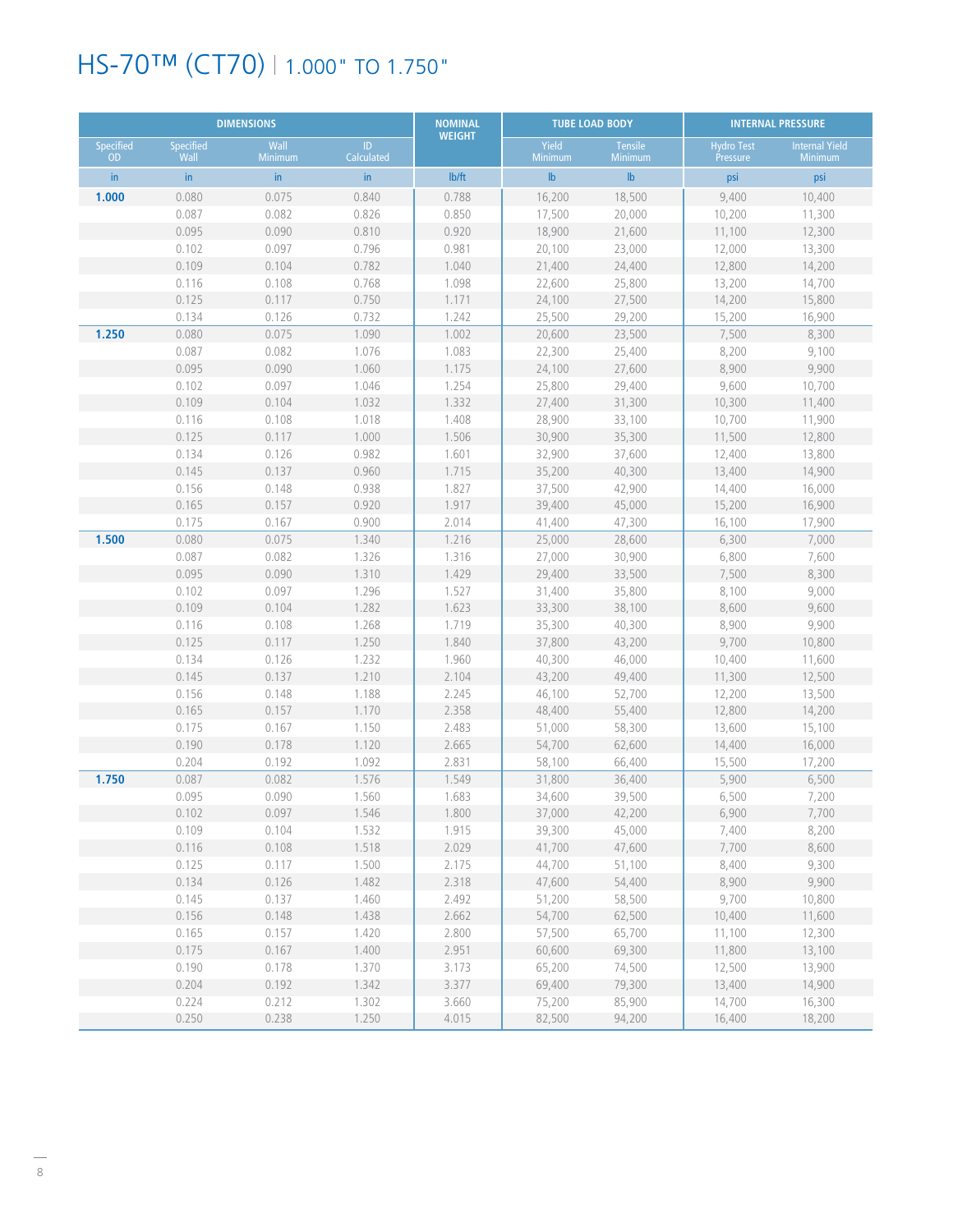## HS-70™ (CT70) | 2.000" TO 4.500"

|                               |                          | <b>DIMENSIONS</b>      |                  | <b>NOMINAL</b>     |                                | <b>TUBE LOAD BODY</b>            |                               | <b>INTERNAL PRESSURE</b>                |
|-------------------------------|--------------------------|------------------------|------------------|--------------------|--------------------------------|----------------------------------|-------------------------------|-----------------------------------------|
| <b>Specified</b><br><b>OD</b> | <b>Specified</b><br>Wall | Wall<br><b>Minimum</b> | ID<br>Calculated | <b>WEIGHT</b>      | <b>Yield</b><br><b>Minimum</b> | <b>Tensile</b><br><b>Minimum</b> | <b>Hydro Test</b><br>Pressure | <b>Internal Yield</b><br><b>Minimum</b> |
| in.                           | in                       | in                     | in.              | I <sub>b</sub> /ft | $\mathsf{lb}$                  | $\mathsf{lb}$                    | psi                           | psi                                     |
| 2.000                         | 0.102                    | 0.097                  | 1.796            | 2.073              | 42,600                         | 48,700                           | 6,000                         | 6,700                                   |
|                               | 0.109                    | 0.104                  | 1.782            | 2.207              | 45,300                         | 51,800                           | 6,500                         | 7,200                                   |
|                               | 0.116                    | 0.108                  | 1.768            | 2.340              | 48,100                         | 54,900                           | 6,800                         | 7,500                                   |
|                               | 0.125                    | 0.117                  | 1.750            | 2.509              | 51,500                         | 58,900                           | 7,300                         | 8,100                                   |
|                               | 0.134                    | 0.126                  | 1.732            | 2.677              | 55,000                         | 62,800                           | 7,800                         | 8,700                                   |
|                               | 0.145                    | 0.137                  | 1.710            | 2.880              | 59,200                         | 67,600                           | 8,600                         | 9,500                                   |
|                               | 0.156                    | 0.148                  | 1.688            | 3.080              | 63,300                         | 72,300                           | 9,200                         | 10,200                                  |
|                               | 0.165                    | 0.157                  | 1.670            | 3.242              | 66,600                         | 76,100                           | 9,700                         | 10,800                                  |
|                               | 0.175                    | 0.167                  | 1.650            | 3.419              | 70,200                         | 80,300                           | 10,400                        | 11,500                                  |
|                               | 0.190                    | 0.178                  | 1.620            | 3.682              | 75,600                         | 86,400                           | 11,000                        | 12,200                                  |
|                               | 0.204                    | 0.192                  | 1.592            | 3.923              | 80,600                         | 92,100                           | 11,800                        | 13,100                                  |
|                               | 0.224                    | 0.212                  | 1.552            | 4.259              | 87,500                         | 100,000                          | 13,000                        | 14,400                                  |
|                               | 0.250                    | 0.238                  | 1.500            | 4.684              | 96,200                         | 110,000                          | 14,500                        | 16,100                                  |
|                               | 0.280                    | 0.265                  | 1.440            | 5.156              | 105,900                        | 121,000                          | 15,900                        | 17,700                                  |
| 2.375                         | 0.125                    | 0.117                  | 2.125            | 3.011              | 61,900                         | 70,700                           | 6,200                         | 6,900                                   |
|                               | 0.134                    | 0.126                  | 2.107            | 3.215              | 66,000                         | 75,500                           | 6,700                         | 7,400                                   |
|                               | 0.145                    | 0.137                  | 2.085            | 3.462              | 71,100                         | 81,300                           | 7,200                         | 8,000                                   |
|                               | 0.156                    | 0.148                  | 2.063            | 3.706              | 76,100                         | 87,000                           | 7,700                         | 8,600                                   |
|                               | 0.165                    | 0.157                  | 2.045            | 3.904              | 80,200                         | 91,600                           | 8,300                         | 9,200                                   |
|                               | 0.175<br>0.190           | 0.167<br>0.178         | 2.025<br>1.995   | 4.122<br>4.445     | 84,700<br>91,300               | 96,800                           | 8,700                         | 9,700                                   |
|                               | 0.204                    | 0.192                  | 1.967            | 4.742              | 97,400                         | 104,300<br>111,300               | 9,300<br>10,000               | 10,300<br>11,100                        |
|                               | 0.224                    | 0.212                  | 1.927            | 5.159              | 106,000                        | 121,100                          | 11,000                        | 12,200                                  |
|                               | 0.250                    | 0.238                  | 1.875            | 5.688              | 116,800                        | 133,500                          | 12,300                        | 13,700                                  |
|                               | 0.280                    | 0.265                  | 1.815            | 6.280              | 129,000                        | 147,400                          | 13,600                        | 15,100                                  |
|                               | 0.300                    | 0.285                  | 1.775            | 6.665              | 136,900                        | 156,500                          | 14,600                        | 16,200                                  |
| 2.625                         | 0.134                    | 0.126                  | 2.357            | 3.574              | 73,400                         | 83,900                           | 6,000                         | 6,700                                   |
|                               | 0.145                    | 0.137                  | 2.335            | 3.850              | 79,100                         | 90,400                           | 6,600                         | 7,300                                   |
|                               | 0.156                    | 0.148                  | 2.313            | 4.124              | 84,700                         | 96,800                           | 7,000                         | 7,800                                   |
|                               | 0.165                    | 0.157                  | 2.295            | 4.346              | 89,300                         | 102,000                          | 7,500                         | 8,300                                   |
|                               | 0.175                    | 0.167                  | 2.275            | 4.590              | 94,300                         | 107,800                          | 7,900                         | 8,800                                   |
|                               | 0.190                    | 0.178                  | 2.245            | 4.953              | 101,700                        | 116,300                          | 8,500                         | 9,400                                   |
|                               | 0.204                    | 0.192                  | 2.217            | 5.288              | 108,600                        | 124,100                          | 9,100                         | 10,100                                  |
|                               | 0.224                    | 0.212                  | 2.177            | 5.758              | 118,300                        | 135,200                          | 10,000                        | 11,100                                  |
|                               | 0.250                    | 0.238                  | 2.125            | 6.357              | 130,600                        | 149,200                          | 11,200                        | 12,400                                  |
|                               | 0.280                    | 0.265                  | 2.065            | 7.030              | 144,400                        | 165,000                          | 12,400                        | 13,800                                  |
|                               | 0.300                    | 0.285                  | 2.025            | 7.468              | 153,400                        | 175,300                          | 13,200                        | 14,700                                  |
| 2.875                         | 0.145                    | 0.137                  | 2.585            | 4.238              | 87,100                         | 99,500                           | 5,900                         | 6,600                                   |
|                               | 0.156                    | 0.148                  | 2.563            | 4.541              | 93,300                         | 106,600                          | 6,500                         | 7,200                                   |
|                               | 0.165                    | 0.157                  | 2.545            | 4.787              | 98,300                         | 112,400                          | 6,800                         | 7,600                                   |
|                               | 0.175                    | 0.167                  | 2.525            | 5.059              | 103,900                        | 118,800                          | 7,300                         | 8,100                                   |
|                               | 0.190                    | 0.178                  | 2.495            | 5.462              | 112,200                        | 128,200                          | 7,700                         | 8,600                                   |
|                               | 0.204                    | 0.192                  | 2.467            | 5.834              | 119,800                        | 136,900                          | 8,300                         | 9,200                                   |
|                               | 0.224                    | 0.212                  | 2.427            | 6.358              | 130,600                        | 149,200                          | 9,200                         | 10,200                                  |
|                               | 0.250                    | 0.238                  | 2.375            | 7.026              | 144,300                        | 164,900                          | 10,300                        | 11,400                                  |
|                               | 0.280                    | 0.265                  | 2.315            | 7.779              | 159,800                        | 182,600                          | 11,300                        | 12,600                                  |
|                               | 0.300                    | 0.285                  | 2.275            | 8.271              | 169,900                        | 194,200                          | 12,200                        | 13,500                                  |
| 3.500                         | 0.175                    | 0.167                  | 3.150            | 6.230              | 128,000                        | 146,200                          | 5,900                         | 6,600                                   |
|                               | 0.190<br>0.204           | 0.178                  | 3.120<br>3.092   | 6.733              | 138,300                        | 158,100                          | 6,400                         | 7,100                                   |
|                               |                          | 0.192                  |                  | 7.199              | 147,900                        | 169,000                          | 6,800                         | 7,600                                   |
|                               | 0.224<br>0.250           | 0.212<br>0.238         | 3.052<br>3.000   | 7.857<br>8.699     | 161,400                        | 184,400                          | 7,600                         | 8,400<br>9,400                          |
|                               | 0.280                    | 0.265                  | 2.940            | 9.653              | 178,700<br>198,300             | 204,200<br>226,600               | 8,500<br>9,400                | 10,400                                  |
|                               | 0.300                    | 0.285                  | 2.900            | 10.278             | 211,100                        | 241,300                          | 10,100                        | 11,200                                  |
| 4.500                         | 0.224                    | 0.212                  | 4.052            | 10.255             | 210,600                        | 240,700                          | 5,900                         | 6,600                                   |
|                               | 0.250                    | 0.238                  | 4.000            | 11.376             | 233,700                        | 267,000                          | 6,700                         | 7,400                                   |
|                               | 0.280                    | 0.265                  | 3.940            | 12.651             | 259,800                        | 297,000                          | 7,400                         | 8,200                                   |
|                               | 0.300                    | 0.285                  | 3.900            | 13.490             | 277,100                        | 316,700                          | 7,900                         | 8,800                                   |
|                               |                          |                        |                  |                    |                                |                                  |                               |                                         |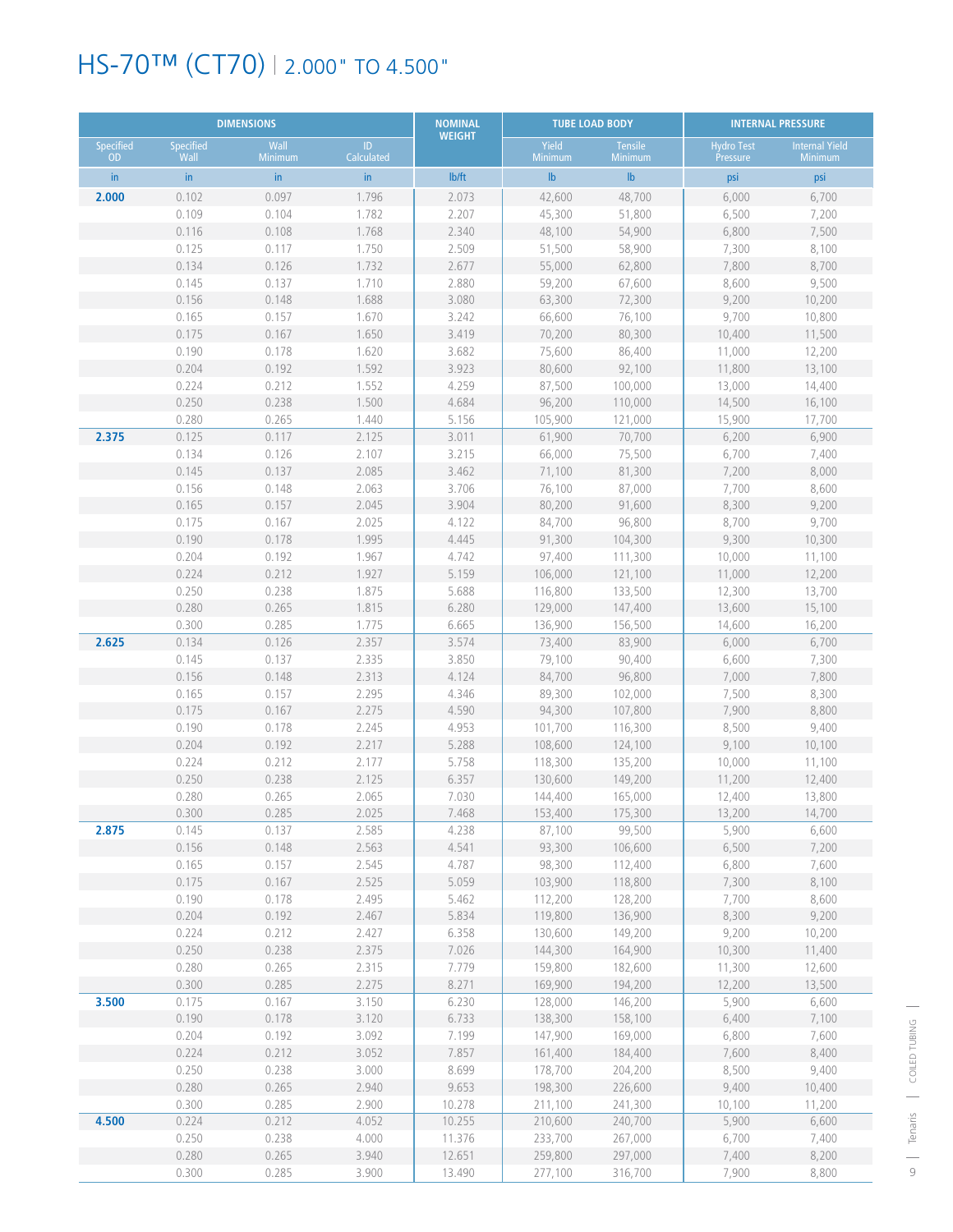## HS-80™ (CT80) | 1.000" TO 1.750"

|                               |                          | <b>DIMENSIONS</b>      |                   | <b>NOMINAL</b>     |                         | <b>TUBE LOAD BODY</b> |        | <b>INTERNAL PRESSURE</b><br><b>Internal Yield</b><br><b>Hydro Test</b><br><b>Pressure</b><br><b>Minimum</b><br>psi<br>psi<br>10,600<br>11,800<br>11,600<br>12,900<br>12,700<br>14,100<br>13,700<br>15,200<br>14,600<br>16,200<br>15,100<br>16,800<br>16,300<br>18,100<br>17,500<br>19,400<br>8,600<br>9,500<br>9,400<br>10,400<br>10,300<br>11,400<br>11,000<br>12,200<br>11,800<br>13,100<br>12,200<br>13,600<br>13,100<br>14,600<br>14,100<br>15,700<br>15,300<br>17,000<br>16,500<br>18,300<br>19,300<br>17,400<br>17,500<br>20,400<br>7,100<br>7,900<br>8,700<br>7,800<br>9,500<br>8,600<br>9,200<br>10,200<br>9,900<br>11,000<br>10,300<br>11,400<br>11,100<br>12,300<br>11,900<br>13,200<br>12,900<br>14,300<br>13,900<br>15,400<br>14,700<br>16,300<br>15,600<br>17,300<br>16,500<br>18,300<br>17,500<br>19,600<br>7,500<br>6,800<br>7,400<br>8,200<br>7,900<br>8,800<br>8,500<br>9,400<br>9,800<br>8,800<br>9,500<br>10,600<br>10,300<br>11,400<br>11,100<br>12,300<br>12,000<br>13,300<br>12,700<br>14,100<br>13,400<br>14,900<br>15,900<br>14,300 |  |
|-------------------------------|--------------------------|------------------------|-------------------|--------------------|-------------------------|-----------------------|--------|-------------------------------------------------------------------------------------------------------------------------------------------------------------------------------------------------------------------------------------------------------------------------------------------------------------------------------------------------------------------------------------------------------------------------------------------------------------------------------------------------------------------------------------------------------------------------------------------------------------------------------------------------------------------------------------------------------------------------------------------------------------------------------------------------------------------------------------------------------------------------------------------------------------------------------------------------------------------------------------------------------------------------------------------------------------|--|
| <b>Specified</b><br><b>OD</b> | <b>Specified</b><br>Wall | Wall<br><b>Minimum</b> | ID.<br>Calculated | <b>WEIGHT</b>      | <b>Yield</b><br>Minimum | Tensile<br>Minimum    |        |                                                                                                                                                                                                                                                                                                                                                                                                                                                                                                                                                                                                                                                                                                                                                                                                                                                                                                                                                                                                                                                             |  |
| in                            | in                       | in.                    | in.               | I <sub>b</sub> /ft | $\mathsf{lb}$           | $\mathsf{lb}$         |        |                                                                                                                                                                                                                                                                                                                                                                                                                                                                                                                                                                                                                                                                                                                                                                                                                                                                                                                                                                                                                                                             |  |
| 1.000                         | 0.080                    | 0.075                  | 0.840             | 0.788              | 18,500                  | 20,300                |        |                                                                                                                                                                                                                                                                                                                                                                                                                                                                                                                                                                                                                                                                                                                                                                                                                                                                                                                                                                                                                                                             |  |
|                               | 0.087                    | 0.082                  | 0.826             | 0.850              | 20,000                  | 22,000                |        |                                                                                                                                                                                                                                                                                                                                                                                                                                                                                                                                                                                                                                                                                                                                                                                                                                                                                                                                                                                                                                                             |  |
|                               | 0.095                    | 0.090                  | 0.810             | 0.920              | 21,600                  | 23,800                |        |                                                                                                                                                                                                                                                                                                                                                                                                                                                                                                                                                                                                                                                                                                                                                                                                                                                                                                                                                                                                                                                             |  |
|                               | 0.102                    | 0.097                  | 0.796             | 0.981              | 23,000                  | 25,300                |        |                                                                                                                                                                                                                                                                                                                                                                                                                                                                                                                                                                                                                                                                                                                                                                                                                                                                                                                                                                                                                                                             |  |
|                               | 0.109                    | 0.104                  | 0.782             | 1.040              | 24,400                  | 26,800                |        |                                                                                                                                                                                                                                                                                                                                                                                                                                                                                                                                                                                                                                                                                                                                                                                                                                                                                                                                                                                                                                                             |  |
|                               | 0.116                    | 0.108                  | 0.768             | 1.098              | 25,800                  | 28,300                |        |                                                                                                                                                                                                                                                                                                                                                                                                                                                                                                                                                                                                                                                                                                                                                                                                                                                                                                                                                                                                                                                             |  |
|                               | 0.125                    | 0.117                  | 0.750             | 1.171              | 27,500                  | 30,200                |        |                                                                                                                                                                                                                                                                                                                                                                                                                                                                                                                                                                                                                                                                                                                                                                                                                                                                                                                                                                                                                                                             |  |
|                               | 0.134                    | 0.126                  | 0.732             | 1.242              | 29,200                  | 32,100                |        |                                                                                                                                                                                                                                                                                                                                                                                                                                                                                                                                                                                                                                                                                                                                                                                                                                                                                                                                                                                                                                                             |  |
| 1.250                         | 0.080                    | 0.075                  | 1.090             | 1.002              | 23,500                  | 25,900                |        |                                                                                                                                                                                                                                                                                                                                                                                                                                                                                                                                                                                                                                                                                                                                                                                                                                                                                                                                                                                                                                                             |  |
|                               | 0.087                    | 0.082                  | 1.076             | 1.083              | 25,400                  | 28,000                |        |                                                                                                                                                                                                                                                                                                                                                                                                                                                                                                                                                                                                                                                                                                                                                                                                                                                                                                                                                                                                                                                             |  |
|                               | 0.095                    | 0.090                  | 1.060             | 1.175              | 27,600                  | 30,300                |        |                                                                                                                                                                                                                                                                                                                                                                                                                                                                                                                                                                                                                                                                                                                                                                                                                                                                                                                                                                                                                                                             |  |
|                               | 0.102                    | 0.097                  | 1.046             | 1.254              | 29,400                  | 32,400                |        |                                                                                                                                                                                                                                                                                                                                                                                                                                                                                                                                                                                                                                                                                                                                                                                                                                                                                                                                                                                                                                                             |  |
|                               | 0.109                    | 0.104                  | 1.032             | 1.332              | 31,300                  | 34,400                |        |                                                                                                                                                                                                                                                                                                                                                                                                                                                                                                                                                                                                                                                                                                                                                                                                                                                                                                                                                                                                                                                             |  |
|                               | 0.116                    | 0.108                  | 1.018             | 1.408              | 33,100                  | 36,400                |        |                                                                                                                                                                                                                                                                                                                                                                                                                                                                                                                                                                                                                                                                                                                                                                                                                                                                                                                                                                                                                                                             |  |
|                               | 0.125                    | 0.117                  | 1.000             | 1.506              | 35,300                  | 38,900                |        |                                                                                                                                                                                                                                                                                                                                                                                                                                                                                                                                                                                                                                                                                                                                                                                                                                                                                                                                                                                                                                                             |  |
|                               | 0.134                    | 0.126                  | 0.982             | 1.601              | 37,600                  | 41.300                |        |                                                                                                                                                                                                                                                                                                                                                                                                                                                                                                                                                                                                                                                                                                                                                                                                                                                                                                                                                                                                                                                             |  |
|                               | 0.145                    | 0.137                  | 0.960             | 1.715              | 40,300                  | 44,300                |        |                                                                                                                                                                                                                                                                                                                                                                                                                                                                                                                                                                                                                                                                                                                                                                                                                                                                                                                                                                                                                                                             |  |
|                               | 0.156                    | 0.148                  | 0.938             | 1.827              | 42,900                  | 47,200                |        |                                                                                                                                                                                                                                                                                                                                                                                                                                                                                                                                                                                                                                                                                                                                                                                                                                                                                                                                                                                                                                                             |  |
|                               | 0.165                    | 0.157                  | 0.920             | 1.917              | 45,000                  | 49,500                |        |                                                                                                                                                                                                                                                                                                                                                                                                                                                                                                                                                                                                                                                                                                                                                                                                                                                                                                                                                                                                                                                             |  |
|                               | 0.175                    | 0.167                  | 0.900             | 2.014              | 47,300                  | 52,000                |        |                                                                                                                                                                                                                                                                                                                                                                                                                                                                                                                                                                                                                                                                                                                                                                                                                                                                                                                                                                                                                                                             |  |
| 1.500                         | 0.080                    | 0.075                  | 1.340             | 1.216              | 28,600                  | 31,400                |        |                                                                                                                                                                                                                                                                                                                                                                                                                                                                                                                                                                                                                                                                                                                                                                                                                                                                                                                                                                                                                                                             |  |
|                               | 0.087                    | 0.082                  | 1.326             | 1.316              | 30,900                  | 34,000                |        |                                                                                                                                                                                                                                                                                                                                                                                                                                                                                                                                                                                                                                                                                                                                                                                                                                                                                                                                                                                                                                                             |  |
|                               | 0.095                    | 0.090                  | 1.310             | 1.429              | 33,500                  | 36,900                |        |                                                                                                                                                                                                                                                                                                                                                                                                                                                                                                                                                                                                                                                                                                                                                                                                                                                                                                                                                                                                                                                             |  |
|                               | 0.102                    | 0.097                  | 1.296             | 1.527              | 35,800                  | 39,400                |        |                                                                                                                                                                                                                                                                                                                                                                                                                                                                                                                                                                                                                                                                                                                                                                                                                                                                                                                                                                                                                                                             |  |
|                               | 0.109                    | 0.104                  | 1.282             | 1.623              | 38,100                  | 41,900                |        |                                                                                                                                                                                                                                                                                                                                                                                                                                                                                                                                                                                                                                                                                                                                                                                                                                                                                                                                                                                                                                                             |  |
|                               | 0.116                    | 0.108                  | 1.268             | 1.719              | 40,300                  | 44,400                |        |                                                                                                                                                                                                                                                                                                                                                                                                                                                                                                                                                                                                                                                                                                                                                                                                                                                                                                                                                                                                                                                             |  |
|                               | 0.125                    | 0.117                  | 1.250             | 1.840              | 43,200                  | 47,500                |        |                                                                                                                                                                                                                                                                                                                                                                                                                                                                                                                                                                                                                                                                                                                                                                                                                                                                                                                                                                                                                                                             |  |
|                               | 0.134                    | 0.126                  | 1.232             | 1.960              | 46,000                  | 50,600                |        |                                                                                                                                                                                                                                                                                                                                                                                                                                                                                                                                                                                                                                                                                                                                                                                                                                                                                                                                                                                                                                                             |  |
|                               | 0.145                    | 0.137                  | 1.210             | 2.104              | 49,400                  | 54,300                |        |                                                                                                                                                                                                                                                                                                                                                                                                                                                                                                                                                                                                                                                                                                                                                                                                                                                                                                                                                                                                                                                             |  |
|                               | 0.156                    | 0.148                  | 1.188             | 2.245              | 52,700                  | 58,000                |        |                                                                                                                                                                                                                                                                                                                                                                                                                                                                                                                                                                                                                                                                                                                                                                                                                                                                                                                                                                                                                                                             |  |
|                               | 0.165                    | 0.157                  | 1.170             | 2.358              | 55,400                  | 60,900                |        |                                                                                                                                                                                                                                                                                                                                                                                                                                                                                                                                                                                                                                                                                                                                                                                                                                                                                                                                                                                                                                                             |  |
|                               | 0.175                    | 0.167                  | 1.150             | 2.483              | 58,300                  | 64,100                |        |                                                                                                                                                                                                                                                                                                                                                                                                                                                                                                                                                                                                                                                                                                                                                                                                                                                                                                                                                                                                                                                             |  |
|                               | 0.190                    | 0.178                  | 1.120             | 2.665              | 62,600                  | 68,800                |        |                                                                                                                                                                                                                                                                                                                                                                                                                                                                                                                                                                                                                                                                                                                                                                                                                                                                                                                                                                                                                                                             |  |
|                               | 0.204                    | 0.192                  | 1.092             | 2.831              | 66.400                  | 73,100                |        |                                                                                                                                                                                                                                                                                                                                                                                                                                                                                                                                                                                                                                                                                                                                                                                                                                                                                                                                                                                                                                                             |  |
| 1.750                         | 0.087                    | 0.082<br>0.090         | 1.576             | 1.549              | 36,400                  | 40,000                |        |                                                                                                                                                                                                                                                                                                                                                                                                                                                                                                                                                                                                                                                                                                                                                                                                                                                                                                                                                                                                                                                             |  |
|                               | 0.095<br>0.102           | 0.097                  | 1.560<br>1.546    | 1.683<br>1.800     | 39,500<br>42,200        | 43,500<br>46,500      |        |                                                                                                                                                                                                                                                                                                                                                                                                                                                                                                                                                                                                                                                                                                                                                                                                                                                                                                                                                                                                                                                             |  |
|                               | 0.109                    | 0.104                  | 1.532             | 1.915              | 45,000                  | 49,500                |        |                                                                                                                                                                                                                                                                                                                                                                                                                                                                                                                                                                                                                                                                                                                                                                                                                                                                                                                                                                                                                                                             |  |
|                               | 0.116                    | 0.108                  | 1.518             | 2.029              | 47,600                  | 52,400                |        |                                                                                                                                                                                                                                                                                                                                                                                                                                                                                                                                                                                                                                                                                                                                                                                                                                                                                                                                                                                                                                                             |  |
|                               | 0.125                    | 0.117                  | 1.500             | 2.175              |                         |                       |        |                                                                                                                                                                                                                                                                                                                                                                                                                                                                                                                                                                                                                                                                                                                                                                                                                                                                                                                                                                                                                                                             |  |
|                               | 0.134                    | 0.126                  | 1.482             | 2.318              | 51,100<br>54,400        | 56,200<br>59,900      |        |                                                                                                                                                                                                                                                                                                                                                                                                                                                                                                                                                                                                                                                                                                                                                                                                                                                                                                                                                                                                                                                             |  |
|                               | 0.145                    | 0.137                  | 1.460             | 2.492              | 58,500                  | 64,300                |        |                                                                                                                                                                                                                                                                                                                                                                                                                                                                                                                                                                                                                                                                                                                                                                                                                                                                                                                                                                                                                                                             |  |
|                               | 0.156                    | 0.148                  | 1.438             | 2.662              | 62,500                  | 68,700                |        |                                                                                                                                                                                                                                                                                                                                                                                                                                                                                                                                                                                                                                                                                                                                                                                                                                                                                                                                                                                                                                                             |  |
|                               | 0.165                    | 0.157                  | 1.420             | 2.800              | 65,700                  | 72,300                |        |                                                                                                                                                                                                                                                                                                                                                                                                                                                                                                                                                                                                                                                                                                                                                                                                                                                                                                                                                                                                                                                             |  |
|                               | 0.175                    | 0.167                  | 1.400             | 2.951              | 69,300                  | 76,200                |        |                                                                                                                                                                                                                                                                                                                                                                                                                                                                                                                                                                                                                                                                                                                                                                                                                                                                                                                                                                                                                                                             |  |
|                               | 0.190                    | 0.178                  | 1.370             | 3.173              | 74,500                  | 81,900                |        |                                                                                                                                                                                                                                                                                                                                                                                                                                                                                                                                                                                                                                                                                                                                                                                                                                                                                                                                                                                                                                                             |  |
|                               | 0.204                    | 0.192                  | 1.342             | 3.377              | 79,300                  | 87,200                | 15,300 | 17,000                                                                                                                                                                                                                                                                                                                                                                                                                                                                                                                                                                                                                                                                                                                                                                                                                                                                                                                                                                                                                                                      |  |
|                               | 0.224                    | 0.212                  | 1.302             | 3.660              | 85,900                  | 94,500                | 16,800 | 18,700                                                                                                                                                                                                                                                                                                                                                                                                                                                                                                                                                                                                                                                                                                                                                                                                                                                                                                                                                                                                                                                      |  |
|                               | 0.250                    | 0.238                  | 1.250             | 4.015              | 94,200                  | 103,700               | 17,500 | 20,800                                                                                                                                                                                                                                                                                                                                                                                                                                                                                                                                                                                                                                                                                                                                                                                                                                                                                                                                                                                                                                                      |  |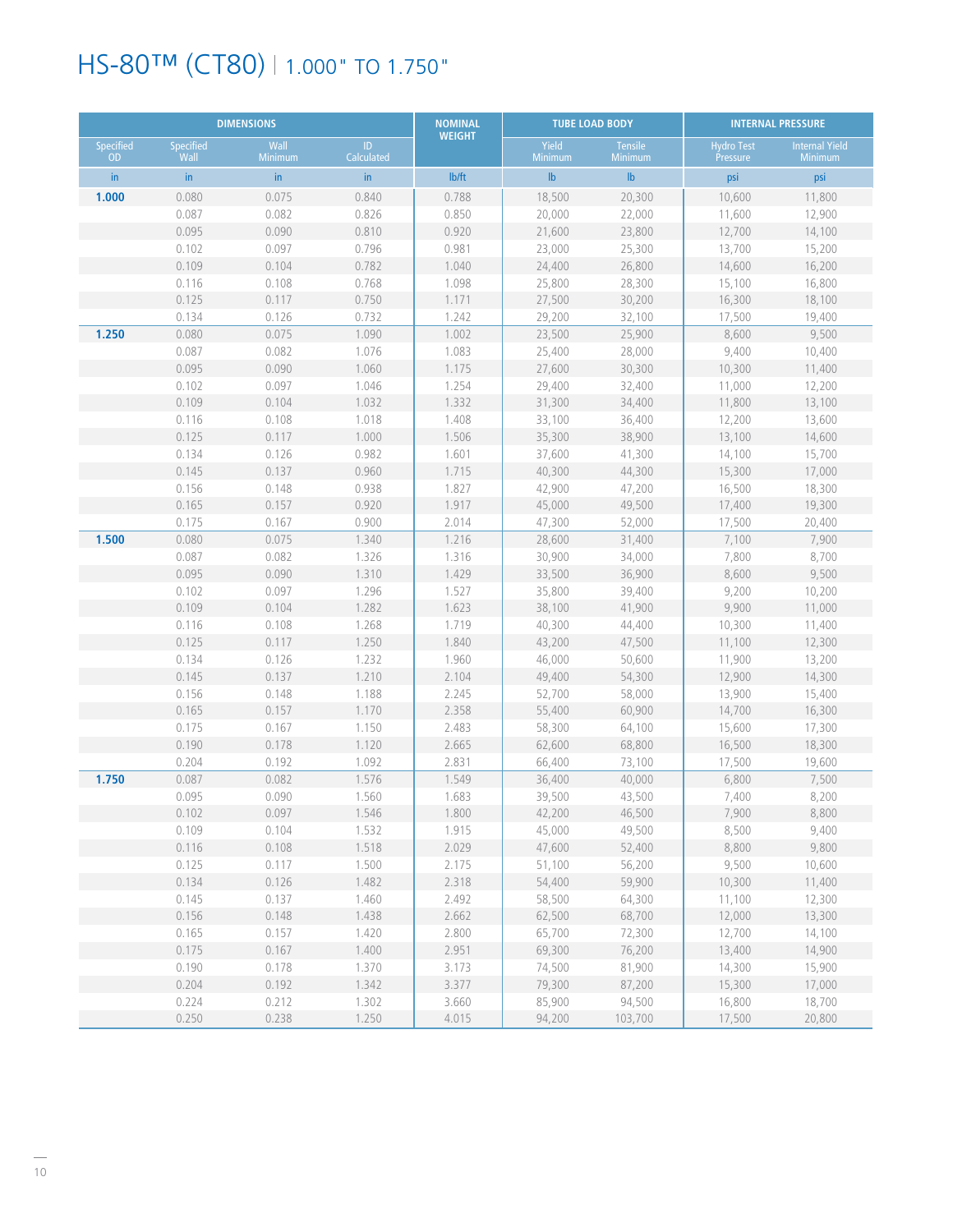## HS-80™ (CT80) | 2.000" TO 4.500"

|                               | <b>DIMENSIONS</b> |                        |                  | <b>NOMINAL</b><br><b>WEIGHT</b> |                                | <b>TUBE LOAD BODY</b>            | <b>INTERNAL PRESSURE</b>      |                                         |
|-------------------------------|-------------------|------------------------|------------------|---------------------------------|--------------------------------|----------------------------------|-------------------------------|-----------------------------------------|
| <b>Specified</b><br><b>OD</b> | Specified<br>Wall | Wall<br><b>Minimum</b> | ID<br>Calculated |                                 | <b>Yield</b><br><b>Minimum</b> | <b>Tensile</b><br><b>Minimum</b> | <b>Hydro Test</b><br>Pressure | <b>Internal Yield</b><br><b>Minimum</b> |
| in                            | in.               | in                     | in.              | I <sub>b</sub> /ft              | $\mathsf{lb}$                  | $\mathsf{lb}$                    | psi                           | psi                                     |
| 2.000                         | 0.102             | 0.097                  | 1.796            | 2.073                           | 48,700                         | 53,500                           | 6,900                         | 7,700                                   |
|                               | 0.109             | 0.104                  | 1.782            | 2.207                           | 51,800                         | 57,000                           | 7,500                         | 8,300                                   |
|                               | 0.116             | 0.108                  | 1.768            | 2.340                           | 54,900                         | 60,400                           | 7,700                         | 8,600                                   |
|                               | 0.125             | 0.117                  | 1.750            | 2.509                           | 58,900                         | 64,800                           | 8,400                         | 9,300                                   |
|                               | 0.134             | 0.126                  | 1.732            | 2.677                           | 62,800                         | 69,100                           | 9,000                         | 10,000                                  |
|                               | 0.145             | 0.137                  | 1.710            | 2.880                           | 67,600                         | 74,400                           | 9,700                         | 10,800                                  |
|                               | 0.156             | 0.148                  | 1.688            | 3.080                           | 72,300                         | 79,500                           | 10,500                        | 11,700                                  |
|                               | 0.165             | 0.157                  | 1.670            | 3.242                           | 76,100                         | 83,700                           | 11,200                        | 12,400                                  |
|                               | 0.175             | 0.167                  | 1.650            | 3.419                           | 80,300                         | 88,300                           | 11,800                        | 13,100                                  |
|                               | 0.190             | 0.178                  | 1.620            | 3.682                           | 86,400                         | 95,100                           | 12,600                        | 14,000                                  |
|                               | 0.204             | 0.192                  | 1.592            | 3.923                           | 92,100                         | 101,300                          | 13,500                        | 15,000                                  |
|                               | 0.224             | 0.212                  | 1.552            | 4.259                           | 100,000                        | 110,000                          | 14,900                        | 16,500                                  |
|                               | 0.250             | 0.238                  | 1.500            | 4.684                           | 110,000                        | 121,000                          | 16,600                        | 18,400                                  |
|                               | 0.280             | 0.265                  | 1.440            | 5.156                           | 121,000                        | 133,100                          | 17,500                        | 20,300                                  |
| 2.375                         | 0.125             | 0.117                  | 2.125            | 3.011                           | 70,700                         | 77,800                           | 7,000                         | 7,800                                   |
|                               | 0.134             | 0.126                  | 2.107            | 3.215                           | 75,500                         | 83,000                           | 7,600                         | 8,400                                   |
|                               | 0.145             | 0.137                  | 2.085            | 3.462                           | 81,300                         | 89,400                           | 8,300                         | 9,200                                   |
|                               | 0.156             | 0.148                  | 2.063            | 3.706                           | 87,000                         | 95,700                           | 8,900                         | 9,900                                   |
|                               | 0.165             | 0.157                  | 2.045            | 3.904                           | 91,600                         | 100,800                          | 9,500                         | 10,500                                  |
|                               | 0.175             | 0.167                  | 2.025            | 4.122                           | 96,800                         | 106,400                          | 10,000                        | 11,100                                  |
|                               | 0.190             | 0.178                  | 1.995            | 4.445                           | 104,300                        | 114,800                          | 10,600                        | 11,800                                  |
|                               | 0.204             | 0.192                  | 1.967            | 4.742                           | 111,300                        | 122,400                          | 11,400                        | 12,700                                  |
|                               | 0.224             | 0.212                  | 1.927            | 5.159                           | 121,100                        | 133,200                          | 12,600                        | 14,000                                  |
|                               | 0.250             | 0.238                  | 1.875            | 5.688                           | 133,500                        | 146,900                          | 14,000                        | 15,600                                  |
|                               | 0.280             | 0.265                  | 1.815            | 6.280                           | 147,400                        | 162,200                          | 15,600                        | 17,300                                  |
|                               | 0.300             | 0.285                  | 1.775            | 6.665                           | 156,500                        | 172,100                          | 16,700                        | 18,500                                  |
| 2.625                         | 0.134             | 0.126                  | 2.357            | 3.574                           | 83,900                         | 92,300                           | 6,800                         | 7,600                                   |
|                               | 0.145<br>0.156    | 0.137<br>0.148         | 2.335<br>2.313   | 3.850<br>4.124                  | 90,400                         | 99,400                           | 7,500                         | 8,300                                   |
|                               |                   | 0.157                  | 2.295            | 4.346                           | 96,800                         | 106,500                          | 8,000                         | 8,900                                   |
|                               | 0.165<br>0.175    | 0.167                  | 2.275            | 4.590                           | 102,000<br>107,800             | 112,200<br>118,500               | 8,600<br>9,100                | 9,500<br>10,100                         |
|                               | 0.190             | 0.178                  | 2.245            | 4.953                           | 116,300                        | 127,900                          | 9,600                         | 10,700                                  |
|                               | 0.204             | 0.192                  | 2.217            | 5.288                           | 124,100                        | 136,500                          | 10,400                        | 11,500                                  |
|                               | 0.224             | 0.212                  | 2.177            | 5.758                           | 135,200                        | 148,700                          | 11,400                        | 12,700                                  |
|                               | 0.250             | 0.238                  | 2.125            | 6.357                           | 149,200                        | 164,100                          | 12,800                        | 14,200                                  |
|                               | 0.280             | 0.265                  | 2.065            | 7.030                           | 165,000                        | 181,500                          | 14,100                        | 15,700                                  |
|                               | 0.300             | 0.285                  | 2.025            | 7.468                           | 175,300                        | 192,800                          | 15,200                        | 16,900                                  |
| 2.875                         | 0.145             | 0.137                  | 2.585            | 4.238                           | 99,500                         | 109,400                          | 6,800                         | 7,600                                   |
|                               | 0.156             | 0.148                  | 2.563            | 4.541                           | 106,600                        | 117,300                          | 7,400                         | 8,200                                   |
|                               | 0.165             | 0.157                  | 2.545            | 4.787                           | 112,400                        | 123,600                          | 7,800                         | 8,700                                   |
|                               | 0.175             | 0.167                  | 2.525            | 5.059                           | 118,800                        | 130,600                          | 8,300                         | 9,200                                   |
|                               | 0.190             | 0.178                  | 2.495            | 5.462                           | 128,200                        | 141,000                          | 8,800                         | 9,800                                   |
|                               | 0.204             | 0.192                  | 2.467            | 5.834                           | 136,900                        | 150,600                          | 9,500                         | 10,600                                  |
|                               | 0.224             | 0.212                  | 2.427            | 6.358                           | 149,200                        | 164,200                          | 10,400                        | 11,600                                  |
|                               | 0.250             | 0.238                  | 2.375            | 7.026                           | 164,900                        | 181,400                          | 11,700                        | 13,000                                  |
|                               | 0.280             | 0.265                  | 2.315            | 7.779                           | 182,600                        | 200,900                          | 13,000                        | 14,400                                  |
|                               | 0.300             | 0.285                  | 2.275            | 8.271                           | 194,200                        | 213,600                          | 14,000                        | 15,500                                  |
| 3.500                         | 0.175             | 0.167                  | 3.150            | 6.230                           | 146,200                        | 160,900                          | 6,800                         | 7,600                                   |
|                               | 0.190             | 0.178                  | 3.120            | 6.733                           | 158,100                        | 173,900                          | 7,300                         | 8,100                                   |
|                               | 0.204             | 0.192                  | 3.092            | 7.199                           | 169,000                        | 185,900                          | 7,800                         | 8,700                                   |
|                               | 0.224             | 0.212                  | 3.052            | 7.857                           | 184,400                        | 202,900                          | 8,600                         | 9,600                                   |
|                               | 0.250             | 0.238                  | 3.000            | 8.699                           | 204,200                        | 224,600                          | 9,700                         | 10,800                                  |
|                               | 0.280             | 0.265                  | 2.940            | 9.653                           | 226,600                        | 249,300                          | 10,700                        | 11,900                                  |
|                               | 0.300             | 0.285                  | 2.900            | 10.278                          | 241,300                        | 265,400                          | 11,500                        | 12,800                                  |
| 4.500                         | 0.224             | 0.212                  | 4.052            | 10.255                          | 240,700                        | 264,800                          | 6,800                         | 7,500                                   |
|                               | 0.250             | 0.238                  | 4.000            | 11.376                          | 267,000                        | 293,700                          | 7,600                         | 8,400                                   |
|                               | 0.280             | 0.265                  | 3.940            | 12.651                          | 297,000                        | 326,700                          | 8,400                         | 9,300                                   |
|                               | 0.300             | 0.285                  | 3.900            | 13.490                          | 316,700                        | 348,300                          | 9,000                         | 10,000                                  |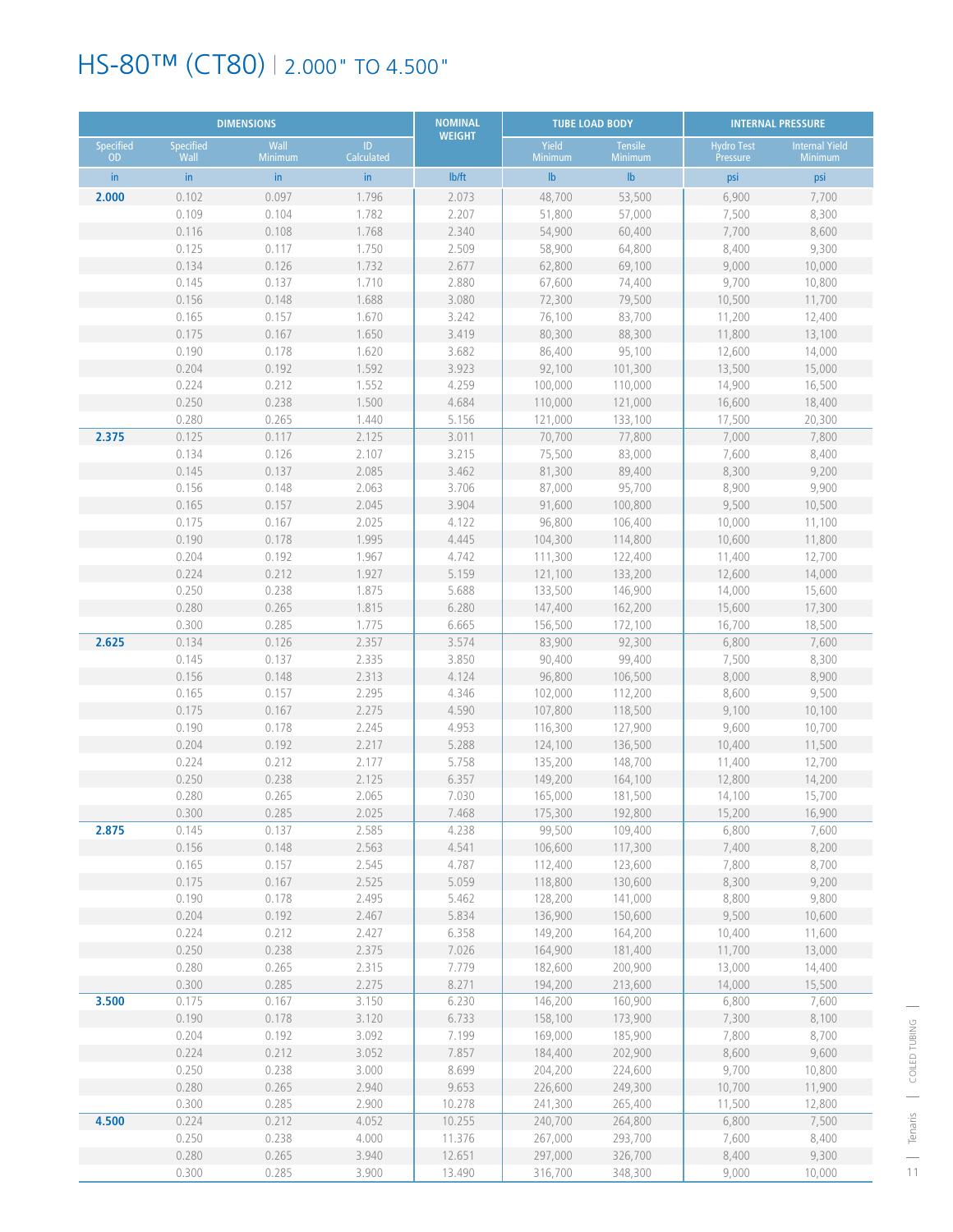## HS-90™ (CT90) | 1.000" TO 1.750"

|                               |                          | <b>DIMENSIONS</b>      |                   | <b>NOMINAL</b>     |                                | <b>TUBE LOAD BODY</b>     |                                      | <b>INTERNAL PRESSURE</b>                |
|-------------------------------|--------------------------|------------------------|-------------------|--------------------|--------------------------------|---------------------------|--------------------------------------|-----------------------------------------|
| <b>Specified</b><br><b>OD</b> | <b>Specified</b><br>Wall | Wall<br><b>Minimum</b> | ID.<br>Calculated | <b>WEIGHT</b>      | <b>Yield</b><br><b>Minimum</b> | Tensile<br><b>Minimum</b> | <b>Hydro Test</b><br><b>Pressure</b> | <b>Internal Yield</b><br><b>Minimum</b> |
| in.                           | in                       | in.                    | in.               | I <sub>b</sub> /ft | $\mathsf{lb}$                  | $\mathsf{lb}$             | psi                                  | psi                                     |
| 1.000                         | 0.087                    | 0.082                  | 0.826             | 0.850              | 22,500                         | 24,200                    | 13,100                               | 14,500                                  |
|                               | 0.095                    | 0.090                  | 0.810             | 0.920              | 24,300                         | 26,200                    | 14,300                               | 15,900                                  |
|                               | 0.102                    | 0.097                  | 0.796             | 0.981              | 25,900                         | 27,900                    | 15,300                               | 17,000                                  |
|                               | 0.109                    | 0.104                  | 0.782             | 1.040              | 27,500                         | 29,600                    | 16,400                               | 18,200                                  |
|                               | 0.116                    | 0.108                  | 0.768             | 1.098              | 29,000                         | 31,200                    | 17,000                               | 18,900                                  |
|                               | 0.125                    | 0.117                  | 0.750             | 1.171              | 30,900                         | 33,300                    | 17,500                               | 20,300                                  |
|                               | 0.134                    | 0.126                  | 0.732             | 1.242              | 32,800                         | 35,400                    | 17,500                               | 21,800                                  |
| 1.250                         | 0.087                    | 0.082                  | 1.076             | 1.083              | 28,600                         | 30,800                    | 10,500                               | 11,700                                  |
|                               | 0.095                    | 0.090                  | 1.060             | 1.175              | 31,000                         | 33,400                    | 11,500                               | 12,800                                  |
|                               | 0.102                    | 0.097                  | 1.046             | 1.254              | 33,100                         | 35,700                    | 12,400                               | 13,800                                  |
|                               | 0.109                    | 0.104                  | 1.032             | 1.332              | 35,200                         | 37,900                    | 13,200                               | 14,700                                  |
|                               | 0.116                    | 0.108                  | 1.018             | 1.408              | 37,200                         | 40,100                    | 13,800                               | 15,300                                  |
|                               | 0.125                    | 0.117                  | 1.000             | 1.506              | 39,800                         | 42,900                    | 14,900                               | 16,500                                  |
|                               | 0.134                    | 0.126                  | 0.982             | 1.601              | 42,300                         | 45,600                    | 15,900                               | 17,700                                  |
|                               | 0.145                    | 0.137                  | 0.960             | 1.715              | 45,300                         | 48,800                    | 17,200                               | 19,100                                  |
|                               | 0.156                    | 0.148                  | 0.938             | 1.827              | 48,300                         | 52,000                    | 17,500                               | 20,600                                  |
|                               | 0.165                    | 0.157                  | 0.920             | 1.917              | 50,600                         | 54,600                    | 17,500                               | 21,700                                  |
|                               | 0.175                    | 0.167                  | 0.900             | 2.014              | 53,200                         | 57,300                    | 17,500                               | 23,000                                  |
| 1.500                         | 0.087                    | 0.082                  | 1.326             | 1.316              | 34,800                         | 37,500                    | 8,800                                | 9,800                                   |
|                               | 0.095                    | 0.090                  | 1.310             | 1.429              | 37,700                         | 40,700                    | 9,600                                | 10,700                                  |
|                               | 0.102                    | 0.097                  | 1.296             | 1.527              | 40,300                         | 43,500                    | 10,400                               | 11,500                                  |
|                               | 0.109                    | 0.104                  | 1.282             | 1.623              | 42,900                         | 46,200                    | 11,100                               | 12,300                                  |
|                               | 0.116                    | 0.108                  | 1.268             | 1.719              | 45,400                         | 48,900                    | 11,500                               | 12,800                                  |
|                               | 0.125                    | 0.117                  | 1.250             | 1.840              | 48,600                         | 52,400                    | 12,400                               | 13,800                                  |
|                               | 0.134                    | 0.126                  | 1.232             | 1.960              | 51,800                         | 55,800                    | 13,400                               | 14,900                                  |
|                               | 0.145                    | 0.137                  | 1.210             | 2.104              | 55,600                         | 59,900                    | 14,500                               | 16,100                                  |
|                               | 0.156                    | 0.148                  | 1.188             | 2.245              | 59,300                         | 63,900                    | 15,600                               | 17,300                                  |
|                               | 0.165                    | 0.157                  | 1.170             | 2.358              | 62,300                         | 67,100                    | 16,500                               | 18,300                                  |
|                               | 0.175                    | 0.167                  | 1.150             | 2.483              | 65,600                         | 70,700                    | 17,500                               | 19,400                                  |
|                               | 0.190                    | 0.178                  | 1.120             | 2.665              | 70,400                         | 75,800                    | 17,500                               | 20,600                                  |
|                               | 0.204                    | 0.192                  | 1.092             | 2.831              | 74,800                         | 80,600                    | 17,500                               | 22,100                                  |
| 1.750                         | 0.087                    | 0.082                  | 1.576             | 1.549              | 40,900                         | 44,100                    | 7,600                                | 8,400                                   |
|                               | 0.095                    | 0.090                  | 1.560             | 1.683              | 44,500                         | 47,900                    | 8,300                                | 9,200                                   |
|                               | 0.102                    | 0.097                  | 1.546             | 1.800              | 47,500                         | 51,200                    | 8,900                                | 9,900                                   |
|                               | 0.109                    | 0.104                  | 1.532             | 1.915              | 50,600                         | 54,500                    | 9,500                                | 10,600                                  |
|                               | 0.116                    | 0.108                  | 1.518             | 2.029              | 53,600                         | 57,800                    | 9,900                                | 11,000                                  |
|                               | 0.125                    | 0.117                  | 1.500             | 2.175              | 57,400                         | 61,900                    | 10,700                               | 11,900                                  |
|                               | 0.134                    | 0.126                  | 1.482             | 2.318              | 61,200                         | 66,000                    | 11,500                               | 12,800                                  |
|                               | 0.145                    | 0.137                  | 1.460             | 2.492              | 65,800                         | 70,900                    | 12,500                               | 13,900                                  |
|                               | 0.156                    | 0.148                  | 1.438             | 2.662              | 70,300                         | 75,800                    | 13,400                               | 14,900                                  |
|                               | 0.165                    | 0.157                  | 1.420             | 2.800              | 73,900                         | 79,700                    | 14,200                               | 15,800                                  |
|                               | 0.175                    | 0.167                  | 1.400             | 2.951              | 77,900                         | 84,000                    | 15,100                               | 16,800                                  |
|                               | 0.190                    | 0.178                  | 1.370             | 3.173              | 83,800                         | 90,300                    | 16,000                               | 17,800                                  |
|                               | 0.204                    | 0.192                  | 1.342             | 3.377              | 89,200                         | 96,100                    | 17,300                               | 19,200                                  |
|                               | 0.224                    | 0.212                  | 1.302             | 3.660              | 96,600                         | 104,200                   | 17,500                               | 21,000                                  |
|                               | 0.250                    | 0.238                  | 1.250             | 4.015              | 106,000                        | 114,300                   | 17,500                               | 23,400                                  |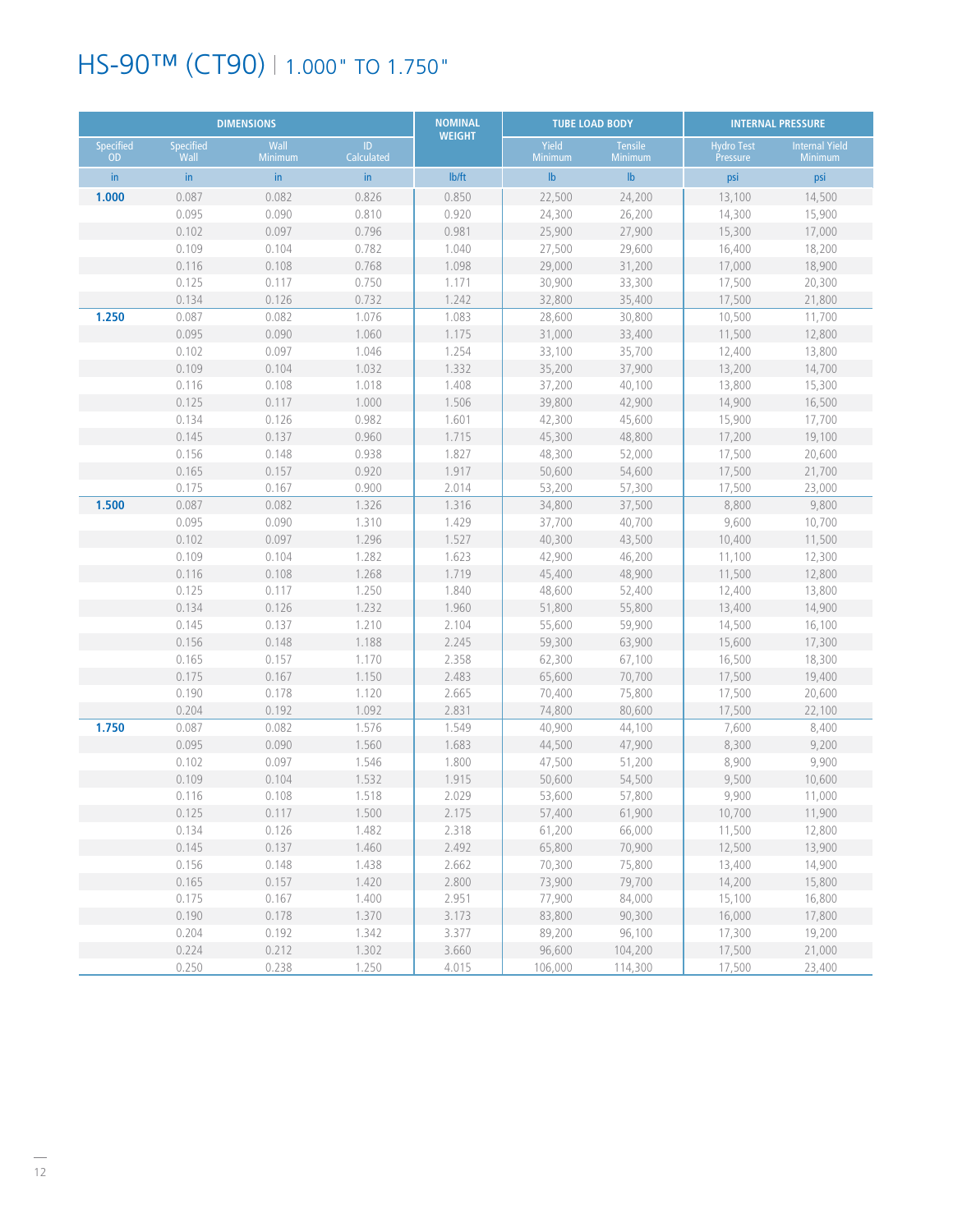## HS-90™ (CT90) | 2.000" TO 4.500"

|                               |                          | <b>DIMENSIONS</b> |                  | <b>NOMINAL</b>     |                                | <b>TUBE LOAD BODY</b>            |                               | <b>INTERNAL PRESSURE</b>                |
|-------------------------------|--------------------------|-------------------|------------------|--------------------|--------------------------------|----------------------------------|-------------------------------|-----------------------------------------|
| <b>Specified</b><br><b>OD</b> | <b>Specified</b><br>Wall | Wall<br>Minimum   | ID<br>Calculated | <b>WEIGHT</b>      | <b>Yield</b><br><b>Minimum</b> | <b>Tensile</b><br><b>Minimum</b> | <b>Hydro Test</b><br>Pressure | <b>Internal Yield</b><br><b>Minimum</b> |
| in                            | in.                      | in                | in               | I <sub>b</sub> /ft | $\mathsf{lb}$                  | $\mathsf{lb}$                    | psi                           | psi                                     |
| 2.000                         | 0.102                    | 0.097             | 1.796            | 2.073              | 54,700                         | 59,000                           | 7,800                         | 8,700                                   |
|                               | 0.109                    | 0.104             | 1.782            | 2.207              | 58,300                         | 62,800                           | 8,400                         | 9,300                                   |
|                               | 0.116                    | 0.108             | 1.768            | 2.340              | 61,800                         | 66,600                           | 8,600                         | 9,600                                   |
|                               | 0.125                    | 0.117             | 1.750            | 2.509              | 66,300                         | 71,400                           | 9,400                         | 10,400                                  |
|                               | 0.134                    | 0.126             | 1.732            | 2.677              | 70,700                         | 76,200                           | 10,100                        | 11,200                                  |
|                               | 0.145                    | 0.137             | 1.710            | 2.880              | 76,100                         | 82,000                           | 11,000                        | 12,200                                  |
|                               | 0.156                    | 0.148             | 1.688            | 3.080              | 81,300                         | 87,700                           | 11,800                        | 13,100                                  |
|                               | 0.165                    | 0.157             | 1.670            | 3.242              | 85,600                         | 92,300                           | 12,500                        | 13,900                                  |
|                               | 0.175                    | 0.167             | 1.650            | 3.419              | 90,300                         | 97,300                           | 13,300                        | 14,800                                  |
|                               | 0.190                    | 0.178             | 1.620            | 3.682              | 97,200                         | 104,800                          | 14,100                        | 15,700                                  |
|                               | 0.204                    | 0.192             | 1.592            | 3.923              | 103,600                        | 111,600                          | 15,200                        | 16,900                                  |
|                               | 0.224                    | 0.212             | 1.552            | 4.259              | 112,500                        | 121,200                          | 16,700                        | 18,500                                  |
|                               | 0.250                    | 0.238             | 1.500            | 4.684              | 123,700                        | 133,300                          | 17,500                        | 20,700                                  |
|                               | 0.280                    | 0.265             | 1.440            | 5.156              | 136,200                        | 146,800                          | 17,500                        | 22,800                                  |
| 2.375                         | 0.125                    | 0.117             | 2.125            | 3.011              | 79,500                         | 85,700                           | 7,900                         | 8,800                                   |
|                               | 0.134                    | 0.126<br>0.137    | 2.107<br>2.085   | 3.215<br>3.462     | 84,900                         | 91,500                           | 8,600                         | 9,500                                   |
|                               | 0.145                    | 0.148             | 2.063            |                    | 91,400                         | 98,500                           | 9,300                         | 10,300                                  |
|                               | 0.156<br>0.165           | 0.157             | 2.045            | 3.706<br>3.904     | 97,900<br>103,100              | 105,500<br>111,100               | 10,000<br>10,600              | 11,100<br>11,800                        |
|                               | 0.175                    | 0.167             | 2.025            | 4.122              | 108,900                        | 117,300                          | 11,300                        | 12,500                                  |
|                               | 0.190                    | 0.178             | 1.995            | 4.445              | 117,400                        | 126,500                          | 12,000                        | 13,300                                  |
|                               | 0.204                    | 0.192             | 1.967            | 4.742              | 125,200                        | 135,000                          | 12,900                        | 14,300                                  |
|                               | 0.224                    | 0.212             | 1.927            | 5.159              | 136,200                        | 146,800                          | 14,100                        | 15,700                                  |
|                               | 0.250                    | 0.238             | 1.875            | 5.688              | 150,200                        | 161,900                          | 15,800                        | 17,600                                  |
|                               | 0.280                    | 0.265             | 1.815            | 6.280              | 165,900                        | 178,800                          | 17,500                        | 19,500                                  |
| 2.625                         | 0.134                    | 0.126             | 2.357            | 3.574              | 94,400                         | 101,700                          | 7,700                         | 8,600                                   |
|                               | 0.145                    | 0.137             | 2.335            | 3.850              | 101,700                        | 109,600                          | 8,400                         | 9,300                                   |
|                               | 0.156                    | 0.148             | 2.313            | 4.124              | 108,900                        | 117,400                          | 9,100                         | 10,100                                  |
|                               | 0.165                    | 0.157             | 2.295            | 4.346              | 114,800                        | 123,700                          | 9,600                         | 10,700                                  |
|                               | 0.175                    | 0.167             | 2.275            | 4.590              | 121,200                        | 130,700                          | 10,200                        | 11,300                                  |
|                               | 0.190                    | 0.178             | 2.245            | 4.953              | 130,800                        | 141,000                          | 10,900                        | 12,100                                  |
|                               | 0.204                    | 0.192             | 2.217            | 5.288              | 139,600                        | 150,500                          | 11,700                        | 13,000                                  |
|                               | 0.224                    | 0.212             | 2.177            | 5.758              | 152,100                        | 163,900                          | 12,900                        | 14,300                                  |
|                               | 0.250                    | 0.238             | 2.125            | 6.357              | 167,900                        | 180,900                          | 14,400                        | 16,000                                  |
|                               | 0.280                    | 0.265             | 2.065            | 7.030              | 185,600                        | 200,100                          | 15,900                        | 17,700                                  |
| 2.875                         | 0.145                    | 0.137             | 2.585            | 4.238              | 111,900                        | 120,600                          | 7,700                         | 8,500                                   |
|                               | 0.156                    | 0.148             | 2.563            | 4.541              | 119,900                        | 129,300                          | 8,300                         | 9,200                                   |
|                               | 0.165                    | 0.157             | 2.545            | 4.787              | 126,400                        | 136,300                          | 8,800                         | 9,800                                   |
|                               | 0.175                    | 0.167             | 2.525            | 5.059              | 133,600                        | 144,000                          | 9,400                         | 10,400                                  |
|                               | 0.190                    | 0.178             | 2.495            | 5.462              | 144,200                        | 155,500                          | 9,900                         | 11,000                                  |
|                               | 0.204                    | 0.192             | 2.467            | 5.834              | 154,100                        | 166,000                          | 10,700                        | 11,900                                  |
|                               | 0.224                    | 0.212             | 2.427            | 6.358              | 167,900                        | 181,000                          | 11,800                        | 13,100                                  |
|                               | 0.250                    | 0.238             | 2.375            | 7.026              | 185,600                        | 200,000                          | 13,100                        | 14,600                                  |
|                               | 0.280                    | 0.265             | 2.315            | 7.779              | 205,400                        | 221,400                          | 14,600                        | 16,200                                  |
| 3.500                         | 0.175                    | 0.167             | 3.150            | 6.230              | 164,500                        | 177,300                          | 7,700                         | 8,500                                   |
|                               | 0.190<br>0.204           | 0.178<br>0.192    | 3.120<br>3.092   | 6.733<br>7.199     | 177,800<br>190,100             | 191,600<br>204,900               | 8,200<br>8,800                | 9,100<br>9,800                          |
|                               | 0.224                    | 0.212             | 3.052            | 7.857              | 207,500                        | 223,600                          | 9,700                         | 10,800                                  |
|                               | 0.250                    | 0.238             | 3.000            | 8.699              | 229,700                        | 247,600                          | 10,900                        | 12,100                                  |
|                               | 0.280                    | 0.265             | 2.940            | 9.653              | 254,900                        | 274,700                          | 12,100                        | 13,400                                  |
| 4.500                         | 0.224                    | 0.212             | 4.052            | 10.255             | 270,800                        | 291,900                          | 7,600                         | 8,400                                   |
|                               | 0.250                    | 0.238             | 4.000            | 11.376             | 300,400                        | 323,800                          | 8,600                         | 9,500                                   |
|                               | 0.280                    | 0.265             | 3.940            | 12.651             | 334,100                        | 360,100                          | 9,500                         | 10,500                                  |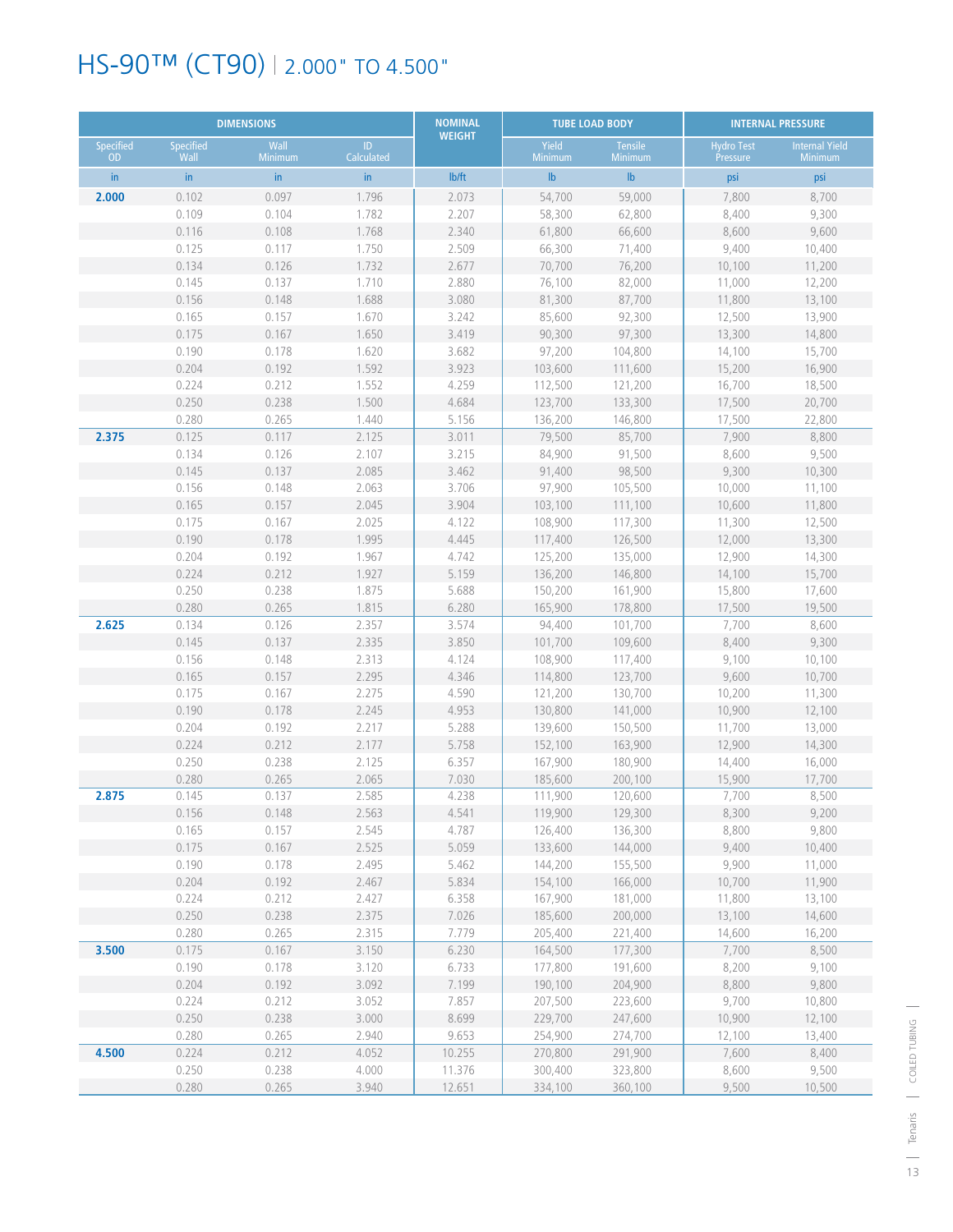## HS-100™ (CT100) | 1.250" TO 2.000"

|                               |                          | <b>DIMENSIONS</b> |                  | <b>NOMINAL</b> |                                | <b>TUBE LOAD BODY</b>     |                               | <b>INTERNAL PRESSURE</b>                |
|-------------------------------|--------------------------|-------------------|------------------|----------------|--------------------------------|---------------------------|-------------------------------|-----------------------------------------|
| <b>Specified</b><br><b>OD</b> | <b>Specified</b><br>Wall | Wall<br>Minimum   | ID<br>Calculated | <b>WEIGHT</b>  | <b>Yield</b><br><b>Minimum</b> | Tensile<br><b>Minimum</b> | <b>Hydro Test</b><br>Pressure | <b>Internal Yield</b><br><b>Minimum</b> |
| in.                           | in.                      | in                | in               | lb/ft          | $\mathsf{lb}$                  | $\mathsf{lb}$             | psi                           | psi                                     |
| 1.250                         | 0.087                    | 0.082             | 1.076            | 1.083          | 31,800                         | 34,300                    | 11,700                        | 13,000                                  |
|                               | 0.095                    | 0.090             | 1.060            | 1.175          | 34,500                         | 37,200                    | 12,800                        | 14,200                                  |
|                               | 0.102                    | 0.097             | 1.046            | 1.254          | 36,800                         | 39,700                    | 13,800                        | 15,300                                  |
|                               | 0.109                    | 0.104             | 1.032            | 1.332          | 39,100                         | 42,200                    | 14,700                        | 16,300                                  |
|                               | 0.116                    | 0.108             | 1.018            | 1.408          | 41,300                         | 44,600                    | 15,300                        | 17,000                                  |
|                               | 0.125                    | 0.117             | 1.000            | 1.506          | 44,200                         | 47,700                    | 16,500                        | 18,300                                  |
|                               | 0.134                    | 0.126             | 0.982            | 1.601          | 47,000                         | 50,700                    | 17,500                        | 19,600                                  |
|                               | 0.145                    | 0.137             | 0.960            | 1.715          | 50,300                         | 54,400                    | 17,500                        | 21,300                                  |
|                               | 0.156                    | 0.148             | 0.938            | 1.827          | 53,600                         | 57,900                    | 17,500                        | 22,800                                  |
|                               | 0.165                    | 0.157             | 0.920            | 1.917          | 56,200                         | 60,700                    | 17,500                        | 24,100                                  |
|                               | 0.175                    | 0.167             | 0.900            | 2.014          | 59,100                         | 63,800                    | 17,500                        | 25,500                                  |
| 1.500                         | 0.087                    | 0.082             | 1.326            | 1.316          | 38,600                         | 41,700                    | 9,800                         | 10,900                                  |
|                               | 0.095                    | 0.090             | 1.310            | 1.429          | 41,900                         | 45,300                    | 10,700                        | 11,900                                  |
|                               | 0.102                    | 0.097             | 1.296            | 1.527          | 44,800                         | 48,400                    | 11,500                        | 12,800                                  |
|                               | 0.109<br>0.116           | 0.104<br>0.108    | 1.282<br>1.268   | 1.623<br>1.719 | 47,600<br>50,400               | 51,400<br>54,500          | 12,300<br>12,800              | 13,700<br>14,200                        |
|                               | 0.125                    | 0.117             | 1.250            | 1.840          | 54,000                         | 58,300                    | 13,900                        | 15,400                                  |
|                               | 0.134                    | 0.126             | 1.232            | 1.960          | 57,500                         | 62,100                    | 14,900                        | 16,500                                  |
|                               | 0.145                    | 0.137             | 1.210            | 2.104          | 61,700                         | 66,700                    | 16,100                        | 17,900                                  |
|                               | 0.156                    | 0.148             | 1.188            | 2.245          | 65,900                         | 71,100                    | 17,300                        | 19,200                                  |
|                               | 0.165                    | 0.157             | 1.170            | 2.358          | 69,200                         | 74,700                    | 17,500                        | 20,400                                  |
|                               | 0.175                    | 0.167             | 1.150            | 2.483          | 72,800                         | 78,700                    | 17,500                        | 21,600                                  |
|                               | 0.190                    | 0.178             | 1.120            | 2.665          | 78,200                         | 84,400                    | 17,500                        | 22,900                                  |
|                               | 0.204                    | 0.192             | 1.092            | 2.831          | 83,100                         | 89,700                    | 17,500                        | 24,600                                  |
| 1.750                         | 0.087                    | 0.082             | 1.576            | 1.549          | 45,500                         | 49,100                    | 8,400                         | 9,300                                   |
|                               | 0.095                    | 0.090             | 1.560            | 1.683          | 49,400                         | 53,300                    | 9,200                         | 10,200                                  |
|                               | 0.102                    | 0.097             | 1.546            | 1.800          | 52,800                         | 57,000                    | 9,900                         | 11,000                                  |
|                               | 0.109                    | 0.104             | 1.532            | 1.915          | 56,200                         | 60,700                    | 10,600                        | 11,800                                  |
|                               | 0.116                    | 0.108             | 1.518            | 2.029          | 59,500                         | 64,300                    | 11,000                        | 12,200                                  |
|                               | 0.125                    | 0.117             | 1.500            | 2.175          | 63,800                         | 68,900                    | 11,900                        | 13,200                                  |
|                               | 0.134                    | 0.126             | 1.482            | 2.318          | 68,000                         | 73,500                    | 12,800                        | 14,200                                  |
|                               | 0.145                    | 0.137             | 1.460            | 2.492          | 73,100                         | 79,000                    | 13,900                        | 15,400                                  |
|                               | 0.156                    | 0.148             | 1.438            | 2.662          | 78,100                         | 84,400                    | 14,900                        | 16,600                                  |
|                               | 0.165                    | 0.157             | 1.420            | 2.800          | 82,200                         | 88,700                    | 15,800                        | 17,600                                  |
|                               | 0.175                    | 0.167             | 1.400            | 2.951          | 86,600                         | 93,500                    | 16,700                        | 18,600                                  |
|                               | 0.190                    | 0.178             | 1.370            | 3.173          | 93,100                         | 100,600                   | 17,500                        | 19,800                                  |
|                               | 0.204                    | 0.192             | 1.342            | 3.377          | 99,100                         | 107,000                   | 17,500                        | 21,300                                  |
|                               | 0.224                    | 0.212             | 1.302            | 3.660          | 107,400                        | 116,000                   | 17,500                        | 23,300                                  |
| 2.000                         | 0.250<br>0.102           | 0.238<br>0.097    | 1.250<br>1.796   | 4.015<br>2.073 | 117,800<br>60,800              | 127,200<br>65,700         | 17,500<br>8,600               | 25,900<br>9,600                         |
|                               | 0.109                    | 0.104             | 1.782            | 2.207          | 64,800                         | 69,900                    | 9,300                         | 10,300                                  |
|                               | 0.116                    | 0.108             | 1.768            | 2.340          | 68,700                         | 74,200                    | 9,600                         | 10,700                                  |
|                               | 0.125                    | 0.117             | 1.750            | 2.509          | 73,600                         | 79,500                    | 10,400                        | 11,600                                  |
|                               | 0.134                    | 0.126             | 1.732            | 2.677          | 78,600                         | 84,800                    | 11,300                        | 12,500                                  |
|                               | 0.145                    | 0.137             | 1.710            | 2.880          | 84,500                         | 91,300                    | 12,200                        | 13,500                                  |
|                               | 0.156                    | 0.148             | 1.688            | 3.080          | 90,400                         | 97,600                    | 13,100                        | 14,600                                  |
|                               | 0.165                    | 0.157             | 1.670            | 3.242          | 95,100                         | 102,700                   | 14,000                        | 15,500                                  |
|                               | 0.175                    | 0.167             | 1.650            | 3.419          | 100,300                        | 108,400                   | 14,800                        | 16,400                                  |
|                               | 0.190                    | 0.178             | 1.620            | 3.682          | 108,000                        | 116,700                   | 15,700                        | 17,400                                  |
|                               | 0.204                    | 0.192             | 1.592            | 3.923          | 115,100                        | 124,300                   | 16,900                        | 18,800                                  |
|                               | 0.224                    | 0.212             | 1.552            | 4.259          | 125,000                        | 135,000                   | 17,500                        | 20,600                                  |
|                               | 0.250                    | 0.238             | 1.500            | 4.684          | 137,400                        | 148,400                   | 17,500                        | 23,000                                  |
|                               | 0.280                    | 0.265             | 1.440            | 5.156          | 151,300                        | 163,400                   | 17,500                        | 25,300                                  |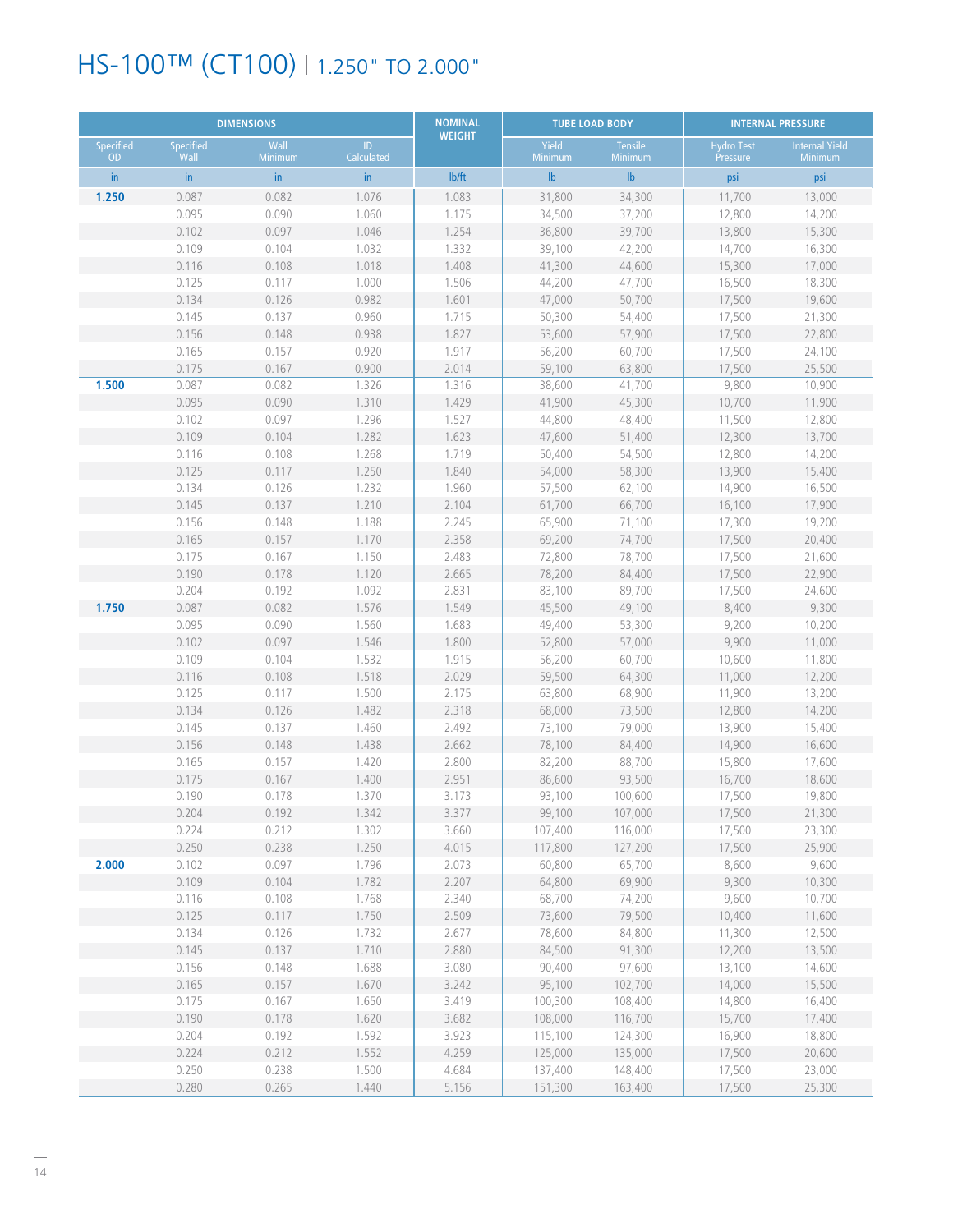## HS-100™ (CT100) | 2.375" TO 4.500"

|                               |                   | <b>DIMENSIONS</b>      |                  | <b>NOMINAL</b>     |                  | <b>TUBE LOAD BODY</b>     |        | <b>INTERNAL PRESSURE</b><br><b>Internal Yield</b><br><b>Hydro Test</b><br>Pressure<br><b>Minimum</b><br>psi<br>psi<br>9,000<br>8,100<br>9,800<br>8,800<br>9,500<br>10,500<br>10,300<br>11,400<br>11,100<br>12,300<br>11,800<br>13,100<br>12,500<br>13,900<br>13,300<br>14,800<br>14,300<br>15,900<br>15,800<br>17,500<br>17,500<br>19,500<br>17,500<br>21,600<br>8,600<br>9,500<br>9,400<br>10,400<br>10,100<br>11,200<br>11,900<br>10,700<br>11,300<br>12,600<br>12,100<br>13,400<br>13,000<br>14,400<br>14,300<br>15,900<br>16,000<br>17,800<br>17,500<br>19,700<br>9,500<br>8,600<br>9,200<br>10,200<br>9,700<br>10,800<br>10,400<br>11,500<br>11,100<br>12,300<br>11,900<br>13,200<br>13,100<br>14,500<br>14,700<br>16,300<br>16,200<br>18,000<br>8,600<br>9,500<br>9,100<br>10,100<br>9,800<br>10,900<br>12,000<br>10,800<br>13,400<br>12,100<br>13,400<br>14,900 |  |
|-------------------------------|-------------------|------------------------|------------------|--------------------|------------------|---------------------------|--------|------------------------------------------------------------------------------------------------------------------------------------------------------------------------------------------------------------------------------------------------------------------------------------------------------------------------------------------------------------------------------------------------------------------------------------------------------------------------------------------------------------------------------------------------------------------------------------------------------------------------------------------------------------------------------------------------------------------------------------------------------------------------------------------------------------------------------------------------------------------------|--|
| <b>Specified</b><br><b>OD</b> | Specified<br>Wall | Wall<br><b>Minimum</b> | ID<br>Calculated | <b>WEIGHT</b>      | Yield<br>Minimum | <b>Tensile</b><br>Minimum |        |                                                                                                                                                                                                                                                                                                                                                                                                                                                                                                                                                                                                                                                                                                                                                                                                                                                                        |  |
| in.                           | in.               | in                     | in               | I <sub>b</sub> /ft | $\mathsf{lb}$    | $\mathsf{lb}$             |        |                                                                                                                                                                                                                                                                                                                                                                                                                                                                                                                                                                                                                                                                                                                                                                                                                                                                        |  |
| 2.375                         | 0.116             | 0.108                  | 2.143            | 2.806              | 82,300           | 88,900                    |        |                                                                                                                                                                                                                                                                                                                                                                                                                                                                                                                                                                                                                                                                                                                                                                                                                                                                        |  |
|                               | 0.125             | 0.117                  | 2.125            | 3.011              | 88,400           | 95,400                    |        |                                                                                                                                                                                                                                                                                                                                                                                                                                                                                                                                                                                                                                                                                                                                                                                                                                                                        |  |
|                               | 0.134             | 0.126                  | 2.107            | 3.215              | 94,300           | 101,900                   |        |                                                                                                                                                                                                                                                                                                                                                                                                                                                                                                                                                                                                                                                                                                                                                                                                                                                                        |  |
|                               | 0.145             | 0.137                  | 2.085            | 3.462              | 101,600          | 109,700                   |        |                                                                                                                                                                                                                                                                                                                                                                                                                                                                                                                                                                                                                                                                                                                                                                                                                                                                        |  |
|                               | 0.156             | 0.148                  | 2.063            | 3.706              | 108,800          | 117,500                   |        |                                                                                                                                                                                                                                                                                                                                                                                                                                                                                                                                                                                                                                                                                                                                                                                                                                                                        |  |
|                               | 0.165             | 0.157                  | 2.045            | 3.904              | 114,600          | 123,700                   |        |                                                                                                                                                                                                                                                                                                                                                                                                                                                                                                                                                                                                                                                                                                                                                                                                                                                                        |  |
|                               | 0.175             | 0.167                  | 2.025            | 4.122              | 121,000          | 130,600                   |        |                                                                                                                                                                                                                                                                                                                                                                                                                                                                                                                                                                                                                                                                                                                                                                                                                                                                        |  |
|                               | 0.190             | 0.178                  | 1.995            | 4.445              | 130,400          | 140,900                   |        |                                                                                                                                                                                                                                                                                                                                                                                                                                                                                                                                                                                                                                                                                                                                                                                                                                                                        |  |
|                               | 0.204             | 0.192                  | 1.967            | 4.742              | 139,100          | 150,300                   |        |                                                                                                                                                                                                                                                                                                                                                                                                                                                                                                                                                                                                                                                                                                                                                                                                                                                                        |  |
|                               | 0.224             | 0.212                  | 1.927            | 5.159              | 151,400          | 163,500                   |        |                                                                                                                                                                                                                                                                                                                                                                                                                                                                                                                                                                                                                                                                                                                                                                                                                                                                        |  |
|                               | 0.250             | 0.238                  | 1.875            | 5.688              | 166,900          | 180,200                   |        |                                                                                                                                                                                                                                                                                                                                                                                                                                                                                                                                                                                                                                                                                                                                                                                                                                                                        |  |
|                               | 0.280             | 0.265                  | 1.815            | 6.280              | 184,300          | 199,000                   |        |                                                                                                                                                                                                                                                                                                                                                                                                                                                                                                                                                                                                                                                                                                                                                                                                                                                                        |  |
| 2.625                         | 0.134             | 0.126                  | 2.357            | 3.574              | 104,900          | 113,300                   |        |                                                                                                                                                                                                                                                                                                                                                                                                                                                                                                                                                                                                                                                                                                                                                                                                                                                                        |  |
|                               | 0.145             | 0.137                  | 2.335            | 3.850              | 113,000          | 122,000                   |        |                                                                                                                                                                                                                                                                                                                                                                                                                                                                                                                                                                                                                                                                                                                                                                                                                                                                        |  |
|                               | 0.156             | 0.148                  | 2.313            | 4.124              | 121,000          | 130,700                   |        |                                                                                                                                                                                                                                                                                                                                                                                                                                                                                                                                                                                                                                                                                                                                                                                                                                                                        |  |
|                               | 0.165             | 0.157                  | 2.295            | 4.346              | 127,500          | 137,700                   |        |                                                                                                                                                                                                                                                                                                                                                                                                                                                                                                                                                                                                                                                                                                                                                                                                                                                                        |  |
|                               | 0.175             | 0.167                  | 2.275            | 4.590              | 134,700          | 145,500                   |        |                                                                                                                                                                                                                                                                                                                                                                                                                                                                                                                                                                                                                                                                                                                                                                                                                                                                        |  |
|                               | 0.190             | 0.178                  | 2.245            | 4.953              | 145,300          | 157,000                   |        |                                                                                                                                                                                                                                                                                                                                                                                                                                                                                                                                                                                                                                                                                                                                                                                                                                                                        |  |
|                               | 0.204             | 0.192                  | 2.217            | 5.288              | 155,200          | 167,600                   |        |                                                                                                                                                                                                                                                                                                                                                                                                                                                                                                                                                                                                                                                                                                                                                                                                                                                                        |  |
|                               | 0.224             | 0.212                  | 2.177            | 5.758              | 169,000          | 182,500                   |        |                                                                                                                                                                                                                                                                                                                                                                                                                                                                                                                                                                                                                                                                                                                                                                                                                                                                        |  |
|                               | 0.250             | 0.238                  | 2.125            | 6.357              | 186,500          | 201,500                   |        |                                                                                                                                                                                                                                                                                                                                                                                                                                                                                                                                                                                                                                                                                                                                                                                                                                                                        |  |
|                               | 0.280             | 0.265                  | 2.065            | 7.030              | 206,300          | 222,800                   |        |                                                                                                                                                                                                                                                                                                                                                                                                                                                                                                                                                                                                                                                                                                                                                                                                                                                                        |  |
| 2.875                         | 0.145             | 0.137                  | 2.585            | 4.238              | 124,400          | 134,300                   |        |                                                                                                                                                                                                                                                                                                                                                                                                                                                                                                                                                                                                                                                                                                                                                                                                                                                                        |  |
|                               | 0.156             | 0.148                  | 2.563            | 4.541              | 133,300          | 143,900                   |        |                                                                                                                                                                                                                                                                                                                                                                                                                                                                                                                                                                                                                                                                                                                                                                                                                                                                        |  |
|                               | 0.165             | 0.157                  | 2.545            | 4.787              | 140,500          | 151,700                   |        |                                                                                                                                                                                                                                                                                                                                                                                                                                                                                                                                                                                                                                                                                                                                                                                                                                                                        |  |
|                               | 0.175             | 0.167                  | 2.525            | 5.059              | 148,400          | 160,300                   |        |                                                                                                                                                                                                                                                                                                                                                                                                                                                                                                                                                                                                                                                                                                                                                                                                                                                                        |  |
|                               | 0.190             | 0.178                  | 2.495            | 5.462              | 160,300          | 173,100                   |        |                                                                                                                                                                                                                                                                                                                                                                                                                                                                                                                                                                                                                                                                                                                                                                                                                                                                        |  |
|                               | 0.204             | 0.192                  | 2.467            | 5.834              | 171,200          | 184,900                   |        |                                                                                                                                                                                                                                                                                                                                                                                                                                                                                                                                                                                                                                                                                                                                                                                                                                                                        |  |
|                               | 0.224             | 0.212                  | 2.427            | 6.358              | 186,600          | 201,500                   |        |                                                                                                                                                                                                                                                                                                                                                                                                                                                                                                                                                                                                                                                                                                                                                                                                                                                                        |  |
|                               | 0.250             | 0.238                  | 2.375            | 7.026              | 206,200          | 222,700                   |        |                                                                                                                                                                                                                                                                                                                                                                                                                                                                                                                                                                                                                                                                                                                                                                                                                                                                        |  |
|                               | 0.280             | 0.265                  | 2.315            | 7.779              | 228,300          | 246,500                   |        |                                                                                                                                                                                                                                                                                                                                                                                                                                                                                                                                                                                                                                                                                                                                                                                                                                                                        |  |
| 3.500                         | 0.175             | 0.167                  | 3.150            | 6.230              | 182,800          | 197,400                   |        |                                                                                                                                                                                                                                                                                                                                                                                                                                                                                                                                                                                                                                                                                                                                                                                                                                                                        |  |
|                               | 0.190             | 0.178                  | 3.120            | 6.733              | 197,600          | 213,400                   |        |                                                                                                                                                                                                                                                                                                                                                                                                                                                                                                                                                                                                                                                                                                                                                                                                                                                                        |  |
|                               | 0.204             | 0.192                  | 3.092            | 7.199              | 211,200          | 228,100                   |        |                                                                                                                                                                                                                                                                                                                                                                                                                                                                                                                                                                                                                                                                                                                                                                                                                                                                        |  |
|                               | 0.224             | 0.212                  | 3.052            | 7.857              | 230,500          | 249,000                   |        |                                                                                                                                                                                                                                                                                                                                                                                                                                                                                                                                                                                                                                                                                                                                                                                                                                                                        |  |
|                               | 0.250             | 0.238                  | 3.000            | 8.699              | 255,300          | 275,700                   |        |                                                                                                                                                                                                                                                                                                                                                                                                                                                                                                                                                                                                                                                                                                                                                                                                                                                                        |  |
|                               | 0.280             | 0.265                  | 2.940            | 9.653              | 283,200          | 305,900                   |        |                                                                                                                                                                                                                                                                                                                                                                                                                                                                                                                                                                                                                                                                                                                                                                                                                                                                        |  |
| 4.500                         | 0.224             | 0.212                  | 4.052            | 10.255             | 300,900          | 325,000                   | 8,500  | 9,400                                                                                                                                                                                                                                                                                                                                                                                                                                                                                                                                                                                                                                                                                                                                                                                                                                                                  |  |
|                               | 0.250             | 0.238                  | 4.000            | 11.376             | 333,800          | 360,500                   | 9,500  | 10,500                                                                                                                                                                                                                                                                                                                                                                                                                                                                                                                                                                                                                                                                                                                                                                                                                                                                 |  |
|                               | 0.280             | 0.265                  | 3.940            | 12.651             | 371,200          | 400,900                   | 10,500 | 11,700                                                                                                                                                                                                                                                                                                                                                                                                                                                                                                                                                                                                                                                                                                                                                                                                                                                                 |  |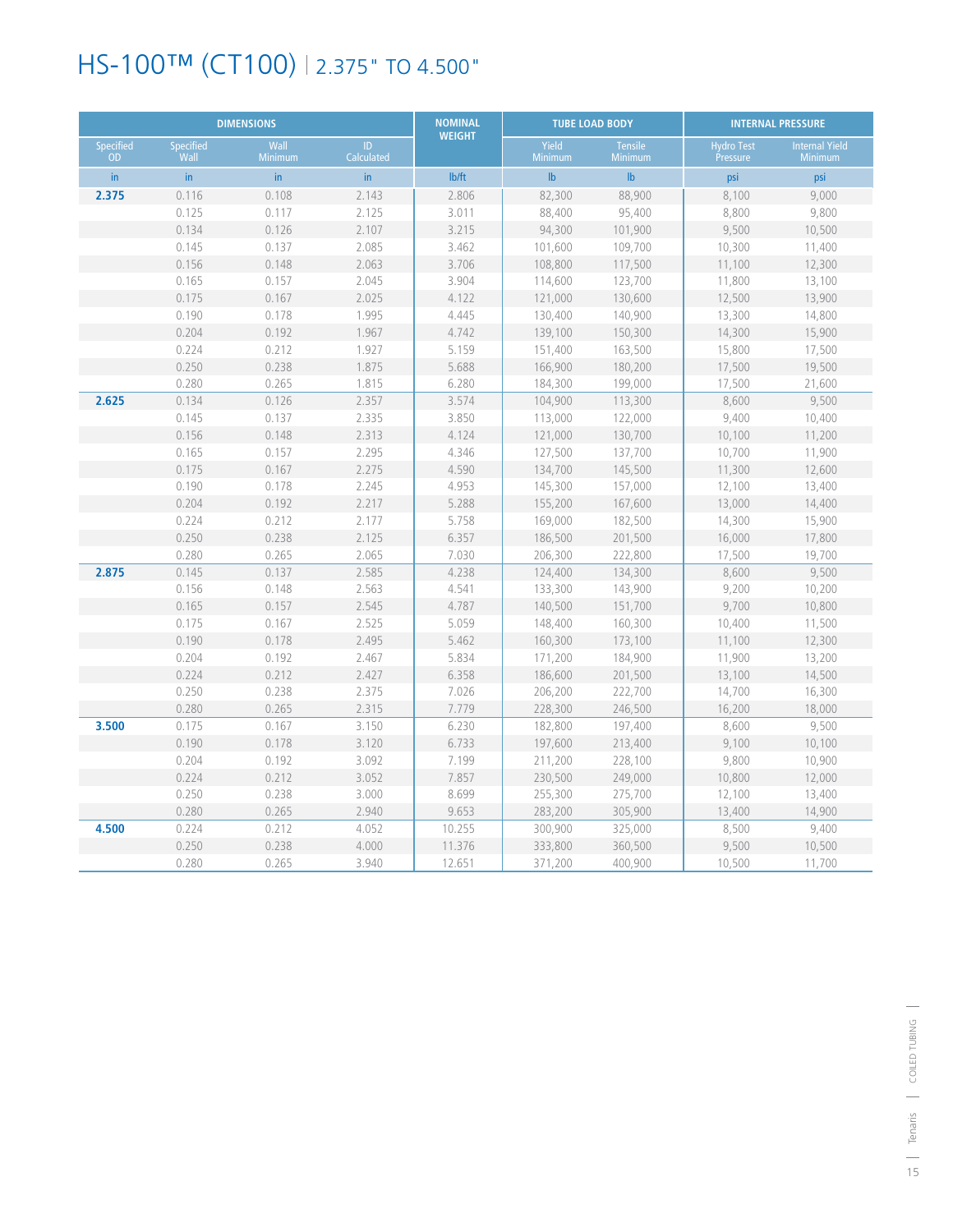## HS-110™ (CT110) | 1.250" TO 2.000"

| Wall<br>Yield<br>Specified<br>Specified<br>ID<br><b>Tensile</b><br><b>Hydro Test</b><br><b>Internal Yield</b><br><b>Calculated</b><br><b>OD</b><br>Wall<br>Minimum<br><b>Minimum</b><br><b>Minimum</b><br><b>Pressure</b><br><b>Minimum</b><br>$\mathsf{lb}$<br>$\mathsf{lb}$<br>in<br>in<br>in<br>lb/ft<br>in<br>psi<br>psi<br>1.250<br>0.082<br>1.076<br>1.083<br>35,000<br>0.087<br>36,600<br>12,900<br>14,300<br>0.095<br>0.090<br>1.060<br>1.175<br>37,900<br>39,600<br>14,000<br>15,600<br>0.102<br>0.097<br>1.046<br>1.254<br>42,300<br>40,500<br>15,100<br>16,800<br>0.109<br>0.104<br>1.032<br>1.332<br>18,000<br>43,000<br>44,900<br>16,200<br>0.116<br>0.108<br>1.018<br>1.408<br>45,500<br>47,500<br>16,700<br>18,600<br>1.000<br>1.506<br>0.125<br>0.117<br>48,600<br>50,800<br>17,500<br>20,100<br>0.134<br>0.126<br>0.982<br>1.601<br>51,700<br>54,000<br>17,500<br>21,600<br>0.145<br>0.137<br>0.960<br>1.715<br>55,400<br>57,900<br>17,500<br>23,400<br>0.156<br>0.938<br>1.827<br>61,700<br>0.148<br>59,000<br>17,500<br>25,100<br>0.920<br>1.917<br>0.165<br>0.157<br>61,900<br>64,700<br>17,500<br>26,500<br>0.175<br>0.167<br>0.900<br>2.014<br>65,000<br>68,000<br>17,500<br>28,100<br>0.087<br>1.326<br>1.500<br>0.082<br>1.316<br>42,500<br>44,400<br>10,700<br>11,900<br>0.095<br>0.090<br>1.310<br>1.429<br>46,100<br>48,200<br>13,100<br>11,800<br>1.527<br>0.102<br>0.097<br>1.296<br>49,300<br>51,500<br>12,700<br>14,100<br>0.109<br>0.104<br>1.282<br>1.623<br>52,400<br>54,800<br>13,600<br>15,100<br>0.108<br>1.268<br>1.719<br>0.116<br>55,500<br>58,000<br>14,000<br>15,600<br>0.125<br>0.117<br>1.250<br>1.840<br>59,400<br>15,200<br>16,900<br>62,100<br>0.134<br>0.126<br>1.232<br>1.960<br>63,300<br>66,100<br>16,400<br>18,200<br>0.145<br>0.137<br>1.210<br>2.104<br>67,900<br>71,000<br>17,500<br>19,700<br>1.188<br>0.156<br>0.148<br>2.245<br>72,500<br>75,700<br>17,500<br>21,200<br>0.165<br>1.170<br>2.358<br>0.157<br>76,100<br>79,600<br>17,500<br>22,400<br>0.175<br>0.167<br>1.150<br>2.483<br>80,100<br>83,800<br>17,500<br>23,700<br>0.190<br>0.178<br>1.120<br>2.665<br>86,000<br>89,900<br>17,500<br>25,200<br>1.092<br>0.204<br>0.192<br>2.831<br>91,400<br>95,500<br>17,500<br>27,000<br>1.750<br>0.087<br>0.082<br>1.576<br>1.549<br>52,300<br>9,300<br>10,300<br>50,000<br>0.095<br>0.090<br>1.560<br>1.683<br>54,300<br>56,800<br>10,100<br>11,200<br>0.102<br>0.097<br>1.546<br>1.800<br>58,100<br>60,700<br>10,900<br>12,100<br>0.109<br>0.104<br>1.532<br>1.915<br>61,800<br>13,000<br>64,600<br>11,700<br>0.116<br>0.108<br>1.518<br>2.029<br>65,500<br>68,500<br>12,100<br>13,400<br>0.125<br>0.117<br>1.500<br>2.175<br>70,200<br>13,100<br>73,400<br>14,500<br>0.134<br>0.126<br>1.482<br>2.318<br>74,800<br>78,200<br>15,600<br>14,000<br>0.145<br>0.137<br>1.460<br>2.492<br>80,400<br>84,100<br>15,300<br>17,000<br>0.156<br>1.438<br>2.662<br>0.148<br>85,900<br>89,800<br>16,500<br>18,300<br>1.420<br>2.800<br>0.165<br>0.157<br>90,400<br>94,500<br>17,400<br>19,300<br>0.167<br>1.400<br>2.951<br>0.175<br>95,200<br>99,600<br>17,500<br>20,500<br>1.370<br>0.190<br>0.178<br>3.173<br>102,400<br>107,100<br>17,500<br>21,800<br>0.204<br>0.192<br>1.342<br>3.377<br>109,000<br>113,900<br>17,500<br>23,400<br>0.224<br>0.212<br>1.302<br>3.660<br>118,100<br>123,500<br>17,500<br>25,700<br>0.250<br>0.238<br>1.250<br>4.015<br>135,500<br>129,600<br>17,500<br>28,500<br>2.000<br>0.102<br>0.097<br>1.796<br>2.073<br>69,900<br>9,500<br>66,900<br>10,600<br>0.109<br>0.104<br>1.782<br>2.207<br>71,200<br>74,500<br>10,300<br>11,400<br>0.116<br>0.108<br>1.768<br>2.340<br>75,500<br>79,000<br>10,600<br>11,800<br>0.125<br>0.117<br>1.750<br>2.509<br>81,000<br>84,700<br>11,500<br>12,800<br>0.134<br>0.126<br>1.732<br>2.677<br>86,400<br>90,300<br>12,300<br>13,700<br>1.710<br>2.880<br>97,200<br>0.145<br>0.137<br>93,000<br>13,400<br>14,900<br>0.156<br>0.148<br>1.688<br>103,900<br>3.080<br>99,400<br>14,500<br>16,100<br>0.165<br>1.670<br>3.242<br>15,300<br>17,000<br>0.157<br>104,600<br>109,400<br>0.175<br>0.167<br>1.650<br>3.419<br>110,400<br>115,400<br>16,200<br>18,000<br>0.190<br>0.178<br>1.620<br>3.682<br>118,800<br>124,200<br>17,300<br>19,200<br>0.204<br>0.192<br>1.592<br>3.923<br>132,400<br>17,500<br>20,600<br>126,600<br>0.224<br>1.552<br>4.259<br>143,700<br>0.212<br>137,500<br>17,500<br>22,700<br>0.250<br>0.238<br>1.500<br>4.684<br>151,200<br>158,100<br>17,500<br>25,300 |       | <b>DIMENSIONS</b> |       | <b>NOMINAL</b> |         | <b>TUBE LOAD BODY</b> |        | <b>INTERNAL PRESSURE</b> |
|-----------------------------------------------------------------------------------------------------------------------------------------------------------------------------------------------------------------------------------------------------------------------------------------------------------------------------------------------------------------------------------------------------------------------------------------------------------------------------------------------------------------------------------------------------------------------------------------------------------------------------------------------------------------------------------------------------------------------------------------------------------------------------------------------------------------------------------------------------------------------------------------------------------------------------------------------------------------------------------------------------------------------------------------------------------------------------------------------------------------------------------------------------------------------------------------------------------------------------------------------------------------------------------------------------------------------------------------------------------------------------------------------------------------------------------------------------------------------------------------------------------------------------------------------------------------------------------------------------------------------------------------------------------------------------------------------------------------------------------------------------------------------------------------------------------------------------------------------------------------------------------------------------------------------------------------------------------------------------------------------------------------------------------------------------------------------------------------------------------------------------------------------------------------------------------------------------------------------------------------------------------------------------------------------------------------------------------------------------------------------------------------------------------------------------------------------------------------------------------------------------------------------------------------------------------------------------------------------------------------------------------------------------------------------------------------------------------------------------------------------------------------------------------------------------------------------------------------------------------------------------------------------------------------------------------------------------------------------------------------------------------------------------------------------------------------------------------------------------------------------------------------------------------------------------------------------------------------------------------------------------------------------------------------------------------------------------------------------------------------------------------------------------------------------------------------------------------------------------------------------------------------------------------------------------------------------------------------------------------------------------------------------------------------------------------------------------------------------------------------------------------------------------------------------------------------------------------------------------------------------------------------------------------------------------------------------------------------------------------------------------------------------------------------------------------------------------------------------------------------------------------------------------------------------------------------------------------------------------------------------------------------------------------------------------------------------------------------------------------------------------------------------------------------------------------------------------------------------------------------------------|-------|-------------------|-------|----------------|---------|-----------------------|--------|--------------------------|
|                                                                                                                                                                                                                                                                                                                                                                                                                                                                                                                                                                                                                                                                                                                                                                                                                                                                                                                                                                                                                                                                                                                                                                                                                                                                                                                                                                                                                                                                                                                                                                                                                                                                                                                                                                                                                                                                                                                                                                                                                                                                                                                                                                                                                                                                                                                                                                                                                                                                                                                                                                                                                                                                                                                                                                                                                                                                                                                                                                                                                                                                                                                                                                                                                                                                                                                                                                                                                                                                                                                                                                                                                                                                                                                                                                                                                                                                                                                                                                                                                                                                                                                                                                                                                                                                                                                                                                                                                                                                                                     |       |                   |       | <b>WEIGHT</b>  |         |                       |        |                          |
|                                                                                                                                                                                                                                                                                                                                                                                                                                                                                                                                                                                                                                                                                                                                                                                                                                                                                                                                                                                                                                                                                                                                                                                                                                                                                                                                                                                                                                                                                                                                                                                                                                                                                                                                                                                                                                                                                                                                                                                                                                                                                                                                                                                                                                                                                                                                                                                                                                                                                                                                                                                                                                                                                                                                                                                                                                                                                                                                                                                                                                                                                                                                                                                                                                                                                                                                                                                                                                                                                                                                                                                                                                                                                                                                                                                                                                                                                                                                                                                                                                                                                                                                                                                                                                                                                                                                                                                                                                                                                                     |       |                   |       |                |         |                       |        |                          |
|                                                                                                                                                                                                                                                                                                                                                                                                                                                                                                                                                                                                                                                                                                                                                                                                                                                                                                                                                                                                                                                                                                                                                                                                                                                                                                                                                                                                                                                                                                                                                                                                                                                                                                                                                                                                                                                                                                                                                                                                                                                                                                                                                                                                                                                                                                                                                                                                                                                                                                                                                                                                                                                                                                                                                                                                                                                                                                                                                                                                                                                                                                                                                                                                                                                                                                                                                                                                                                                                                                                                                                                                                                                                                                                                                                                                                                                                                                                                                                                                                                                                                                                                                                                                                                                                                                                                                                                                                                                                                                     |       |                   |       |                |         |                       |        |                          |
|                                                                                                                                                                                                                                                                                                                                                                                                                                                                                                                                                                                                                                                                                                                                                                                                                                                                                                                                                                                                                                                                                                                                                                                                                                                                                                                                                                                                                                                                                                                                                                                                                                                                                                                                                                                                                                                                                                                                                                                                                                                                                                                                                                                                                                                                                                                                                                                                                                                                                                                                                                                                                                                                                                                                                                                                                                                                                                                                                                                                                                                                                                                                                                                                                                                                                                                                                                                                                                                                                                                                                                                                                                                                                                                                                                                                                                                                                                                                                                                                                                                                                                                                                                                                                                                                                                                                                                                                                                                                                                     |       |                   |       |                |         |                       |        |                          |
|                                                                                                                                                                                                                                                                                                                                                                                                                                                                                                                                                                                                                                                                                                                                                                                                                                                                                                                                                                                                                                                                                                                                                                                                                                                                                                                                                                                                                                                                                                                                                                                                                                                                                                                                                                                                                                                                                                                                                                                                                                                                                                                                                                                                                                                                                                                                                                                                                                                                                                                                                                                                                                                                                                                                                                                                                                                                                                                                                                                                                                                                                                                                                                                                                                                                                                                                                                                                                                                                                                                                                                                                                                                                                                                                                                                                                                                                                                                                                                                                                                                                                                                                                                                                                                                                                                                                                                                                                                                                                                     |       |                   |       |                |         |                       |        |                          |
|                                                                                                                                                                                                                                                                                                                                                                                                                                                                                                                                                                                                                                                                                                                                                                                                                                                                                                                                                                                                                                                                                                                                                                                                                                                                                                                                                                                                                                                                                                                                                                                                                                                                                                                                                                                                                                                                                                                                                                                                                                                                                                                                                                                                                                                                                                                                                                                                                                                                                                                                                                                                                                                                                                                                                                                                                                                                                                                                                                                                                                                                                                                                                                                                                                                                                                                                                                                                                                                                                                                                                                                                                                                                                                                                                                                                                                                                                                                                                                                                                                                                                                                                                                                                                                                                                                                                                                                                                                                                                                     |       |                   |       |                |         |                       |        |                          |
|                                                                                                                                                                                                                                                                                                                                                                                                                                                                                                                                                                                                                                                                                                                                                                                                                                                                                                                                                                                                                                                                                                                                                                                                                                                                                                                                                                                                                                                                                                                                                                                                                                                                                                                                                                                                                                                                                                                                                                                                                                                                                                                                                                                                                                                                                                                                                                                                                                                                                                                                                                                                                                                                                                                                                                                                                                                                                                                                                                                                                                                                                                                                                                                                                                                                                                                                                                                                                                                                                                                                                                                                                                                                                                                                                                                                                                                                                                                                                                                                                                                                                                                                                                                                                                                                                                                                                                                                                                                                                                     |       |                   |       |                |         |                       |        |                          |
|                                                                                                                                                                                                                                                                                                                                                                                                                                                                                                                                                                                                                                                                                                                                                                                                                                                                                                                                                                                                                                                                                                                                                                                                                                                                                                                                                                                                                                                                                                                                                                                                                                                                                                                                                                                                                                                                                                                                                                                                                                                                                                                                                                                                                                                                                                                                                                                                                                                                                                                                                                                                                                                                                                                                                                                                                                                                                                                                                                                                                                                                                                                                                                                                                                                                                                                                                                                                                                                                                                                                                                                                                                                                                                                                                                                                                                                                                                                                                                                                                                                                                                                                                                                                                                                                                                                                                                                                                                                                                                     |       |                   |       |                |         |                       |        |                          |
|                                                                                                                                                                                                                                                                                                                                                                                                                                                                                                                                                                                                                                                                                                                                                                                                                                                                                                                                                                                                                                                                                                                                                                                                                                                                                                                                                                                                                                                                                                                                                                                                                                                                                                                                                                                                                                                                                                                                                                                                                                                                                                                                                                                                                                                                                                                                                                                                                                                                                                                                                                                                                                                                                                                                                                                                                                                                                                                                                                                                                                                                                                                                                                                                                                                                                                                                                                                                                                                                                                                                                                                                                                                                                                                                                                                                                                                                                                                                                                                                                                                                                                                                                                                                                                                                                                                                                                                                                                                                                                     |       |                   |       |                |         |                       |        |                          |
|                                                                                                                                                                                                                                                                                                                                                                                                                                                                                                                                                                                                                                                                                                                                                                                                                                                                                                                                                                                                                                                                                                                                                                                                                                                                                                                                                                                                                                                                                                                                                                                                                                                                                                                                                                                                                                                                                                                                                                                                                                                                                                                                                                                                                                                                                                                                                                                                                                                                                                                                                                                                                                                                                                                                                                                                                                                                                                                                                                                                                                                                                                                                                                                                                                                                                                                                                                                                                                                                                                                                                                                                                                                                                                                                                                                                                                                                                                                                                                                                                                                                                                                                                                                                                                                                                                                                                                                                                                                                                                     |       |                   |       |                |         |                       |        |                          |
|                                                                                                                                                                                                                                                                                                                                                                                                                                                                                                                                                                                                                                                                                                                                                                                                                                                                                                                                                                                                                                                                                                                                                                                                                                                                                                                                                                                                                                                                                                                                                                                                                                                                                                                                                                                                                                                                                                                                                                                                                                                                                                                                                                                                                                                                                                                                                                                                                                                                                                                                                                                                                                                                                                                                                                                                                                                                                                                                                                                                                                                                                                                                                                                                                                                                                                                                                                                                                                                                                                                                                                                                                                                                                                                                                                                                                                                                                                                                                                                                                                                                                                                                                                                                                                                                                                                                                                                                                                                                                                     |       |                   |       |                |         |                       |        |                          |
|                                                                                                                                                                                                                                                                                                                                                                                                                                                                                                                                                                                                                                                                                                                                                                                                                                                                                                                                                                                                                                                                                                                                                                                                                                                                                                                                                                                                                                                                                                                                                                                                                                                                                                                                                                                                                                                                                                                                                                                                                                                                                                                                                                                                                                                                                                                                                                                                                                                                                                                                                                                                                                                                                                                                                                                                                                                                                                                                                                                                                                                                                                                                                                                                                                                                                                                                                                                                                                                                                                                                                                                                                                                                                                                                                                                                                                                                                                                                                                                                                                                                                                                                                                                                                                                                                                                                                                                                                                                                                                     |       |                   |       |                |         |                       |        |                          |
|                                                                                                                                                                                                                                                                                                                                                                                                                                                                                                                                                                                                                                                                                                                                                                                                                                                                                                                                                                                                                                                                                                                                                                                                                                                                                                                                                                                                                                                                                                                                                                                                                                                                                                                                                                                                                                                                                                                                                                                                                                                                                                                                                                                                                                                                                                                                                                                                                                                                                                                                                                                                                                                                                                                                                                                                                                                                                                                                                                                                                                                                                                                                                                                                                                                                                                                                                                                                                                                                                                                                                                                                                                                                                                                                                                                                                                                                                                                                                                                                                                                                                                                                                                                                                                                                                                                                                                                                                                                                                                     |       |                   |       |                |         |                       |        |                          |
|                                                                                                                                                                                                                                                                                                                                                                                                                                                                                                                                                                                                                                                                                                                                                                                                                                                                                                                                                                                                                                                                                                                                                                                                                                                                                                                                                                                                                                                                                                                                                                                                                                                                                                                                                                                                                                                                                                                                                                                                                                                                                                                                                                                                                                                                                                                                                                                                                                                                                                                                                                                                                                                                                                                                                                                                                                                                                                                                                                                                                                                                                                                                                                                                                                                                                                                                                                                                                                                                                                                                                                                                                                                                                                                                                                                                                                                                                                                                                                                                                                                                                                                                                                                                                                                                                                                                                                                                                                                                                                     |       |                   |       |                |         |                       |        |                          |
|                                                                                                                                                                                                                                                                                                                                                                                                                                                                                                                                                                                                                                                                                                                                                                                                                                                                                                                                                                                                                                                                                                                                                                                                                                                                                                                                                                                                                                                                                                                                                                                                                                                                                                                                                                                                                                                                                                                                                                                                                                                                                                                                                                                                                                                                                                                                                                                                                                                                                                                                                                                                                                                                                                                                                                                                                                                                                                                                                                                                                                                                                                                                                                                                                                                                                                                                                                                                                                                                                                                                                                                                                                                                                                                                                                                                                                                                                                                                                                                                                                                                                                                                                                                                                                                                                                                                                                                                                                                                                                     |       |                   |       |                |         |                       |        |                          |
|                                                                                                                                                                                                                                                                                                                                                                                                                                                                                                                                                                                                                                                                                                                                                                                                                                                                                                                                                                                                                                                                                                                                                                                                                                                                                                                                                                                                                                                                                                                                                                                                                                                                                                                                                                                                                                                                                                                                                                                                                                                                                                                                                                                                                                                                                                                                                                                                                                                                                                                                                                                                                                                                                                                                                                                                                                                                                                                                                                                                                                                                                                                                                                                                                                                                                                                                                                                                                                                                                                                                                                                                                                                                                                                                                                                                                                                                                                                                                                                                                                                                                                                                                                                                                                                                                                                                                                                                                                                                                                     |       |                   |       |                |         |                       |        |                          |
|                                                                                                                                                                                                                                                                                                                                                                                                                                                                                                                                                                                                                                                                                                                                                                                                                                                                                                                                                                                                                                                                                                                                                                                                                                                                                                                                                                                                                                                                                                                                                                                                                                                                                                                                                                                                                                                                                                                                                                                                                                                                                                                                                                                                                                                                                                                                                                                                                                                                                                                                                                                                                                                                                                                                                                                                                                                                                                                                                                                                                                                                                                                                                                                                                                                                                                                                                                                                                                                                                                                                                                                                                                                                                                                                                                                                                                                                                                                                                                                                                                                                                                                                                                                                                                                                                                                                                                                                                                                                                                     |       |                   |       |                |         |                       |        |                          |
|                                                                                                                                                                                                                                                                                                                                                                                                                                                                                                                                                                                                                                                                                                                                                                                                                                                                                                                                                                                                                                                                                                                                                                                                                                                                                                                                                                                                                                                                                                                                                                                                                                                                                                                                                                                                                                                                                                                                                                                                                                                                                                                                                                                                                                                                                                                                                                                                                                                                                                                                                                                                                                                                                                                                                                                                                                                                                                                                                                                                                                                                                                                                                                                                                                                                                                                                                                                                                                                                                                                                                                                                                                                                                                                                                                                                                                                                                                                                                                                                                                                                                                                                                                                                                                                                                                                                                                                                                                                                                                     |       |                   |       |                |         |                       |        |                          |
|                                                                                                                                                                                                                                                                                                                                                                                                                                                                                                                                                                                                                                                                                                                                                                                                                                                                                                                                                                                                                                                                                                                                                                                                                                                                                                                                                                                                                                                                                                                                                                                                                                                                                                                                                                                                                                                                                                                                                                                                                                                                                                                                                                                                                                                                                                                                                                                                                                                                                                                                                                                                                                                                                                                                                                                                                                                                                                                                                                                                                                                                                                                                                                                                                                                                                                                                                                                                                                                                                                                                                                                                                                                                                                                                                                                                                                                                                                                                                                                                                                                                                                                                                                                                                                                                                                                                                                                                                                                                                                     |       |                   |       |                |         |                       |        |                          |
|                                                                                                                                                                                                                                                                                                                                                                                                                                                                                                                                                                                                                                                                                                                                                                                                                                                                                                                                                                                                                                                                                                                                                                                                                                                                                                                                                                                                                                                                                                                                                                                                                                                                                                                                                                                                                                                                                                                                                                                                                                                                                                                                                                                                                                                                                                                                                                                                                                                                                                                                                                                                                                                                                                                                                                                                                                                                                                                                                                                                                                                                                                                                                                                                                                                                                                                                                                                                                                                                                                                                                                                                                                                                                                                                                                                                                                                                                                                                                                                                                                                                                                                                                                                                                                                                                                                                                                                                                                                                                                     |       |                   |       |                |         |                       |        |                          |
|                                                                                                                                                                                                                                                                                                                                                                                                                                                                                                                                                                                                                                                                                                                                                                                                                                                                                                                                                                                                                                                                                                                                                                                                                                                                                                                                                                                                                                                                                                                                                                                                                                                                                                                                                                                                                                                                                                                                                                                                                                                                                                                                                                                                                                                                                                                                                                                                                                                                                                                                                                                                                                                                                                                                                                                                                                                                                                                                                                                                                                                                                                                                                                                                                                                                                                                                                                                                                                                                                                                                                                                                                                                                                                                                                                                                                                                                                                                                                                                                                                                                                                                                                                                                                                                                                                                                                                                                                                                                                                     |       |                   |       |                |         |                       |        |                          |
|                                                                                                                                                                                                                                                                                                                                                                                                                                                                                                                                                                                                                                                                                                                                                                                                                                                                                                                                                                                                                                                                                                                                                                                                                                                                                                                                                                                                                                                                                                                                                                                                                                                                                                                                                                                                                                                                                                                                                                                                                                                                                                                                                                                                                                                                                                                                                                                                                                                                                                                                                                                                                                                                                                                                                                                                                                                                                                                                                                                                                                                                                                                                                                                                                                                                                                                                                                                                                                                                                                                                                                                                                                                                                                                                                                                                                                                                                                                                                                                                                                                                                                                                                                                                                                                                                                                                                                                                                                                                                                     |       |                   |       |                |         |                       |        |                          |
|                                                                                                                                                                                                                                                                                                                                                                                                                                                                                                                                                                                                                                                                                                                                                                                                                                                                                                                                                                                                                                                                                                                                                                                                                                                                                                                                                                                                                                                                                                                                                                                                                                                                                                                                                                                                                                                                                                                                                                                                                                                                                                                                                                                                                                                                                                                                                                                                                                                                                                                                                                                                                                                                                                                                                                                                                                                                                                                                                                                                                                                                                                                                                                                                                                                                                                                                                                                                                                                                                                                                                                                                                                                                                                                                                                                                                                                                                                                                                                                                                                                                                                                                                                                                                                                                                                                                                                                                                                                                                                     |       |                   |       |                |         |                       |        |                          |
|                                                                                                                                                                                                                                                                                                                                                                                                                                                                                                                                                                                                                                                                                                                                                                                                                                                                                                                                                                                                                                                                                                                                                                                                                                                                                                                                                                                                                                                                                                                                                                                                                                                                                                                                                                                                                                                                                                                                                                                                                                                                                                                                                                                                                                                                                                                                                                                                                                                                                                                                                                                                                                                                                                                                                                                                                                                                                                                                                                                                                                                                                                                                                                                                                                                                                                                                                                                                                                                                                                                                                                                                                                                                                                                                                                                                                                                                                                                                                                                                                                                                                                                                                                                                                                                                                                                                                                                                                                                                                                     |       |                   |       |                |         |                       |        |                          |
|                                                                                                                                                                                                                                                                                                                                                                                                                                                                                                                                                                                                                                                                                                                                                                                                                                                                                                                                                                                                                                                                                                                                                                                                                                                                                                                                                                                                                                                                                                                                                                                                                                                                                                                                                                                                                                                                                                                                                                                                                                                                                                                                                                                                                                                                                                                                                                                                                                                                                                                                                                                                                                                                                                                                                                                                                                                                                                                                                                                                                                                                                                                                                                                                                                                                                                                                                                                                                                                                                                                                                                                                                                                                                                                                                                                                                                                                                                                                                                                                                                                                                                                                                                                                                                                                                                                                                                                                                                                                                                     |       |                   |       |                |         |                       |        |                          |
|                                                                                                                                                                                                                                                                                                                                                                                                                                                                                                                                                                                                                                                                                                                                                                                                                                                                                                                                                                                                                                                                                                                                                                                                                                                                                                                                                                                                                                                                                                                                                                                                                                                                                                                                                                                                                                                                                                                                                                                                                                                                                                                                                                                                                                                                                                                                                                                                                                                                                                                                                                                                                                                                                                                                                                                                                                                                                                                                                                                                                                                                                                                                                                                                                                                                                                                                                                                                                                                                                                                                                                                                                                                                                                                                                                                                                                                                                                                                                                                                                                                                                                                                                                                                                                                                                                                                                                                                                                                                                                     |       |                   |       |                |         |                       |        |                          |
|                                                                                                                                                                                                                                                                                                                                                                                                                                                                                                                                                                                                                                                                                                                                                                                                                                                                                                                                                                                                                                                                                                                                                                                                                                                                                                                                                                                                                                                                                                                                                                                                                                                                                                                                                                                                                                                                                                                                                                                                                                                                                                                                                                                                                                                                                                                                                                                                                                                                                                                                                                                                                                                                                                                                                                                                                                                                                                                                                                                                                                                                                                                                                                                                                                                                                                                                                                                                                                                                                                                                                                                                                                                                                                                                                                                                                                                                                                                                                                                                                                                                                                                                                                                                                                                                                                                                                                                                                                                                                                     |       |                   |       |                |         |                       |        |                          |
|                                                                                                                                                                                                                                                                                                                                                                                                                                                                                                                                                                                                                                                                                                                                                                                                                                                                                                                                                                                                                                                                                                                                                                                                                                                                                                                                                                                                                                                                                                                                                                                                                                                                                                                                                                                                                                                                                                                                                                                                                                                                                                                                                                                                                                                                                                                                                                                                                                                                                                                                                                                                                                                                                                                                                                                                                                                                                                                                                                                                                                                                                                                                                                                                                                                                                                                                                                                                                                                                                                                                                                                                                                                                                                                                                                                                                                                                                                                                                                                                                                                                                                                                                                                                                                                                                                                                                                                                                                                                                                     |       |                   |       |                |         |                       |        |                          |
|                                                                                                                                                                                                                                                                                                                                                                                                                                                                                                                                                                                                                                                                                                                                                                                                                                                                                                                                                                                                                                                                                                                                                                                                                                                                                                                                                                                                                                                                                                                                                                                                                                                                                                                                                                                                                                                                                                                                                                                                                                                                                                                                                                                                                                                                                                                                                                                                                                                                                                                                                                                                                                                                                                                                                                                                                                                                                                                                                                                                                                                                                                                                                                                                                                                                                                                                                                                                                                                                                                                                                                                                                                                                                                                                                                                                                                                                                                                                                                                                                                                                                                                                                                                                                                                                                                                                                                                                                                                                                                     |       |                   |       |                |         |                       |        |                          |
|                                                                                                                                                                                                                                                                                                                                                                                                                                                                                                                                                                                                                                                                                                                                                                                                                                                                                                                                                                                                                                                                                                                                                                                                                                                                                                                                                                                                                                                                                                                                                                                                                                                                                                                                                                                                                                                                                                                                                                                                                                                                                                                                                                                                                                                                                                                                                                                                                                                                                                                                                                                                                                                                                                                                                                                                                                                                                                                                                                                                                                                                                                                                                                                                                                                                                                                                                                                                                                                                                                                                                                                                                                                                                                                                                                                                                                                                                                                                                                                                                                                                                                                                                                                                                                                                                                                                                                                                                                                                                                     |       |                   |       |                |         |                       |        |                          |
|                                                                                                                                                                                                                                                                                                                                                                                                                                                                                                                                                                                                                                                                                                                                                                                                                                                                                                                                                                                                                                                                                                                                                                                                                                                                                                                                                                                                                                                                                                                                                                                                                                                                                                                                                                                                                                                                                                                                                                                                                                                                                                                                                                                                                                                                                                                                                                                                                                                                                                                                                                                                                                                                                                                                                                                                                                                                                                                                                                                                                                                                                                                                                                                                                                                                                                                                                                                                                                                                                                                                                                                                                                                                                                                                                                                                                                                                                                                                                                                                                                                                                                                                                                                                                                                                                                                                                                                                                                                                                                     |       |                   |       |                |         |                       |        |                          |
|                                                                                                                                                                                                                                                                                                                                                                                                                                                                                                                                                                                                                                                                                                                                                                                                                                                                                                                                                                                                                                                                                                                                                                                                                                                                                                                                                                                                                                                                                                                                                                                                                                                                                                                                                                                                                                                                                                                                                                                                                                                                                                                                                                                                                                                                                                                                                                                                                                                                                                                                                                                                                                                                                                                                                                                                                                                                                                                                                                                                                                                                                                                                                                                                                                                                                                                                                                                                                                                                                                                                                                                                                                                                                                                                                                                                                                                                                                                                                                                                                                                                                                                                                                                                                                                                                                                                                                                                                                                                                                     |       |                   |       |                |         |                       |        |                          |
|                                                                                                                                                                                                                                                                                                                                                                                                                                                                                                                                                                                                                                                                                                                                                                                                                                                                                                                                                                                                                                                                                                                                                                                                                                                                                                                                                                                                                                                                                                                                                                                                                                                                                                                                                                                                                                                                                                                                                                                                                                                                                                                                                                                                                                                                                                                                                                                                                                                                                                                                                                                                                                                                                                                                                                                                                                                                                                                                                                                                                                                                                                                                                                                                                                                                                                                                                                                                                                                                                                                                                                                                                                                                                                                                                                                                                                                                                                                                                                                                                                                                                                                                                                                                                                                                                                                                                                                                                                                                                                     |       |                   |       |                |         |                       |        |                          |
|                                                                                                                                                                                                                                                                                                                                                                                                                                                                                                                                                                                                                                                                                                                                                                                                                                                                                                                                                                                                                                                                                                                                                                                                                                                                                                                                                                                                                                                                                                                                                                                                                                                                                                                                                                                                                                                                                                                                                                                                                                                                                                                                                                                                                                                                                                                                                                                                                                                                                                                                                                                                                                                                                                                                                                                                                                                                                                                                                                                                                                                                                                                                                                                                                                                                                                                                                                                                                                                                                                                                                                                                                                                                                                                                                                                                                                                                                                                                                                                                                                                                                                                                                                                                                                                                                                                                                                                                                                                                                                     |       |                   |       |                |         |                       |        |                          |
|                                                                                                                                                                                                                                                                                                                                                                                                                                                                                                                                                                                                                                                                                                                                                                                                                                                                                                                                                                                                                                                                                                                                                                                                                                                                                                                                                                                                                                                                                                                                                                                                                                                                                                                                                                                                                                                                                                                                                                                                                                                                                                                                                                                                                                                                                                                                                                                                                                                                                                                                                                                                                                                                                                                                                                                                                                                                                                                                                                                                                                                                                                                                                                                                                                                                                                                                                                                                                                                                                                                                                                                                                                                                                                                                                                                                                                                                                                                                                                                                                                                                                                                                                                                                                                                                                                                                                                                                                                                                                                     |       |                   |       |                |         |                       |        |                          |
|                                                                                                                                                                                                                                                                                                                                                                                                                                                                                                                                                                                                                                                                                                                                                                                                                                                                                                                                                                                                                                                                                                                                                                                                                                                                                                                                                                                                                                                                                                                                                                                                                                                                                                                                                                                                                                                                                                                                                                                                                                                                                                                                                                                                                                                                                                                                                                                                                                                                                                                                                                                                                                                                                                                                                                                                                                                                                                                                                                                                                                                                                                                                                                                                                                                                                                                                                                                                                                                                                                                                                                                                                                                                                                                                                                                                                                                                                                                                                                                                                                                                                                                                                                                                                                                                                                                                                                                                                                                                                                     |       |                   |       |                |         |                       |        |                          |
|                                                                                                                                                                                                                                                                                                                                                                                                                                                                                                                                                                                                                                                                                                                                                                                                                                                                                                                                                                                                                                                                                                                                                                                                                                                                                                                                                                                                                                                                                                                                                                                                                                                                                                                                                                                                                                                                                                                                                                                                                                                                                                                                                                                                                                                                                                                                                                                                                                                                                                                                                                                                                                                                                                                                                                                                                                                                                                                                                                                                                                                                                                                                                                                                                                                                                                                                                                                                                                                                                                                                                                                                                                                                                                                                                                                                                                                                                                                                                                                                                                                                                                                                                                                                                                                                                                                                                                                                                                                                                                     |       |                   |       |                |         |                       |        |                          |
|                                                                                                                                                                                                                                                                                                                                                                                                                                                                                                                                                                                                                                                                                                                                                                                                                                                                                                                                                                                                                                                                                                                                                                                                                                                                                                                                                                                                                                                                                                                                                                                                                                                                                                                                                                                                                                                                                                                                                                                                                                                                                                                                                                                                                                                                                                                                                                                                                                                                                                                                                                                                                                                                                                                                                                                                                                                                                                                                                                                                                                                                                                                                                                                                                                                                                                                                                                                                                                                                                                                                                                                                                                                                                                                                                                                                                                                                                                                                                                                                                                                                                                                                                                                                                                                                                                                                                                                                                                                                                                     |       |                   |       |                |         |                       |        |                          |
|                                                                                                                                                                                                                                                                                                                                                                                                                                                                                                                                                                                                                                                                                                                                                                                                                                                                                                                                                                                                                                                                                                                                                                                                                                                                                                                                                                                                                                                                                                                                                                                                                                                                                                                                                                                                                                                                                                                                                                                                                                                                                                                                                                                                                                                                                                                                                                                                                                                                                                                                                                                                                                                                                                                                                                                                                                                                                                                                                                                                                                                                                                                                                                                                                                                                                                                                                                                                                                                                                                                                                                                                                                                                                                                                                                                                                                                                                                                                                                                                                                                                                                                                                                                                                                                                                                                                                                                                                                                                                                     |       |                   |       |                |         |                       |        |                          |
|                                                                                                                                                                                                                                                                                                                                                                                                                                                                                                                                                                                                                                                                                                                                                                                                                                                                                                                                                                                                                                                                                                                                                                                                                                                                                                                                                                                                                                                                                                                                                                                                                                                                                                                                                                                                                                                                                                                                                                                                                                                                                                                                                                                                                                                                                                                                                                                                                                                                                                                                                                                                                                                                                                                                                                                                                                                                                                                                                                                                                                                                                                                                                                                                                                                                                                                                                                                                                                                                                                                                                                                                                                                                                                                                                                                                                                                                                                                                                                                                                                                                                                                                                                                                                                                                                                                                                                                                                                                                                                     |       |                   |       |                |         |                       |        |                          |
|                                                                                                                                                                                                                                                                                                                                                                                                                                                                                                                                                                                                                                                                                                                                                                                                                                                                                                                                                                                                                                                                                                                                                                                                                                                                                                                                                                                                                                                                                                                                                                                                                                                                                                                                                                                                                                                                                                                                                                                                                                                                                                                                                                                                                                                                                                                                                                                                                                                                                                                                                                                                                                                                                                                                                                                                                                                                                                                                                                                                                                                                                                                                                                                                                                                                                                                                                                                                                                                                                                                                                                                                                                                                                                                                                                                                                                                                                                                                                                                                                                                                                                                                                                                                                                                                                                                                                                                                                                                                                                     |       |                   |       |                |         |                       |        |                          |
|                                                                                                                                                                                                                                                                                                                                                                                                                                                                                                                                                                                                                                                                                                                                                                                                                                                                                                                                                                                                                                                                                                                                                                                                                                                                                                                                                                                                                                                                                                                                                                                                                                                                                                                                                                                                                                                                                                                                                                                                                                                                                                                                                                                                                                                                                                                                                                                                                                                                                                                                                                                                                                                                                                                                                                                                                                                                                                                                                                                                                                                                                                                                                                                                                                                                                                                                                                                                                                                                                                                                                                                                                                                                                                                                                                                                                                                                                                                                                                                                                                                                                                                                                                                                                                                                                                                                                                                                                                                                                                     |       |                   |       |                |         |                       |        |                          |
|                                                                                                                                                                                                                                                                                                                                                                                                                                                                                                                                                                                                                                                                                                                                                                                                                                                                                                                                                                                                                                                                                                                                                                                                                                                                                                                                                                                                                                                                                                                                                                                                                                                                                                                                                                                                                                                                                                                                                                                                                                                                                                                                                                                                                                                                                                                                                                                                                                                                                                                                                                                                                                                                                                                                                                                                                                                                                                                                                                                                                                                                                                                                                                                                                                                                                                                                                                                                                                                                                                                                                                                                                                                                                                                                                                                                                                                                                                                                                                                                                                                                                                                                                                                                                                                                                                                                                                                                                                                                                                     |       |                   |       |                |         |                       |        |                          |
|                                                                                                                                                                                                                                                                                                                                                                                                                                                                                                                                                                                                                                                                                                                                                                                                                                                                                                                                                                                                                                                                                                                                                                                                                                                                                                                                                                                                                                                                                                                                                                                                                                                                                                                                                                                                                                                                                                                                                                                                                                                                                                                                                                                                                                                                                                                                                                                                                                                                                                                                                                                                                                                                                                                                                                                                                                                                                                                                                                                                                                                                                                                                                                                                                                                                                                                                                                                                                                                                                                                                                                                                                                                                                                                                                                                                                                                                                                                                                                                                                                                                                                                                                                                                                                                                                                                                                                                                                                                                                                     |       |                   |       |                |         |                       |        |                          |
|                                                                                                                                                                                                                                                                                                                                                                                                                                                                                                                                                                                                                                                                                                                                                                                                                                                                                                                                                                                                                                                                                                                                                                                                                                                                                                                                                                                                                                                                                                                                                                                                                                                                                                                                                                                                                                                                                                                                                                                                                                                                                                                                                                                                                                                                                                                                                                                                                                                                                                                                                                                                                                                                                                                                                                                                                                                                                                                                                                                                                                                                                                                                                                                                                                                                                                                                                                                                                                                                                                                                                                                                                                                                                                                                                                                                                                                                                                                                                                                                                                                                                                                                                                                                                                                                                                                                                                                                                                                                                                     |       |                   |       |                |         |                       |        |                          |
|                                                                                                                                                                                                                                                                                                                                                                                                                                                                                                                                                                                                                                                                                                                                                                                                                                                                                                                                                                                                                                                                                                                                                                                                                                                                                                                                                                                                                                                                                                                                                                                                                                                                                                                                                                                                                                                                                                                                                                                                                                                                                                                                                                                                                                                                                                                                                                                                                                                                                                                                                                                                                                                                                                                                                                                                                                                                                                                                                                                                                                                                                                                                                                                                                                                                                                                                                                                                                                                                                                                                                                                                                                                                                                                                                                                                                                                                                                                                                                                                                                                                                                                                                                                                                                                                                                                                                                                                                                                                                                     |       |                   |       |                |         |                       |        |                          |
|                                                                                                                                                                                                                                                                                                                                                                                                                                                                                                                                                                                                                                                                                                                                                                                                                                                                                                                                                                                                                                                                                                                                                                                                                                                                                                                                                                                                                                                                                                                                                                                                                                                                                                                                                                                                                                                                                                                                                                                                                                                                                                                                                                                                                                                                                                                                                                                                                                                                                                                                                                                                                                                                                                                                                                                                                                                                                                                                                                                                                                                                                                                                                                                                                                                                                                                                                                                                                                                                                                                                                                                                                                                                                                                                                                                                                                                                                                                                                                                                                                                                                                                                                                                                                                                                                                                                                                                                                                                                                                     |       |                   |       |                |         |                       |        |                          |
|                                                                                                                                                                                                                                                                                                                                                                                                                                                                                                                                                                                                                                                                                                                                                                                                                                                                                                                                                                                                                                                                                                                                                                                                                                                                                                                                                                                                                                                                                                                                                                                                                                                                                                                                                                                                                                                                                                                                                                                                                                                                                                                                                                                                                                                                                                                                                                                                                                                                                                                                                                                                                                                                                                                                                                                                                                                                                                                                                                                                                                                                                                                                                                                                                                                                                                                                                                                                                                                                                                                                                                                                                                                                                                                                                                                                                                                                                                                                                                                                                                                                                                                                                                                                                                                                                                                                                                                                                                                                                                     |       |                   |       |                |         |                       |        |                          |
|                                                                                                                                                                                                                                                                                                                                                                                                                                                                                                                                                                                                                                                                                                                                                                                                                                                                                                                                                                                                                                                                                                                                                                                                                                                                                                                                                                                                                                                                                                                                                                                                                                                                                                                                                                                                                                                                                                                                                                                                                                                                                                                                                                                                                                                                                                                                                                                                                                                                                                                                                                                                                                                                                                                                                                                                                                                                                                                                                                                                                                                                                                                                                                                                                                                                                                                                                                                                                                                                                                                                                                                                                                                                                                                                                                                                                                                                                                                                                                                                                                                                                                                                                                                                                                                                                                                                                                                                                                                                                                     |       |                   |       |                |         |                       |        |                          |
|                                                                                                                                                                                                                                                                                                                                                                                                                                                                                                                                                                                                                                                                                                                                                                                                                                                                                                                                                                                                                                                                                                                                                                                                                                                                                                                                                                                                                                                                                                                                                                                                                                                                                                                                                                                                                                                                                                                                                                                                                                                                                                                                                                                                                                                                                                                                                                                                                                                                                                                                                                                                                                                                                                                                                                                                                                                                                                                                                                                                                                                                                                                                                                                                                                                                                                                                                                                                                                                                                                                                                                                                                                                                                                                                                                                                                                                                                                                                                                                                                                                                                                                                                                                                                                                                                                                                                                                                                                                                                                     |       |                   |       |                |         |                       |        |                          |
|                                                                                                                                                                                                                                                                                                                                                                                                                                                                                                                                                                                                                                                                                                                                                                                                                                                                                                                                                                                                                                                                                                                                                                                                                                                                                                                                                                                                                                                                                                                                                                                                                                                                                                                                                                                                                                                                                                                                                                                                                                                                                                                                                                                                                                                                                                                                                                                                                                                                                                                                                                                                                                                                                                                                                                                                                                                                                                                                                                                                                                                                                                                                                                                                                                                                                                                                                                                                                                                                                                                                                                                                                                                                                                                                                                                                                                                                                                                                                                                                                                                                                                                                                                                                                                                                                                                                                                                                                                                                                                     |       |                   |       |                |         |                       |        |                          |
|                                                                                                                                                                                                                                                                                                                                                                                                                                                                                                                                                                                                                                                                                                                                                                                                                                                                                                                                                                                                                                                                                                                                                                                                                                                                                                                                                                                                                                                                                                                                                                                                                                                                                                                                                                                                                                                                                                                                                                                                                                                                                                                                                                                                                                                                                                                                                                                                                                                                                                                                                                                                                                                                                                                                                                                                                                                                                                                                                                                                                                                                                                                                                                                                                                                                                                                                                                                                                                                                                                                                                                                                                                                                                                                                                                                                                                                                                                                                                                                                                                                                                                                                                                                                                                                                                                                                                                                                                                                                                                     |       |                   |       |                |         |                       |        |                          |
|                                                                                                                                                                                                                                                                                                                                                                                                                                                                                                                                                                                                                                                                                                                                                                                                                                                                                                                                                                                                                                                                                                                                                                                                                                                                                                                                                                                                                                                                                                                                                                                                                                                                                                                                                                                                                                                                                                                                                                                                                                                                                                                                                                                                                                                                                                                                                                                                                                                                                                                                                                                                                                                                                                                                                                                                                                                                                                                                                                                                                                                                                                                                                                                                                                                                                                                                                                                                                                                                                                                                                                                                                                                                                                                                                                                                                                                                                                                                                                                                                                                                                                                                                                                                                                                                                                                                                                                                                                                                                                     | 0.280 | 0.265             | 1.440 | 5.156          | 166,400 | 174,000               | 17,500 | 27,900                   |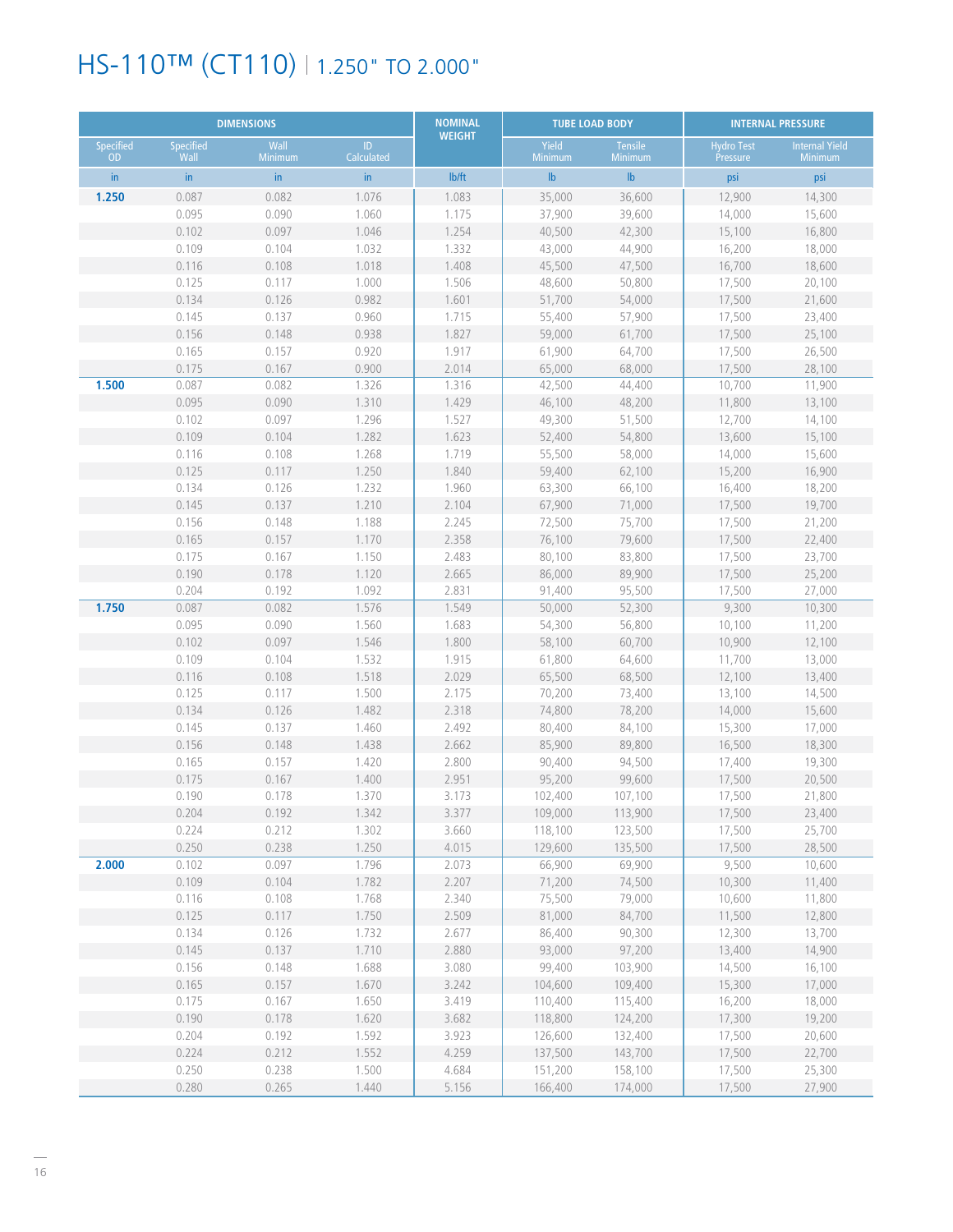## HS-110™ (CT110) | 2.375" TO 4.500"

| <b>DIMENSIONS</b>      |                          |                        |                  | <b>NOMINAL</b>     |                  | <b>TUBE LOAD BODY</b>     | <b>INTERNAL PRESSURE</b>      |                                         |
|------------------------|--------------------------|------------------------|------------------|--------------------|------------------|---------------------------|-------------------------------|-----------------------------------------|
| Specified<br><b>OD</b> | <b>Specified</b><br>Wall | Wall<br><b>Minimum</b> | ID<br>Calculated | <b>WEIGHT</b>      | Yield<br>Minimum | <b>Tensile</b><br>Minimum | <b>Hydro Test</b><br>Pressure | <b>Internal Yield</b><br><b>Minimum</b> |
| in.                    | in                       | in                     | in.              | I <sub>b</sub> /ft | $\mathsf{lb}$    | $\mathsf{lb}$             | psi                           | psi                                     |
| 2.375                  | 0.116                    | 0.108                  | 2.143            | 2.806              | 90,600           | 94,700                    | 9,000                         | 10,000                                  |
|                        | 0.125                    | 0.117                  | 2.125            | 3.011              | 97,200           | 101,600                   | 9,700                         | 10,800                                  |
|                        | 0.134                    | 0.126                  | 2.107            | 3.215              | 103,800          | 108,500                   | 10,400                        | 11,600                                  |
|                        | 0.145                    | 0.137                  | 2.085            | 3.462              | 111,700          | 116,800                   | 11,300                        | 12,600                                  |
|                        | 0.156                    | 0.148                  | 2.063            | 3.706              | 119,600          | 125,100                   | 12,200                        | 13,600                                  |
|                        | 0.165                    | 0.157                  | 2.045            | 3.904              | 126,000          | 131,700                   | 13,000                        | 14,400                                  |
|                        | 0.175                    | 0.167                  | 2.025            | 4.122              | 133,000          | 139,100                   | 13,800                        | 15,300                                  |
|                        | 0.190                    | 0.178                  | 1.995            | 4.445              | 143,500          | 150,000                   | 14,700                        | 16,300                                  |
|                        | 0.204                    | 0.192                  | 1.967            | 4.742              | 153,000          | 160,000                   | 15,800                        | 17,500                                  |
|                        | 0.224                    | 0.212                  | 1.927            | 5.159              | 166,500          | 174,100                   | 17,300                        | 19,200                                  |
|                        | 0.250                    | 0.238                  | 1.875            | 5.688              | 183,600          | 191,900                   | 17,500                        | 21,500                                  |
|                        | 0.280                    | 0.265                  | 1.815            | 6.280              | 202,700          | 211,900                   | 17,500                        | 23,800                                  |
| 2.625                  | 0.134                    | 0.126                  | 2.357            | 3.574              | 115,400          | 120,600                   | 9,500                         | 10,500                                  |
|                        | 0.145                    | 0.137                  | 2.335            | 3.850              | 124,300          | 129,900                   | 10,300                        | 11,400                                  |
|                        | 0.156                    | 0.148                  | 2.313            | 4.124              | 133,100          | 139,200                   | 11,100                        | 12,300                                  |
|                        | 0.165                    | 0.157                  | 2.295            | 4.346              | 140,300          | 146,600                   | 11,700                        | 13,000                                  |
|                        | 0.175                    | 0.167                  | 2.275            | 4.590              | 148,200          | 154,900                   | 12,500                        | 13,900                                  |
|                        | 0.190                    | 0.178                  | 2.245            | 4.953              | 159,900          | 167,100                   | 13,200                        | 14,700                                  |
|                        | 0.204                    | 0.192                  | 2.217            | 5.288              | 170,700          | 178,400                   | 14,300                        | 15,900                                  |
|                        | 0.224                    | 0.212                  | 2.177            | 5.758              | 185,900          | 194,300                   | 15,800                        | 17,500                                  |
|                        | 0.250                    | 0.238                  | 2.125            | 6.357              | 205,200          | 214,500                   | 17,500                        | 19,500                                  |
|                        | 0.280                    | 0.265                  | 2.065            | 7.030              | 226,900          | 237,200                   | 17,500                        | 21,600                                  |
| 2.875                  | 0.145                    | 0.137                  | 2.585            | 4.238              | 136,800          | 143,000                   | 9,400                         | 10,400                                  |
|                        | 0.156                    | 0.148                  | 2.563            | 4.541              | 146,600          | 153,200                   | 10,100                        | 11,200                                  |
|                        | 0.165                    | 0.157                  | 2.545            | 4.787              | 154,500          | 161,500                   | 10,700                        | 11,900                                  |
|                        | 0.175                    | 0.167                  | 2.525            | 5.059              | 163,300          | 170,700                   | 11,400                        | 12,700                                  |
|                        | 0.190                    | 0.178                  | 2.495            | 5.462              | 176,300          | 184,300                   | 12,200                        | 13,500                                  |
|                        | 0.204                    | 0.192                  | 2.467            | 5.834              | 188,300          | 196,900                   | 13,100                        | 14,500                                  |
|                        | 0.224                    | 0.212                  | 2.427            | 6.358              | 205,200          | 214,500                   | 14,400                        | 16,000                                  |
|                        | 0.250                    | 0.238                  | 2.375            | 7.026              | 226,800          | 237,100                   | 16,100                        | 17,900                                  |
|                        | 0.280                    | 0.265                  | 2.315            | 7.779              | 251,100          | 262,500                   | 17,500                        | 19,800                                  |
| 3.500                  | 0.175                    | 0.167                  | 3.150            | 6.230              | 201,100          | 210,200                   | 9,400                         | 10,400                                  |
|                        | 0.190                    | 0.178                  | 3.120            | 6.733              | 217,300          | 227,200                   | 10,000                        | 11,100                                  |
|                        | 0.204                    | 0.192                  | 3.092            | 7.199              | 232,400          | 242,900                   | 10,800                        | 12,000                                  |
|                        | 0.224                    | 0.212                  | 3.052            | 7.857              | 253,600          | 265,100                   | 11,900                        | 13,200                                  |
|                        | 0.250                    | 0.238                  | 3.000            | 8.699              | 280,800          | 293,500                   | 13,300                        | 14,800                                  |
|                        | 0.280                    | 0.265                  | 2.940            | 9.653              | 311,600          | 325,700                   | 14,800                        | 16,400                                  |
| 4.500                  | 0.224                    | 0.212                  | 4.052            | 10.255             | 331,000          | 346,000                   | 9,300                         | 10,300                                  |
|                        | 0.250                    | 0.238                  | 4.000            | 11.376             | 367,200          | 383,900                   | 10,400                        | 11,600                                  |
|                        | 0.280                    | 0.265                  | 3.940            | 12.651             | 408,300          | 426,900                   | 11,500                        | 12,800                                  |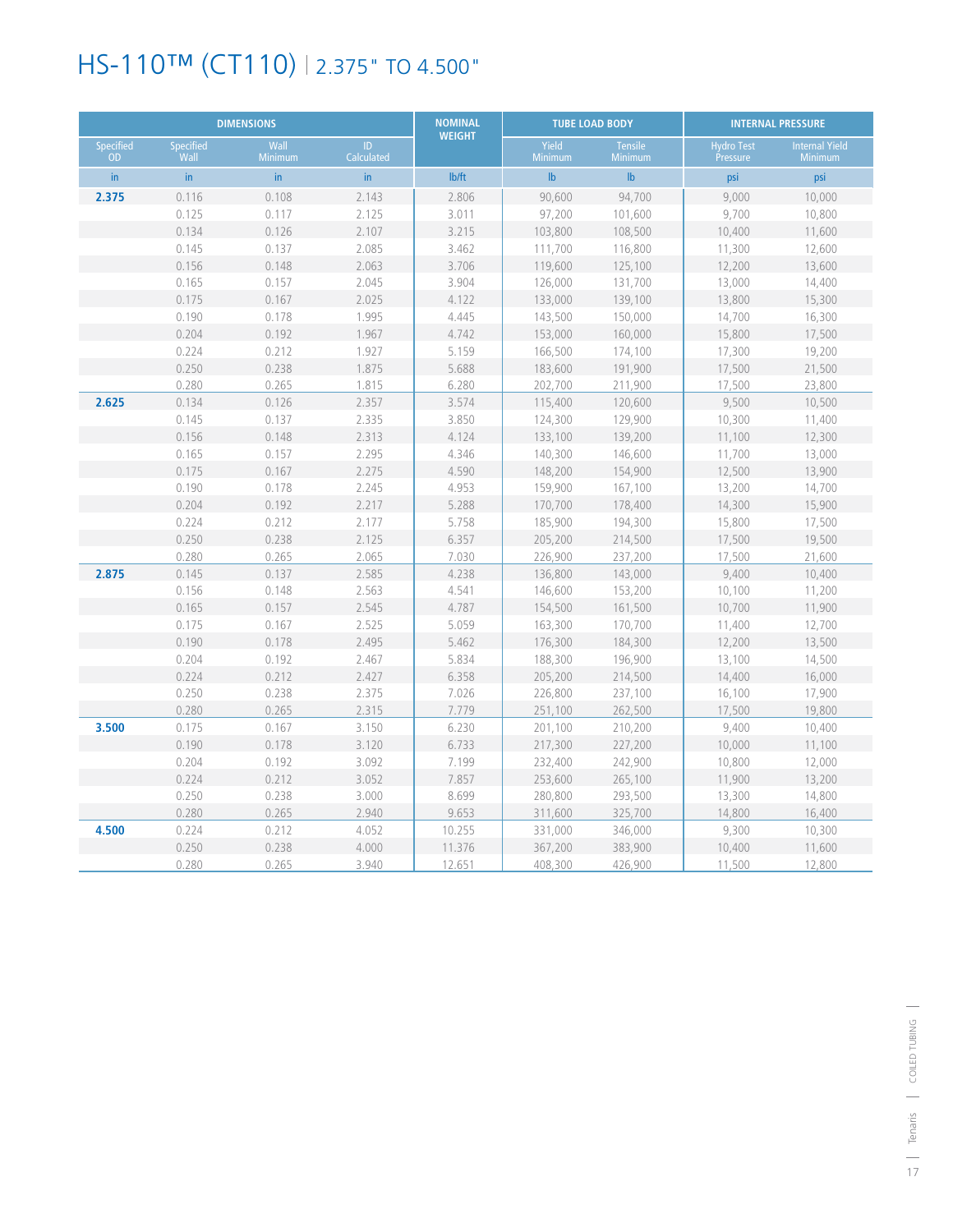### HS-80 CRA™ | 0.375" TO 0.875"

| <b>DIMENSIONS</b>             |                          |                 |                  | <b>NOMINAL</b>     | <b>TUBE LOAD BODY</b> |                           | <b>INTERNAL PRESSURE</b>      |                                         |
|-------------------------------|--------------------------|-----------------|------------------|--------------------|-----------------------|---------------------------|-------------------------------|-----------------------------------------|
| <b>Specified</b><br><b>OD</b> | <b>Specified</b><br>Wall | Wall<br>Minimum | ID<br>Calculated | <b>WEIGHT</b>      | Yield<br>Minimum      | <b>Tensile</b><br>Minimum | <b>Hydro Test</b><br>Pressure | <b>Internal Yield</b><br><b>Minimum</b> |
| in                            | $\mathsf{in}$            | in              | in.              | I <sub>b</sub> /ft | $\mathsf{lb}$         | $\mathsf{lb}$             | psi                           | psi                                     |
| 0.375                         | 0.035                    | 0.030           | 0.305            | 0.125              | 3.000                 | 4,100                     | 11,300                        | 12,600                                  |
|                               | 0.050                    | 0.045           | 0.275            | 0.171              | 4,100                 | 5,600                     | 16,700                        | 18,500                                  |
|                               | 0.065                    | 0.060           | 0.245            | 0.212              | 5,100                 | 7,000                     | 17,500                        | 24,000                                  |
|                               | 0.075                    | 0.070           | 0.225            | 0.237              | 5,700                 | 7,800                     | 17,500                        | 27,400                                  |
| 0.500                         | 0.035                    | 0.030           | 0.430            | 0.171              | 4,100                 | 5,600                     | 8.600                         | 9,500                                   |
|                               | 0.050                    | 0.045           | 0.400            | 0.237              | 5,700                 | 7,800                     | 12,700                        | 14,100                                  |
|                               | 0.065                    | 0.060           | 0.370            | 0.297              | 7,100                 | 9,800                     | 16,700                        | 18,500                                  |
|                               | 0.075                    | 0.070           | 0.350            | 0.335              | 8,000                 | 11,000                    | 17,500                        | 21,300                                  |
|                               | 0.090                    | 0.085           | 0.320            | 0.388              | 9,300                 | 12,800                    | 17,500                        | 25,300                                  |
| 0.625                         | 0.035                    | 0.030           | 0.555            | 0.217              | 5,200                 | 7,100                     | 6,800                         | 7,600                                   |
|                               | 0.050                    | 0.045           | 0.525            | 0.302              | 7,200                 | 9,900                     | 10,300                        | 11,400                                  |
|                               | 0.065                    | 0.060           | 0.495            | 0.383              | 9,100                 | 12,600                    | 13,500                        | 15,000                                  |
|                               | 0.075                    | 0.070           | 0.475            | 0.434              | 10,400                | 14,300                    | 15,700                        | 17,400                                  |
|                               | 0.090                    | 0.085           | 0.445            | 0.506              | 12,100                | 16,600                    | 17,500                        | 20,800                                  |
|                               | 0.100                    | 0.095           | 0.425            | 0.552              | 13,200                | 18,100                    | 17,500                        | 22,900                                  |
|                               | 0.109                    | 0.104           | 0.407            | 0.592              | 14,100                | 19,400                    | 17,500                        | 24,800                                  |
|                               | 0.125                    | 0.117           | 0.375            | 0.657              | 15,700                | 21,600                    | 17,500                        | 27,400                                  |
| 0.750                         | 0.035                    | 0.030           | 0.680            | 0.263              | 6,300                 | 8,600                     | 5,800                         | 6,400                                   |
|                               | 0.050                    | 0.045           | 0.650            | 0.368              | 8,800                 | 12,100                    | 8,600                         | 9,500                                   |
|                               | 0.065                    | 0.060           | 0.620            | 0.468              | 11,200                | 15,400                    | 11,300                        | 12,600                                  |
|                               | 0.075                    | 0.070           | 0.600            | 0.532              | 12,700                | 17,500                    | 13,100                        | 14,600                                  |
|                               | 0.090                    | 0.085           | 0.570            | 0.625              | 14,900                | 20,500                    | 15,800                        | 17,500                                  |
|                               | 0.100                    | 0.095           | 0.550            | 0.684              | 16,300                | 22,500                    | 17,500                        | 19,500                                  |
|                               | 0.109                    | 0.104           | 0.532            | 0.735              | 17,600                | 24,100                    | 17,500                        | 21,100                                  |
|                               | 0.125                    | 0.117           | 0.500            | 0.822              | 19,600                | 27,000                    | 17,500                        | 23,500                                  |
|                               | 0.134                    | 0.126           | 0.482            | 0.868              | 20,700                | 28,500                    | 17.500                        | 25,000                                  |
| 0.875                         | 0.050                    | 0.045           | 0.775            | 0.434              | 10,400                | 14,300                    | 7,400                         | 8,200                                   |
|                               | 0.065                    | 0.060           | 0.745            | 0.554              | 13,200                | 18,200                    | 9.700                         | 10,800                                  |
|                               | 0.075                    | 0.070           | 0.725            | 0.631              | 15,100                | 20,700                    | 11,300                        | 12,600                                  |
|                               | 0.090                    | 0.085           | 0.695            | 0.743              | 17,800                | 24,400                    | 13,700                        | 15,200                                  |
|                               | 0.100                    | 0.095           | 0.675            | 0.815              | 19,500                | 26,800                    | 15,200                        | 16,900                                  |
|                               | 0.109                    | 0.104           | 0.657            | 0.878              | 21,000                | 28,900                    | 16,500                        | 18,300                                  |
|                               | 0.125                    | 0.117           | 0.625            | 0.986              | 23,600                | 32,400                    | 17,500                        | 20,400                                  |
|                               | 0.134                    | 0.126           | 0.607            | 1.044              | 25,000                | 34,300                    | 17,500                        | 21,900                                  |
|                               | 0.153                    | 0.145           | 0.569            | 1.162              | 27,800                | 38,200                    | 17,500                        | 24,700                                  |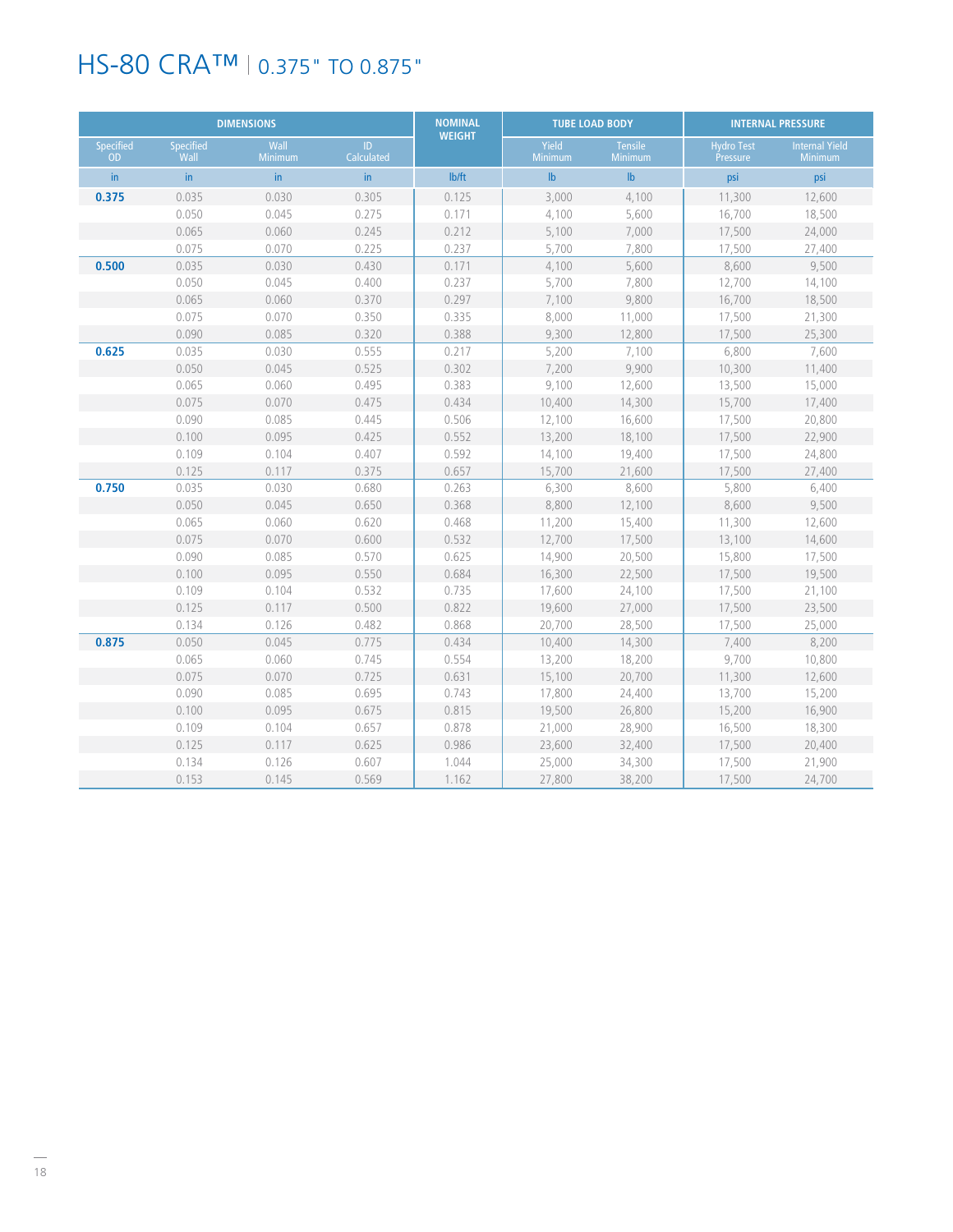### HS-80 CRA™ 1.000" TO 2.000"

| <b>DIMENSIONS</b>      |                          |                 |                   | <b>NOMINAL</b>     |                  | <b>TUBE LOAD BODY</b>            | <b>INTERNAL PRESSURE</b>      |                                         |
|------------------------|--------------------------|-----------------|-------------------|--------------------|------------------|----------------------------------|-------------------------------|-----------------------------------------|
| Specified<br><b>OD</b> | <b>Specified</b><br>Wall | Wall<br>Minimum | ID.<br>Calculated | <b>WEIGHT</b>      | Yield<br>Minimum | <b>Tensile</b><br><b>Minimum</b> | <b>Hydro Test</b><br>Pressure | <b>Internal Yield</b><br><b>Minimum</b> |
| in.                    | in.                      | in.             | in.               | I <sub>b</sub> /ft | $\mathbf{I}$     | $\mathsf{lb}$                    | psi                           | psi                                     |
| 1.000                  | 0.050                    | 0.045           | 0.900             | 0.500              | 11,900           | 16,400                           | 6,500                         | 7,200                                   |
|                        | 0.065                    | 0.060           | 0.870             | 0.639              | 15,300           | 21,000                           | 8.600                         | 9,500                                   |
|                        | 0.075                    | 0.070           | 0.850             | 0.730              | 17,400           | 24,000                           | 10,000                        | 11,100                                  |
|                        | 0.090                    | 0.085           | 0.820             | 0.861              | 20,600           | 28,300                           | 12,100                        | 13,400                                  |
|                        | 0.100                    | 0.095           | 0.800             | 0.947              | 22,600           | 31,100                           | 13,400                        | 14,900                                  |
|                        | 0.109                    | 0.104           | 0.782             | 1.022              | 24,400           | 33,600                           | 14,600                        | 16,200                                  |
|                        | 0.125                    | 0.117           | 0.750             | 1.150              | 27,500           | 37,800                           | 16,300                        | 18,100                                  |
|                        | 0.134                    | 0.126           | 0.732             | 1.221              | 29,200           | 40,100                           | 17,500                        | 19,400                                  |
|                        | 0.153                    | 0.145           | 0.694             | 1.363              | 32,600           | 44,800                           | 17,500                        | 22.000                                  |
| 1.250                  | 0.050                    | 0.045           | 1.150             | 0.631              | 15,100           | 20,700                           | 5,100                         | 5,700                                   |
|                        | 0.065                    | 0.060           | 1.120             | 0.810              | 19,400           | 26,600                           | 6,800                         | 7,600                                   |
|                        | 0.075                    | 0.070           | 1.100             | 0.927              | 22,100           | 30,500                           | 8,000                         | 8,900                                   |
|                        | 0.090                    | 0.085           | 1.070             | 1.098              | 26,200           | 36,100                           | 9,700                         | 10,800                                  |
|                        | 0.100                    | 0.095           | 1.050             | 1.210              | 28,900           | 39,700                           | 10,800                        | 12,000                                  |
|                        | 0.109                    | 0.104           | 1.032             | 1.308              | 31,300           | 43,000                           | 11,800                        | 13,100                                  |
|                        | 0.125                    | 0.117           | 1.000             | 1.479              | 35,300           | 48,600                           | 13,100                        | 14,600                                  |
|                        | 0.134                    | 0.126           | 0.982             | 1.573              | 37,600           | 51,700                           | 14,100                        | 15,700                                  |
|                        | 0.153                    | 0.145           | 0.944             | 1.765              | 42,200           | 58,000                           | 16,100                        | 17,900                                  |
| 1.500                  | 0.065                    | 0.060           | 1.370             | 0.981              | 23,400           | 32,200                           | 5,800                         | 6,400                                   |
|                        | 0.075                    | 0.070           | 1.350             | 1.124              | 26,900           | 36,900                           | 6,700                         | 7,400                                   |
|                        | 0.090                    | 0.085           | 1.320             | 1.335              | 31,900           | 43,900                           | 8,100                         | 9,000                                   |
|                        | 0.100                    | 0.095           | 1.300             | 1.473              | 35,200           | 48,400                           | 9,000                         | 10,000                                  |
|                        | 0.109                    | 0.104           | 1.282             | 1.595              | 38,100           | 52,400                           | 9,900                         | 11,000                                  |
|                        | 0.125                    | 0.117           | 1.250             | 1.808              | 43,200           | 59,400                           | 11,100                        | 12,300                                  |
|                        | 0.134                    | 0.126           | 1.232             | 1.925              | 46,000           | 63,300                           | 11,900                        | 13,200                                  |
|                        | 0.153                    | 0.145           | 1.194             | 2.168              | 51,800           | 71,200                           | 13,600                        | 15,100                                  |
| 1.750                  | 0.075                    | 0.070           | 1.600             | 1.321              | 31,600           | 43,400                           | 5,800                         | 6,400                                   |
|                        | 0.090                    | 0.085           | 1.570             | 1.571              | 37,500           | 51,600                           | 6,900                         | 7,700                                   |
|                        | 0.100                    | 0.095           | 1.550             | 1.735              | 41,500           | 57,000                           | 7,700                         | 8,600                                   |
|                        | 0.109                    | 0.104           | 1.532             | 1.881              | 45,000           | 61,800                           | 8,500                         | 9,400                                   |
|                        | 0.125                    | 0.117           | 1.500             | 2.136              | 51,100           | 70,200                           | 9,500                         | 10,600                                  |
|                        | 0.134                    | 0.126           | 1.482             | 2.278              | 54,400           | 74,800                           | 10,300                        | 11,400                                  |
|                        | 0.153                    | 0.145           | 1.444             | 2.570              | 61,400           | 84,400                           | 11,700                        | 13,000                                  |
| 2.000                  | 0.090                    | 0.085           | 1.820             | 1.808              | 43,200           | 59,400                           | 6,100                         | 6,800                                   |
|                        | 0.100                    | 0.095           | 1.800             | 1.998              | 47,800           | 65,700                           | 6,800                         | 7,600                                   |
|                        | 0.109                    | 0.104           | 1.782             | 2.168              | 51,800           | 71,200                           | 7,500                         | 8,300                                   |
|                        | 0.125                    | 0.117           | 1.750             | 2.465              | 58,900           | 81,000                           | 8,400                         | 9,300                                   |
|                        | 0.134                    | 0.126           | 1.732             | 2.630              | 62,800           | 86,400                           | 9,000                         | 10,000                                  |
|                        | 0.153                    | 0.145           | 1.694             | 2.972              | 71,000           | 97.700                           | 10,300                        | 11,400                                  |